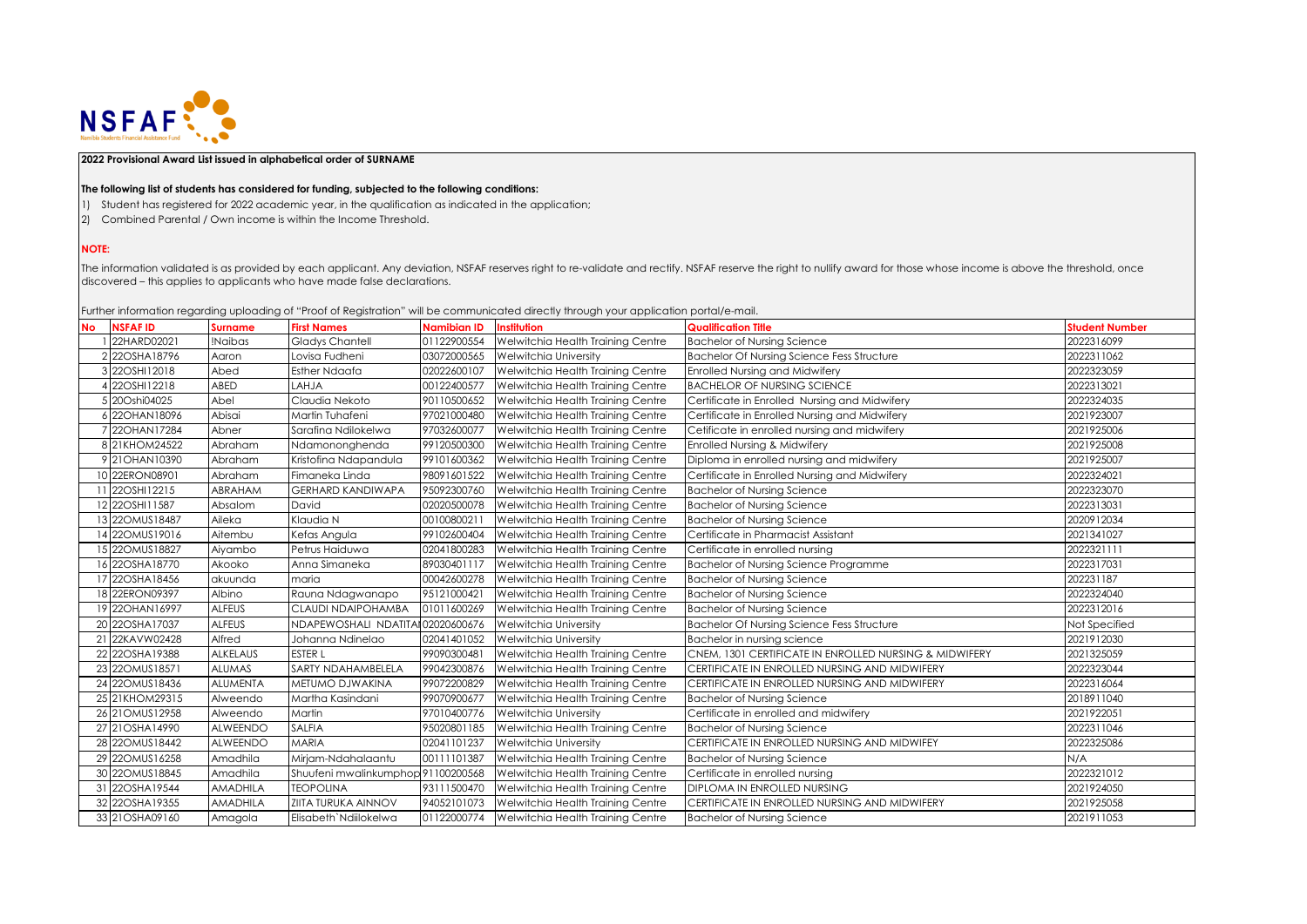| 34 22ERON08198                   | Amakali          | Helvi Nangula                                           | 02102500241 | Welwitchia Health Training Centre                                      | <b>Bachelor of Nursing Science</b>                                                  | 2021914002               |
|----------------------------------|------------------|---------------------------------------------------------|-------------|------------------------------------------------------------------------|-------------------------------------------------------------------------------------|--------------------------|
| 35 21KHOM21794                   | Amakali          | Frieda                                                  | 02062900392 | Welwitchia Health Training Centre                                      | Certificate in Enrolled Nursing/Midwifery                                           | 20233321062              |
| 36 21KHOM14654                   | Amakutsi         | Serafina Ndapewa Omag00032100302                        |             | Welwitchia Health Training Centre                                      | <b>Bachelor of Nursing Science</b>                                                  | 2021911041               |
| 37 21 OMUS16130                  | Amalungu         | Victoria Ndilimeke                                      | 94090601436 | Welwitchia Health Training Centre                                      | Enrolled nursing and midwifery                                                      | 2021921085               |
| 38 22OSHI12538                   | Ambambi          | Sussana letta                                           | 00100300146 | Welwitchia Health Training Centre                                      | Certificate in enrolled nursing and midwife                                         | 2022321286               |
| 39 220MUS18117                   | Ambunda          | Nalweendo Kristofina                                    | 00033000476 | Welwitchia Health Training Centre                                      | Enrolled nursing and midwife                                                        | 2021924041               |
| 22OSHA18986<br>40                | <b>AMENYA</b>    | <b>HELENA NDAKOLA</b>                                   | 03072300011 | Welwitchia Health Training Centre                                      | CERTIFICATE IN ENROLLED NURSING AND MIDWIFERY                                       | 2022323119               |
| 21OSHI10207<br>41                | Amoolongo        | Emilia Nasheya                                          | 98112300070 | Welwitchia Health Training Centre                                      | <b>Bachelor of Nursing Science</b>                                                  | 2022312021               |
| 22ERON08997<br>42                | Amoomo           | Selma Tuyakula                                          | 99051800371 | Welwitchia Health Training Centre                                      | Certificate in enrolled nursing and midwifery                                       | 2022324019               |
| 17khom01399<br>43                | Ampweya          | Selma Monika Shaningika 96043000539                     |             | Welwitchia University                                                  | <b>Bachelor Of Nursing Science Fess Structure</b>                                   | 2021322014               |
| 22OSHI12455<br>44                | Amuaama          | Emilia Ndayela Magano                                   | 00052901238 | Welwitchia Health Training Centre                                      | Certificate in enrolled nursing and midwifery                                       | 2021324065               |
| 45 22OSHA17718                   | Amuele           | Paulus                                                  | 01120200587 | Welwitchia Health Training Centre                                      | <b>Bachelor of Nursing Science</b>                                                  | 2021312067               |
| 22OSHA17095<br>46                | Amugongo         | Julia Vatilange                                         | 95100800507 | Welwitchia Health Training Centre                                      | Post Graduate Diploma in Community Health Nursing                                   | Not Specified            |
| 47 22OSHI10638                   | <b>AMUKOTO</b>   | NDAHAFA NDATEELELA                                      | 02062600259 | Welwitchia Health Training Centre                                      | <b>Bachelor of Nursing Science</b>                                                  | 2021912077               |
| 22OMUS18980<br>48                | AMUKWAYA         | JOSEFINA T. N                                           | 98040400783 | Welwitchia Health Training Centre                                      | CERTIFICATE IN PHARMACIST ASSISTANT                                                 | 2021941054               |
| 49 220MUS18119                   | Amukwelele       | Hilda Namwenyo                                          | 00102300429 | Welwitchia Health Training Centre                                      | Certificate in enrolled nursing and midwifery                                       | 22321172                 |
| 22OMUS16635<br>50                | Amunyela         | Fanuel Ingashipola                                      | 03090600347 | Welwitchia Health Training Centre                                      | <b>Bachelor of Nursing Science</b>                                                  | 2022313049               |
| 51 220 MUS18427                  | Amunyela         | Andreas Kotokeni                                        | 00103000372 | Welwitchia Health Training Centre                                      | Nursing                                                                             | 2021325077               |
| 52 22OSHA17248                   | Amunyela         | Abraham K                                               | 02052200541 | Welwitchia Health Training Centre                                      | <b>Bachelor of Nursing Science</b>                                                  | 0818021028               |
| 53 22HARD02195                   | Amunyela         | Johanna Nambata Taatsu 92012600158                      |             | Welwitchia Health Training Centre                                      | Certificate in enrolled nursing and midwifery                                       | 2022321053               |
| 54 22KHOM32136                   | Amunyela         | Ailli Ndinelago                                         | 97070800592 | Welwitchia Health Training Centre                                      | Certificate in Enrolled Nursing and Midwifery                                       | 2021321061               |
| 55 21 OMUS14061                  | Amupolo          | Diina Deyashuwa                                         | 96080600234 | Welwitchia Health Training Centre                                      | Diploma in enrolled Nursing and Midwifery                                           | 2021322015               |
| 56 22OTJO06450                   | amupolo          | Loide Tegelela                                          | 04051000524 | Welwitchia Health Training Centre                                      | <b>Bachelor of Nursing Science</b>                                                  | Not Specified            |
| 57 220MUS18542                   | Amutenya         | Martha                                                  | 03111700887 | Welwitchia University                                                  | Certificate in Enrolled Nursing Science & Midwifery                                 |                          |
| 58 22OSHI12034                   | AMUTENYA         | PATRICIA NASHIKALE                                      | 02051600279 | Welwitchia University                                                  | <b>Bachelor Of Nursing Science Fess Structure</b>                                   | Not Specified            |
| 59 22ERON09099                   | Amutenya         | Nesimus                                                 | 94091401171 | Welwitchia Health Training Centre                                      | Certificate in Enrolled Nursing and midwifery                                       | 2021924004               |
| 60 21 OSHA1 2664                 | Amuthenu         | Frinda                                                  | 01040100287 | Welwitchia University                                                  | Nursing                                                                             | 2022313022               |
| 61 21 OSHA07974                  | Amuthenu         | Erikan Tuhumbata                                        | 00051400677 | Welwitchia Health Training Centre                                      | <b>Bachelor of Nursing Science</b>                                                  | 2021912078               |
| 62 21 OMUS15150                  |                  |                                                         |             |                                                                        |                                                                                     |                          |
|                                  | Amuyagele        | Johanna Fudeni                                          | 97082000162 | Welwitchia Health Training Centre                                      | Certificate in Enrolled Nurse and midwife                                           | 2021925028               |
| 63 22OSHA19390                   | AMWAALWA         | ROSALIA IITELENI                                        | 91012300749 | Welwitchia Health Training Centre                                      | CERTIFICATE IN ENROLLED NURSING AND MIDWIFERY                                       | 2021325096               |
| 64 220MUS16381                   | Amwaama          | Salom                                                   | 98092700826 | Welwitchia Health Training Centre                                      | <b>Bachelor of Nursing Science</b>                                                  | 2021914043               |
| 65 22KHOM32421                   | Amwaama          | Ester Naamatsi                                          | 00111200474 | Welwitchia Health Training Centre                                      | <b>Bachelor of Nursing Science</b>                                                  | 2022311082               |
| 66 22OSHA19118                   | <b>AMWANKA</b>   | <b>TULELA</b>                                           | 97112700159 | Welwitchia Health Training Centre                                      | Certificate in Enrolled Nursing and Midwifery                                       | 2022323038               |
| 67 22OSHI12616                   | Amweelo          | David Kashile                                           | 01072200953 | Welwitchia Health Training Centre                                      | <b>Bachelor of Nursing Science</b>                                                  | Not Specified            |
| 68 220 MUS18482                  | Andjaba          | Hileni Namutenya                                        | 94121100395 | Welwitchia Health Training Centre                                      | Certificate in enrolled Nursing and Midwifrey                                       | 2021322001               |
| 69 22OHAN17081                   | Andreas          | Maria Ndineendunge                                      | 00091500486 | Welwitchia Health Training Centre                                      | Certificate in Enrolled Nurse and Midwifery                                         | 2022321064               |
| 70 22OHAN17286                   | <b>ANDREAS</b>   | <b>MONIKA I</b>                                         | 02112000306 | Welwitchia Health Training Centre                                      | CERTIFICATE IN ENROLLED NURSING AND MIDWIFERY                                       | 2022324046               |
| 71 220 MUS18064                  | Andreas          | Victoria Ndeshiningilwa N493031900677                   |             | Welwitchia Health Training Centre                                      | Certificate in Enrolled Nursing & Midwifery                                         | 2022325011               |
| 72 22OSHI11636                   | Andreas          | Kornelius Natangwe                                      | 00071000771 | Welwitchia Health Training Centre                                      | certificate in enrolled nursing                                                     | 2021324004               |
| 73 22OTJO06773                   | <b>ANDREAS</b>   | HELENA TJENI TUSNELDE                                   | 99022200717 | Welwitchia Health Training Centre                                      | ENROL IN NURSING AND MIDWIFERY                                                      | Not Specified            |
| 74 22OHAN17678                   | <b>ANDRIAS</b>   | LOLETA NDAPEWOSHALI                                     | 94053000831 | Welwitchia Health Training Centre                                      | CERTIFICATE IN ENROLLED NURSING AND MIDWIFERY                                       | 2021925013               |
| 75 22OSHA18836                   | ANGALA           | ERICKSON BERGER SHALOI 98092300410                      |             | Welwitchia Health Training Centre                                      | NURSING AND MIDWIFERY                                                               | 2022321204               |
| 76 220MUS18434                   | Angala           | Sylvia                                                  | 96041001058 | Welwitchia Health Training Centre                                      | Other                                                                               | 2019331073               |
| 77 220MUS18087                   | Anghuwo          | Ndasilohenda Nagalote                                   | 92082600971 | Welwitchia Health Training Centre                                      | Certificate In Enrolled Nursing and Midwifery                                       | 2022325010               |
| 78 19 otjo00886                  | angolo           | selma emma nakashwa                                     | 97081900690 | Welwitchia Health Training Centre                                      | certificate in enrolled nursing midwifery                                           | 2021921039               |
| 79 17khom00829                   | Angula           | Leonora Shalongo                                        | 94071900733 | Welwitchia Health Training Centre                                      | <b>Bachelor of Nursing Science</b>                                                  | 2022321170               |
| 80 21 OSHA08247                  | Angula           | Victoria Magano                                         | 98042600364 | Welwitchia Health Training Centre                                      | Certificate In Enrolled Nursing                                                     | 2022326014               |
| 81 21 OSHI 10470                 | <b>ANGULA</b>    | PANDIINDJE SELMA NDAG 02050100558                       |             | Welwitchia Health Training Centre                                      | <b>Bachelor of Nursing Science</b>                                                  | 2021913079               |
| 82 22OSHA17664<br>83 22OSHA18768 | Angula<br>Angula | Albertina Nangula<br>Martha Hekeleka Henifa 02032000652 | 91022200647 | Welwitchia Health Training Centre<br>Welwitchia Health Training Centre | Bachelor degree in Nursing Science<br>Certificate in Enrolled Nursing and Midwifery | 2021911054<br>2022323061 |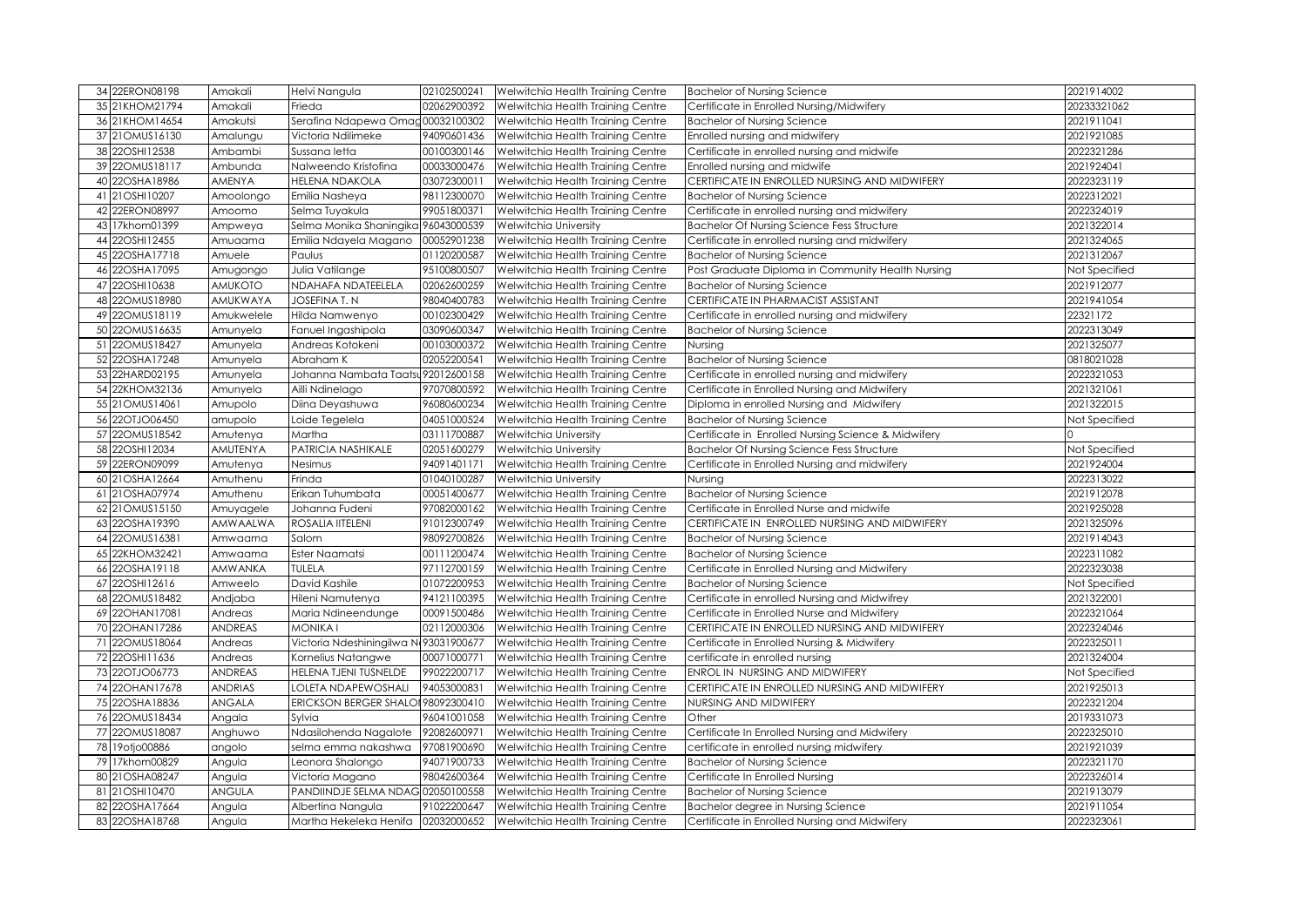| 84 22OSHI10611                     | <b>ANGULA</b>        | MARTHA NDAPANDULA                   | 02070100626 | <b>Welwitchia University</b>                  | <b>Bachelor Of Nursing Science Fess Structure</b>            | 2021911077               |
|------------------------------------|----------------------|-------------------------------------|-------------|-----------------------------------------------|--------------------------------------------------------------|--------------------------|
| 85 21KHOM27515                     | Angula               | Ester Ndationawa                    | 97050300257 | Welwitchia Health Training Centre             | Certificate in enrolled nursing midwifery/accoucheur         | 2020921007               |
| 22OSHI12241<br>86                  | Angula               | Lovisa Panduleni                    | 02090300612 | Welwitchia Health Training Centre             | <b>Bachelor of Nursing Science</b>                           | 2022324044               |
| 87 220 MUS18283                    | Angula               | Hileni Shilikomwenyo                | 96011300391 | Welwitchia Health Training Centre             | Certificate in enrolled nursing and midwifery                | 2022325078               |
| 22KUNE03350<br>88                  | Ankama               | Lamek                               | 97100700997 | Welwitchia Health Training Centre             | certificate in enrolled nursing and midwifery                | 2021323043               |
| 89 22OSHI12524                     | Ankonga              | Wilka Nyanyukweni                   | 93051501115 | Welwitchia Health Training Centre             | Nursing                                                      | 2021926093               |
| 22OHAN16397<br>90                  | ANNA NDEUYAN HAUFIKU |                                     | 03080200179 | Welwitchia University                         | <b>Bachelor Of Nursing Science Fess Structure</b>            | 2022313048               |
| 91 22KAVW02466                     | <b>ANTON</b>         | <b>VERONIKA NGONDE</b>              | 01062700139 | Welwitchia Health Training Centre             | <b>Bachelor of Nursing Science</b>                           | 2021916074               |
| 92 22OSHI10594                     | <b>ANTONIO</b>       | <b>CECILIE</b>                      | 01032801034 | Welwitchia Health Training Centre             | Nursing Science                                              | 2021913054               |
| 93 22OMAH02845                     | Araeb                | Laurenzo                            | 04031900244 | Welwitchia University                         | <b>Bachelor Of Nursing Science Fess Structure</b>            | n/a                      |
| 94 22OSHI12199                     | <b>ARON</b>          | BATIC NATANGWE STEFAN 98011501259   |             | Welwitchia Health Training Centre             | CERTIFICATE NURSING AND MIDWIFERY                            | 2021924061               |
| 95 22OHAN16435                     | Ashikoto             | Taimi Talamondjila Naapa03062200294 |             | Welwitchia Health Training Centre             | <b>Bachelor of Nursing Science</b>                           | n/a                      |
| 96 22OHAN17003                     | Ashipala             | Helena                              | 00050700413 | Welwitchia University                         | <b>Bachelor Of Nursing Science Fess Structure</b>            | 2021912074               |
| 97 220 MUS18360                    | Ashipala             | Martha Christmas                    | 02122501081 | Welwitchia Health Training Centre             | CERTIFICATE IN ENROLLED NURSING AND MIDWIFERY                | 2022321065               |
| 22OMUS17433<br>98                  | Ashipembe            | Natanael                            | 99120700997 | Welwitchia University                         | <b>Bachelor of Nursing and Science</b>                       | 2021913024               |
| 99 22OSHA18844                     | Asser                | Josephina Ndahambelela 00052500705  |             | Welwitchia Health Training Centre             | Certificate in Enrolled Nursing and Midwifery                | 2022324086               |
| 22OMUS18347<br>100                 | Atutale              | Sam Panduleni                       | 00062401165 | Welwitchia Health Training Centre             | Not Specified                                                | 2021325004               |
| 21OSHI05671<br>101                 | Auala                | Katrina Lugodhi                     | 80093010257 | Welwitchia Health Training Centre             | <b>Bachelor of Nursing Science</b>                           | 2021321082               |
| 22OMUS18083<br>102                 | Aule                 | Petrus                              | 99010600874 | Welwitchia Health Training Centre             | Certificate in Enrolled Nurse & Midwifery/Accoucheur         | 2020921004               |
| 22OMUS18954<br>103                 | Aushona              | Iyaloo Ndapewa Namute 93070300901   |             | Welwitchia Health Training Centre             | Certificate in Nursing and Midwifery                         | 2021925029               |
| 22OMUS18172<br>104                 | Aushona              | Rachel Ndesheetelwa                 | 99063000308 | Welwitchia Health Training Centre             | Certificate in Enrolled Nursing And Midwifery                | 2021925030               |
| 105 21OMUS15604                    | AUSIKU               | ENELESTINE NDAFAANHU                | 00072700831 | Welwitchia Health Training Centre             | CERTIFICATE IN ENROLLED NURSE AND MIDWIFERY                  | 2021923021               |
| 22OMUS16370<br>106                 | Autoni               | Emma Ndamona                        | 96091800116 | Welwitchia Health Training Centre             | <b>Bachelor of Nursing Science</b>                           | 2021913026               |
| 22ZAMB09106<br>107                 | Baepi                | Mildred Chaze                       | 88020200177 | Welwitchia Health Training Centre             | Certificate in Enrolled Nursing and midwifery                | 2022326052               |
| 22OMUS18031<br>108                 | Barnabas             | Victoria Hitumu                     | 98021800712 | Welwitchia Health Training Centre             | Enrolled Nursing an Midwifery                                | Not Specified            |
| 22ZAMB09182<br>109                 | Bekela               | Kanyanso                            | 90020600321 | Welwitchia Health Training Centre             | Certificate in Enrolled Nursing and Midwifery                | 2021926001               |
| 22OTJO06762<br>110                 | Benjamin             | Panduleni                           | 92061900507 | Welwitchia Health Training Centre             | Diploma in Enrolled Nursing & Midwifery                      | 2021923068               |
| 22KHOM32932<br>111                 | Beukes               | Glenda                              | 90121400395 | Welwitchia Health Training Centre             | <b>Bachelor of Nursing Science</b>                           | Not Specified            |
| 22ZAMB08835<br>112                 | <b>BUCHANE</b>       | <b>REX MBANGA</b>                   | 01090500467 | Welwitchia Health Training Centre             | <b>Bachelor of Nursing Science</b>                           | 2022316013               |
| 113 22KHOM34064                    | Cecilio              | Tatiana Fimanekeni                  | 02020201507 | Welwitchia Health Training Centre             | <b>Bachelor of Nursing Science</b>                           | 2021911014               |
| 114 22ZAMB08764                    | Chako                | Nasilele                            | 96071200954 | Welwitchia Health Training Centre             | <b>Bachelor of Nursing Science</b>                           | 2021916037               |
| 115 22ZAMB09128                    | Chika                | Mercy Kahundu                       | 94010401370 | Welwitchia Health Training Centre             | CERTIFICATE IN ENROLLED NURSING AND MIDWIFERY                | 2021926075               |
| 116 22KHOM32941                    | Chingufo             | Victoria Frieda Ndapewos03040400000 |             | Welwitchia Health Training Centre             | <b>Bachelor of Nursing Science</b>                           | 2021921002               |
| 117 22KAVW02791                    | Chinkanda            | <b>MARKUS KASERA</b>                | 00022600132 | Welwitchia Health Training Centre             | <b>BACHELOR DEGREE IN NURSING SCIENCE</b>                    | 2022312102               |
| 118 21 ohan 06595                  | <b>DANIEL</b>        | NAEMI NDILOKELWA                    | 00092200389 | Welwitchia Health Training Centre             | <b>Bachelor of Nursing Science</b>                           | 2022311036               |
| 119 21KARA02844                    | David                | Johanna Hanyangha                   | 92072701066 | Welwitchia Health Training Centre             | <b>ENROLLED NURSING/MIDWIFERY</b>                            | 2021324068               |
| 21OHAN15094<br>120 <sup>1</sup>    | <b>DAVID</b>         | <b>TRESIA</b>                       | 92091900885 | Welwitchia University                         | certificate in enrolled nursing and midwifery                | 2022322053               |
| 121 21OMUS13795                    | <b>DAVID</b>         | <b>ESTER NAANGO</b>                 | 99103100413 | Welwitchia Health Training Centre             | certificate in enrolled nursing and mdwifery                 | 2021921078               |
| 122 21OSHA16421                    | David                | Johanna Ndapewa Vape01110600429     |             | Welwitchia Health Training Centre             | Certificate in enrolled nursing and midwifery                | 2021924081               |
| 123 22ERON09468                    | David                | Miriam Ndeshimana                   | 97122100707 | Welwitchia Health Training Centre             | certificate in enrolled nursing and Midwifery                | 2022324109               |
| 124 22KHOM32682                    | David                | Katrina Marengwa                    | 99091201339 | Welwitchia Health Training Centre             | Certificate in enrolled nursing and midwifery                | 2021921001               |
| 125 22OMUS16669                    | David                | Natalia                             | 00011510374 | Welwitchia University                         | Diploma In Environmental Health                              | 2021936011               |
| 126 22OMUS16938                    | <b>DAVID</b>         | ANNASTASI NDINELAGO                 | 01100800522 | Welwitchia University                         | Bachelor Of Nursing Science Fess Structure                   | Not Specified            |
| 127 22OSHI11862                    | David                | Johanna Tukaleni                    | 96021200977 | Welwitchia University                         | Diploma In Environmental Health                              | 2022336003               |
| 128 21KHOM28546                    | David                | Lydia                               | 95121300670 | Welwitchia Health Training Centre             | Certificate in Enrolled Nursing and Midwifery                | 2021322010               |
| 129 22OSHA17002                    | <b>DINISUS</b>       | <b>TEOPOLINA</b>                    | 01022700708 | Welwitchia Health Training Centre             | <b>Bachelor of Nursing Science</b>                           | 2021914051               |
| 130 21KAVE09609                    | Dinyando             | Regina                              | 98012700514 | Welwitchia Health Training Centre             | <b>Bachelor of Nursing Science</b>                           | 2021912006               |
| 131 21KHOM27593<br>132 22OHAN17509 | Djulume              | Frieda                              | 00080500633 | Welwitchia Health Training Centre             | Nuring home<br>CERTIFICATE IN ENROLLED NURSING AND MIDWIFERY | 2021321005<br>2022324036 |
|                                    | Djuulume             | Lylly, Inga Veuya                   | 95100901012 | Welwitchia Health Training Centre             |                                                              |                          |
| 133 22OSHA18579                    | <b>Dlamini</b>       | Noah Figile                         |             | 02080200364 Welwitchia Health Training Centre | <b>Bachelor of Nursing Science</b>                           | 2022313037               |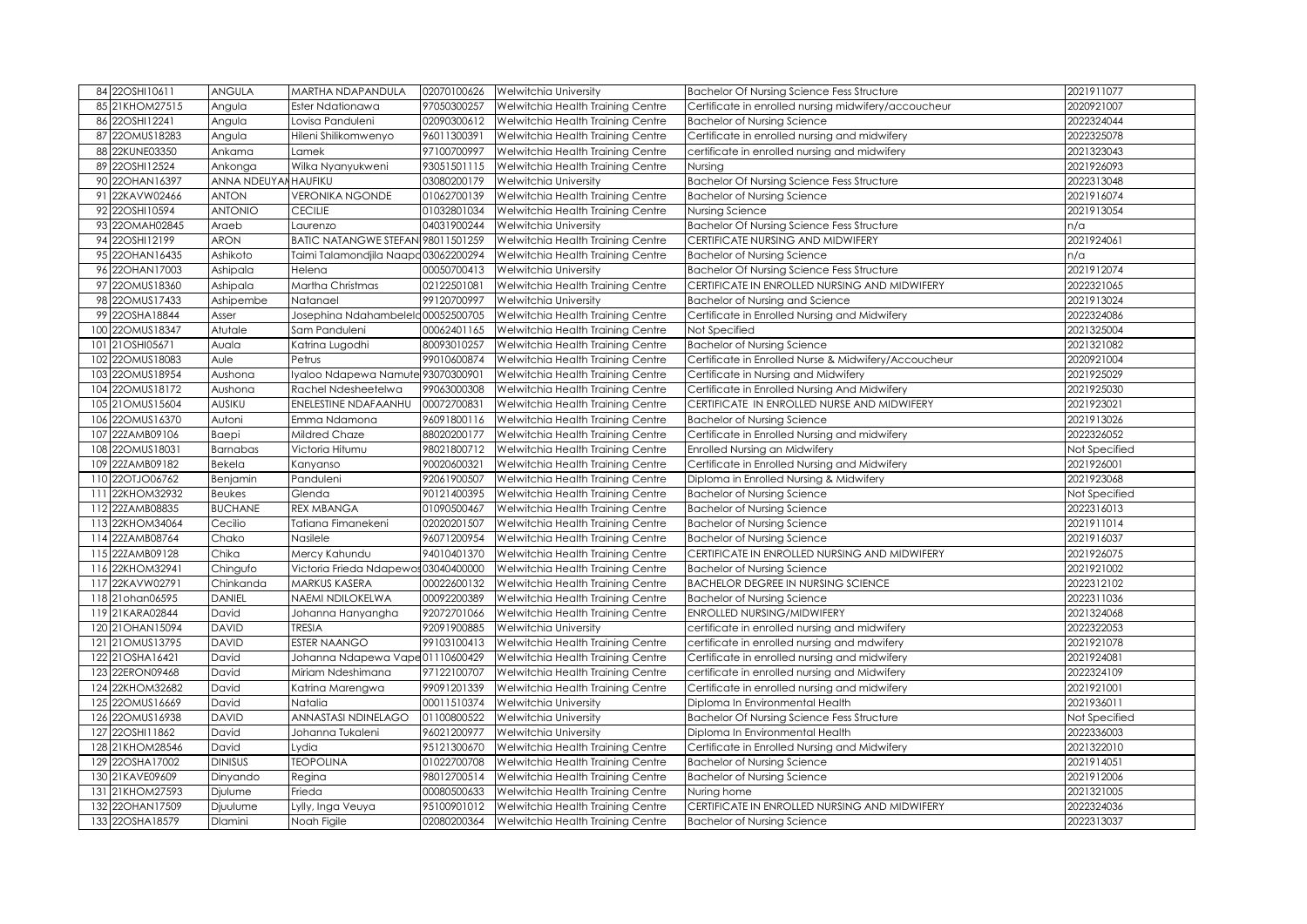|     | 134 220MUS18113    | <b>EDHIGA</b>   | JULIA TUSNELDE INAMUTSI 01020610913 |             | Welwitchia Health Training Centre | CERTIFICATE IN ENROLLED NURSING AND MIDWIFERY          | 2022321261    |
|-----|--------------------|-----------------|-------------------------------------|-------------|-----------------------------------|--------------------------------------------------------|---------------|
|     | 135 220 MUS18312   | Eelu            | Liisa Ndapewa                       | 90072100265 | Welwitchia Health Training Centre | Certificate in Enrolled nursing                        | 2022323007    |
|     | 136 22OSHI12389    | Efraim          | Martha Itsuwe                       | 00052301222 | Welwitchia Health Training Centre | Certificate In Enrolled nursing and Midwifery          | 2021324012    |
|     | 137 22OMUS17872    | Efraim          | Eunike Shulitheni                   | 98092300704 | Welwitchia Health Training Centre | <b>Bachelor of Nursing Science</b>                     | 2022311023    |
|     | 138 21ERON07344    | <b>EGINUS</b>   | <b>ELIASER</b>                      | 00062401033 | Welwitchia Health Training Centre | <b>Bachelor of Nursing Science</b>                     | 2022325084    |
|     | 139 21ERON06065    | Eixas           | Khitago Grace                       | 95060600890 | Welwitchia Health Training Centre | <b>Bachelor of Nursing Science</b>                     | 2021313042    |
|     | 140 22OSHA19098    | Ekandjo         | Ruusia Emmelite                     | 02090901144 | Welwitchia Health Training Centre | <b>Bachelor of Nursing Science</b>                     | 2021913009    |
|     | 141 170mus00797    | <b>ELAGO</b>    | <b>HILMA</b>                        | 94052300920 | Welwitchia Health Training Centre | CERTIFICATE IN ENROLLED NURSING AND MIDWERY            | 2021324032    |
|     | 142 22OMUS18003    | Elago           | Saarti                              | 00080100171 | <b>Welwitchia University</b>      | CERTIFICATE IN ENROLLED NURSING AND MIDWIFERY          | 2022323123    |
|     | 143 21 OMUS 06981  | Elia            | Ndapewa                             | 00100300928 | Welwitchia Health Training Centre | <b>Bachelor of Nursing Science</b>                     | 2022313056    |
|     | 144 22OSHA18741    | Eliander        | Emilia Ndeutenge                    | 01080800468 | Welwitchia Health Training Centre | Certificate in Enrolled nursing and widwifery          | 2022324092    |
|     | 145 21 OHAN 12033  | Elifas          | Linda Kavelishimwe                  | 94071600411 | Welwitchia Health Training Centre | certificate in enrolled nursing midwifery / accoucheur | 2020924028    |
|     | 146 22OMUS18536    | Elungu          | Suoma Kaufiwetu                     | 02062600232 | Welwitchia Health Training Centre | Certificate in Enrolled Nursing                        | 2022326092    |
|     | 147 22OSHI11912    | Engombe         | Beata Ndapewa                       | 91031300635 | Welwitchia Health Training Centre | Certificate in enrolled nursing and midwifery          | 2022323069    |
|     | 148 21 OHAN 14434  | <b>ENKALI</b>   | <b>JACOBINA NALOLIWA</b>            | 99072700503 | Welwitchia Health Training Centre | DIPLOMA IN NURSING SCIENCE OR MIDWIFE                  | 2021322056    |
|     | 149 22KHOM33529    | Erasmus         | Alina                               | 97070100728 | Welwitchia Health Training Centre | Certificate in Enrolled Nursing and Midwifery          | 2022321284    |
|     | 150 22OSHA19071    | <b>ERASTUS</b>  | MARIA NDAPEWA NDAPAI 98110500129    |             | Welwitchia Health Training Centre | CERTIFICATE IN ENNROLLED NURSIING AND MIDWIFERY        | 2021925060    |
|     | 151 22OHAN17045    | Erastus         | Penehafo Naapopawa                  | 00042100968 | Welwitchia Health Training Centre | Diploma                                                | 2021922079    |
|     | 152 22OSHA18898    | Ferekis         | Brasius Tupehafo                    | 00040200717 | Welwitchia Health Training Centre | <b>Bachelor of Nursing Science</b>                     | 2022314041    |
|     | 153 22KHOM31390    | Festus          | Magdalena Ndenge Nge 03031500865    |             | Welwitchia Health Training Centre | <b>Bachelor of Nursing Science</b>                     | 2022313047    |
|     | 154 22OHAN16730    | <b>FESTUS</b>   | <b>LOIDE KEPALE</b>                 | 94070200711 | Welwitchia Health Training Centre | <b>Bachelor of Nursing Science</b>                     | Not Specified |
|     | 155 22OMUS17926    | Festus          | Sarty Ngwedha                       | 00081600817 | Welwitchia Health Training Centre | Certificate of nursing and midwifery                   | 2022313019    |
|     | 156 22OSHI12234    | Festus          | Priskila Mweuyanawa                 | 98010200271 | Welwitchia Health Training Centre | Certificate in Enrolled Nursing and Midwifery          | 2022323039    |
|     | 157 22OSHA17950    | Festus          | Pandueni Nakathigona                | 95012300707 | Welwitchia Health Training Centre | <b>Bachelor of Nursing Science</b>                     | 2022313005    |
|     | 158 170mus02323    | <b>FIKEIPO</b>  | ELIZABETH                           | 93081001196 | Welwitchia Health Training Centre | Certificate in Enrolled Nursing & Midwifery            | 2022324038    |
|     | 159 21 OHAN 1120   | <b>FILEMON</b>  | ELVI TULONGA                        | 01042000352 | Welwitchia Health Training Centre | <b>Bachelor of Nursing Science</b>                     | 2021913080    |
|     | 160 22ERON08652    | Filipe          | Magdalena Nghituvali                | 99111200618 | Welwitchia Health Training Centre | <b>Bachelor of Nursing Science</b>                     | 2022311029    |
|     | 161 19 omus 01 109 | <b>FILIPPUS</b> | SUAMA NANDJILA                      | 96072400507 | Welwitchia Health Training Centre | ENROLLED NURSING & MIDWIFERY                           | 2021925079    |
| 162 | 22KAVW02798        | Filipus         | Ndara Josao                         | 98072400746 | Welwitchia Health Training Centre | certificate in enrolled nurse and midwifery            | 2021922013    |
|     | 163 22OTJO06695    | Fillemon        | Maria De Fatima                     | 99090800476 | Welwitchia Health Training Centre | <b>Bachelor of Nursing Science</b>                     | 2022311066    |
|     | 164 22OSHI10747    | Fillemon        | Metride Ndinaomuwa                  | 03042100111 | Welwitchia Health Training Centre | <b>Bachelor of Nursing Science</b>                     | Not Specified |
|     | 165 21KHOM27947    | Fillipus        | Elizabeth M.P                       | 89020800728 | Welwitchia Health Training Centre | Certificate in enrolled nursing and midwifery          | 2021321071    |
|     | 166 21KAVE07112    | Fortuna         | Rosa Muntumbo                       | 02092600095 | Welwitchia Health Training Centre | <b>Bachelor of Nursing Science</b>                     | 2021912082    |
|     | 167 22KAVW02806    | FRANS           | HANNU SIVERA                        | 00082101175 | Welwitchia Health Training Centre | <b>Bachelor of Nursing Science</b>                     | 2021922014    |
|     | 168 22KHOM31421    | Frans           | Teresia                             | 03012000895 | <b>Welwitchia University</b>      | <b>Bachelors of Nursing</b>                            | 2022311106    |
|     | 169 22OMUS17770    | <b>FRANS</b>    | <b>ESTER NDAKOLA</b>                | 00102800189 | Welwitchia Health Training Centre | Diploma in community health                            | N/A           |
|     | 170 22OSHA19541    | Frans           | Ester                               | 97061600365 | Welwitchia Health Training Centre | Certificate in Enrolled Nursing and Midwifery          | 2021923043    |
|     | 171 22ERON09497    | Frans           | Julian Mwawanange                   | 02061800807 | Welwitchia Health Training Centre | Nursing                                                | 2021325014    |
|     | 172 22OMUS18481    | Frans           | Ndahafa                             | 92011400635 | Welwitchia Health Training Centre | Certificate in Pharmacist Assistant                    | 2021941050    |
|     | 173 22OSHA17989    | Freita          | Virginia                            | 03041100432 | Welwitchia Health Training Centre | Bachelors degree of Nursing Science                    | 2022314031    |
|     | 174 21 OSHA08830   | <b>GABRIEL</b>  | Annel-Alisa Ndamwena                | 99112600237 | Welwitchia Health Training Centre | <b>Bachelor of Nursing Science</b>                     | 2022313078    |
|     | 175 22OMUS18188    | Gabriel         | Reinharda Ayeshaantu                | 93032700124 | Welwitchia Health Training Centre | <b>Bachelor of Nursing</b>                             | 2021311067    |
|     | 176 22OSHA17932    | <b>GABRIEL</b>  | MARIA NARONDJE                      | 01110500483 | Welwitchia Health Training Centre | <b>BACHELOR OF NURSING SCIENCE (HONOURS)</b>           | 2022314038    |
|     | 177 22OSHA19056    | Gabriel         | Nahambelelwe Evelina                | 02050301097 | Welwitchia Health Training Centre | <b>Enrolled Nursing</b>                                | 2022321070    |
|     | 178 22OHAN17214    | Gabriel         | josofina mwapupa unyuni 98071400939 |             | Welwitchia Health Training Centre | <b>Bachelor of Nursing Science</b>                     | 2021311027    |
|     | 179 22OSHA18695    | <b>GARSIANU</b> | FAUSTINA NDAPANDULA                 | 99101200194 | Welwitchia Health Training Centre | Certificate of enrolled nurse midwifery                | 22323086      |
|     | 180 22OSHA18535    | <b>GEBHARD</b>  | MONIKA SHEKUPE                      | 99033100247 | Welwitchia University             | Bachelor Of Nursing Science Fess Structure             | 2022316065    |
| 181 | 22OHAN17453        | <b>GEINGOS</b>  | ERIKA !HAO-KHOES                    | 00021101396 | Welwitchia Health Training Centre | CERTIFICATE IN ENROLLED NURSE-MIDWIFERY/ACCOUCHEUR     | 2021925010    |
|     | 182 22OSHA18907    | Gomes           | Isabel Katuta                       | 90041700449 | Welwitchia Health Training Centre | Certificate in Enrolled Nursing and Midwifery          | 2022321044    |
|     | 183 22OSHI12028    | <b>GOTTLIEB</b> | LAPAKA NDEITODINO MAR99062500797    |             | Welwitchia Health Training Centre | CERTIFICATE ENROLLED NURSING AND MIDWIFERY             | 2022321056    |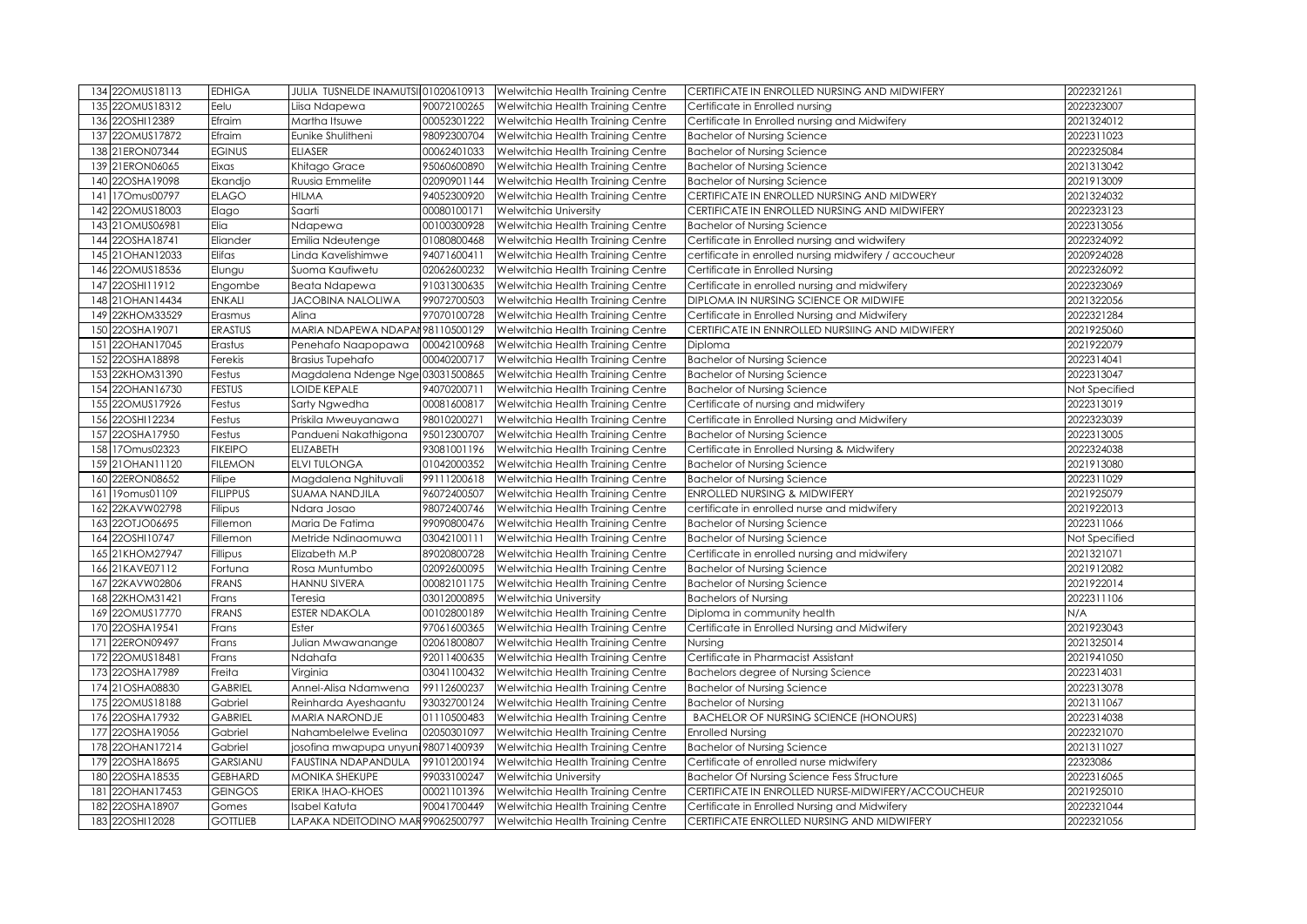|     | 184 22OHAN16937                | <b>GOTTRIEB</b>               | LOVISA                              | 99121900717                | Welwitchia Health Training Centre                                      | <b>Bachelor of Nursing Science</b>                                                  | 2022312052               |
|-----|--------------------------------|-------------------------------|-------------------------------------|----------------------------|------------------------------------------------------------------------|-------------------------------------------------------------------------------------|--------------------------|
|     | 185 22OHAN16760                | <b>GREVASIO</b>               | PALESTINA POMBILI NDEUH01012700291  |                            | Welwitchia Health Training Centre                                      | <b>Bachelor of Nursing Science</b>                                                  | 2022311084               |
| 186 | 22OSHI11993                    | Gumbo                         | Maria Ndinelago                     | 95102500961                | Welwitchia Health Training Centre                                      | Certificate in Enrolled nursing and midwifery                                       | 2022321028               |
|     | 187 22OSHA18790                | Haidenga                      | Helmelda                            | 00090901592                | Welwitchia University                                                  | Certificate of Enrolled Nursing and Midwifery                                       | 2021922081               |
| 188 | 22OMUS18135                    | Haiduwa                       | Loide Tunehafo                      | 99121100675                | <b>Welwitchia University</b>                                           | Certificate in Enrolled Nursing                                                     | 2022321223               |
|     | 189 21ERON07984                | Haihambo                      | Ndapandula                          | 00110600274                | Welwitchia Health Training Centre                                      | Diploma in enrolled nursing and midwifery                                           | 2021924007               |
|     | 190 21 OHAN 12015              | Haikali                       | Erastus Haipumbu Wanan              | 01092000623                | Welwitchia Health Training Centre                                      | <b>Bachelor of Nursing Science</b>                                                  | 2022314066               |
|     | 191 22OHAN17348                | Hailaula                      | Drotea Linea Ndevahany              | 02012500897                | Welwitchia Health Training Centre                                      | Certificate in Enrolled Nursing and Midwifery                                       | 2022322007               |
|     | 192 22OSHA17025                | Haileka                       | Aneta Tuwilika                      | 02020202007                | Welwitchia Health Training Centre                                      | <b>Bachelor of Nursing Science</b>                                                  | 2021912060               |
|     | 193 22OHAN17113                | Hailume                       | Justina                             | 01081800577                | Welwitchia Health Training Centre                                      | <b>Bachelor of Nursing Science</b>                                                  | Not Specified            |
|     | 194 22OHAN18004                | Hailya                        | Ndamononghenda Kouku 93071900252    |                            | Welwitchia Health Training Centre                                      | Certificate in Enrolled Nursing and Midwifery                                       | 2021922039               |
|     | 195 21KAVW01128                | Haimbanga                     | Annakaisa Nanguronhi                | 96122800732                | Welwitchia Health Training Centre                                      | CERTIFICATE IN ENROLLED NURSING MIDEWIFERY                                          | 2021323067               |
|     | 196 22KAVW02883                | <b>HAIMBILI</b>               | EMILIE WAYERA                       | 95080301066                | Welwitchia Health Training Centre                                      | CERTIFICATE IN ENROLLED NURSE & MIDWIFERY                                           | 2021323033               |
|     | 197 21 ohan 10833              | <b>HAIMBODI</b>               | LAVINIA                             | 94052700501                | Welwitchia Health Training Centre                                      | Certificate in Enrolled Nurse/Midwifery                                             | 2020924039               |
|     | 198 21 OHAN 13419              | Haimbodi                      | Mirjam Ndahafa Ndayam 97030900917   |                            | Welwitchia Health Training Centre                                      | CERTIFICATE IN ENROLLED NURSING AND MIDWIFERY                                       | 2021322023               |
|     | 199 22OHAN15945                | <b>HAIMBODI</b>               | DELEMINA NDASHIIVA                  | 98072900517                | Welwitchia Health Training Centre                                      | PHARMARCIST ASSISTANT CERTIFICATE                                                   | 2021946084               |
|     | 200 22OHAN16126                | Haimbodi                      | Salty Aili Ndamwena                 | 93031600525                | Welwitchia Health Training Centre                                      | Diploma in Environmental Health Sciences                                            | N/A                      |
|     | 201 22OHAN17058                | Haimbodi                      | Helta Ndilimeke                     | 95100401079                | Welwitchia Health Training Centre                                      | Certificate in Enrolled Nurse & Midwifery                                           | 2021921017               |
| 202 | 22OSHA18989                    | Haimbodi                      | Paulina Twalinawa                   | 97120300504                | Welwitchia Health Training Centre                                      | Enrolled Nursing and midwifery                                                      | 2021925081               |
|     | 203 22OHAN17180                | <b>HAIMBODI</b>               | RUISE IYALOO NDALILOSHI 99021800233 |                            | Welwitchia Health Training Centre                                      | Nursing and certificate in midwifery                                                | 2022322031               |
|     | 204 21KAVE08834                | Hainane                       | Ndamononghenda Ndem 01101400657     |                            | Welwitchia Health Training Centre                                      | <b>Bachelor of Nursing Science</b>                                                  | 2021913012               |
|     | 205 22OHAN15711                | Haindongo                     | Jonas Mwapopi                       | 01110400489                | Welwitchia Health Training Centre                                      | <b>Bachelor of Nursing Science</b>                                                  | N/A                      |
|     | 206 21 OHAN 05383              | Haindongo                     | Ndeshihafela Mwetuhang 89071200450  |                            | Welwitchia Health Training Centre                                      | Certificate in Enrolled Nursing and Midwifery                                       | 2021925011               |
|     | 207 22OHAN16911                | Haindongo                     | Fransina Mwadina                    | 97012800259                | Welwitchia Health Training Centre                                      | <b>Bachelor of Nursing Science</b>                                                  | 2022317002               |
|     | 208 21KAVE08407                | HAITHA                        | MELLENIA NAITHA                     | 92020800257                | Welwitchia Health Training Centre                                      | CERTIFICATE IN ENROLLED NURSING AND MIDWIFERY                                       | 2018923076               |
|     |                                |                               |                                     |                            |                                                                        |                                                                                     |                          |
|     | 209 22OHAN18153                | <b>HAIXUXWA</b>               | EBBA FIMANEKA                       | 97090901408                | Welwitchia Health Training Centre                                      | CERTIFICATE IN ENROLLED NURSING & MIDWIFERY                                         | 2022322106               |
|     | 210 22KAVW02722                | <b>HAIYAMBO</b>               | FRIEDA MUDI                         | 02102000397                | Welwitchia Health Training Centre                                      | <b>Bachelor of Nursing Science</b>                                                  | 2022312004               |
|     | 211 22OMUS17964                | hakakwa                       | Berta ndeutala                      | 92032400243                | Welwitchia Health Training Centre                                      | Certificate in Enrolled Nursing and Midwifery                                       | 2021923024               |
| 212 | 19Khom03708                    | <b>HAKANDONGA</b>             | AUNE NDAPANDULA                     | 96031900181                | Welwitchia Health Training Centre                                      | <b>Bachelor of Nursing Science</b>                                                  | 2022312028               |
|     | 213 22OMUS18503                | Hakaye                        | Rauna Unakuhalwa                    | 01091900825                | Welwitchia University                                                  | Certificate in Nursing and Midwifery                                                | 2021923025               |
|     | 214 22KHOM34424                | <b>HALUDILU</b>               | <b>OSCAR NATAGWE</b>                | 02011300061                | Welwitchia Health Training Centre                                      | Certificate for Enroll nursing and midwifery                                        | Not Specified            |
|     | 215 22OMUS18948                | Halwoodi                      | Thobias Tangeni                     | 00062800434                | Welwitchia Health Training Centre                                      | Certificate in enrolled nurse and midwifery                                         | 2021925035               |
|     | 216 21KHOM29377                | Hamadila                      | Ndapandula                          | 89010102181                | Welwitchia Health Training Centre                                      | Enrolled Nursing and Midwifery                                                      | 2021921019               |
|     | 217 21 OHAN 06413              | Hambabi                       | Melian Ndalidatila                  | 99030601027                | Welwitchia Health Training Centre                                      | <b>Bachelor of Nursing Science</b>                                                  | 2020911016               |
|     | 218 22ERON09017                | Hambata                       | Eunice Taimi Ndamona                | 01041201087                | Welwitchia Health Training Centre                                      | Certificate Enrolled In Nursing And Midwifery                                       | 2021325074               |
|     | 219 22OHAN17393                | Hamonika                      | Nailoke Sarafina                    | 02051700249                | Welwitchia Health Training Centre                                      | <b>Enrolled Nursing and Midwifery</b>                                               | 2022322090               |
|     | 220 22OSHI11713                | Hamukoto                      | Selma Ndiilukila                    | 87120600567                | Welwitchia Health Training Centre                                      | Certificate in enrolled nursing                                                     | 2022323002               |
|     | 221 22OSHA18429                | <b>HAMUKOTO</b>               | TUWILIKA, PANDULENI                 | 90122800419                | Welwitchia Health Training Centre                                      | <b>BARCHELOR OF NURSING SIENCE</b>                                                  | 20223011002              |
|     | 222 21 OSHI08246               | <b>HAMUKWAYA</b>              | <b>TOIVO HELAO</b>                  | 01120200547                | Welwitchia Health Training Centre                                      | Bachelor of nursing science                                                         | 2022311067               |
|     | 223 22KHOM33123                | <b>HAMULENGE</b>              | NDAUDAKO TUYENIKOMES 99090600884    |                            | Welwitchia Health Training Centre                                      | Certificate in Enrolled Nursing and Midwifery                                       | 2022321137               |
|     | 224 21ERON07956                | hamulungu                     | Tomas Vahanyeneni Nghi 99111300515  |                            | Welwitchia Health Training Centre                                      | certificate enrolled nurse and midwifery                                            | 2021924026               |
|     | 225 21 OHAN 11958              | HAMUNYELA                     | Abed-Nego                           | 96112800063                | Welwitchia Health Training Centre                                      | Certificate in enrolled nursing and midwifery                                       | 2021925012               |
|     | 226 22OHAN15652                | Hamunyela                     | Elina Naveuyekushe                  | 97031300134                | Welwitchia Health Training Centre                                      | <b>Bachelor of Nursing Science</b>                                                  | 2021911031               |
|     | 227 22OHAN15653                | Hamunyela                     | Elina Naveuyekushe                  | 97031300134                | Welwitchia Health Training Centre                                      | <b>Bachelor of Nursing Science</b>                                                  | 2021911031               |
|     | 228 22OHAN16511                | <b>HAMUNYELA</b>              | HILMA NDAPEWOSHALI                  | 90020900392                | Welwitchia Health Training Centre                                      | <b>Bachelor of Nursing Science</b>                                                  | 2022311043               |
|     | 229 22OHAN17483                | HAMUNYELA                     | ABED-NEGO                           | 96112800739                | Welwitchia Health Training Centre                                      | CERTIFICATE IN ENROLLED NURSING MIDWIFERY                                           | 2021925012               |
|     | 230 22OMUS16339                | <b>HAMUNYELA</b>              | BERTHA NDINELAO                     | 97120801007                | Welwitchia Health Training Centre                                      | <b>Bachelor of Nursing Science</b>                                                  | 2021914003               |
| 231 | 22KAVW02919                    | <b>HAMUNYERA</b>              | SOFIA NZAWO                         | 01121600921                | Welwitchia Health Training Centre                                      | CERTIFICATE IN ENROLLED NURSING & MIDWIFERY                                         | 2022322010               |
| 232 | 22OHAN17310<br>233 22KAVW02862 | Hamutenya<br><b>HAMUTENYA</b> | Rebekka Twihaleni<br>HILDE KASIKU   | 96101900436<br>91081500670 | Welwitchia Health Training Centre<br>Welwitchia Health Training Centre | <b>Bachelor of Nursing Science</b><br>Certificate in Enrolled Nursing And Midwifery | 2022322088<br>2022321042 |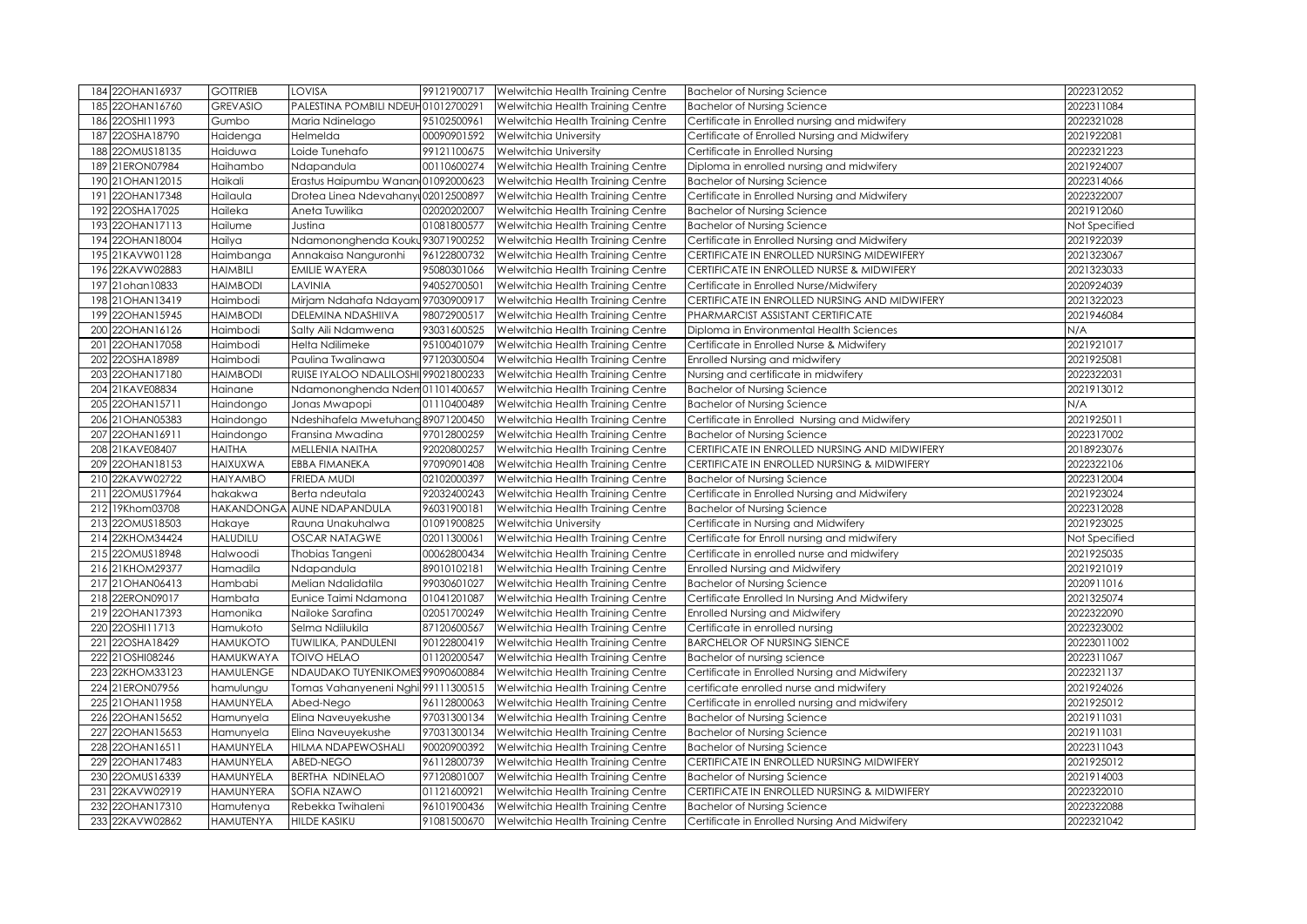| 234 21KAVW01079     | Hamutenya                 | Martina Runguro                     | 00080500188 | Welwitchia Health Training Centre | Certificate of Enrolled Nursing and Midwifery      | 2021922015    |
|---------------------|---------------------------|-------------------------------------|-------------|-----------------------------------|----------------------------------------------------|---------------|
| 235 22OHAN17684     | <b>HAMWAAMA</b>           | <b>ELVI SHIWOOMBILI</b>             | 98011300757 | Welwitchia Health Training Centre | ENROLLED NURSE AND MIDWIFERY                       | 2021923012    |
| 236 21 OHAN 12848   |                           | Tuyeimo N                           | 01101100257 |                                   |                                                    | 2021914033    |
|                     | Hanghome                  |                                     |             | Welwitchia Health Training Centre | Bachelor of nursing science                        |               |
| 22OHAN17117<br>237  | <b>HANGHOME</b>           | Laimi Kamungolo Iyaloo              | 04030600336 | Welwitchia Health Training Centre | <b>Bachelor of Nursing Science</b>                 | 2022314094    |
| 238 21 OMUS15681    | <b>HANGHUWO</b>           | <b>JOSEPHINA</b>                    | 92091701459 | Welwitchia Health Training Centre | <b>Bachelor of Nursing Science</b>                 | 2021324023    |
| 239 21 OMUS 08324   | Hango                     | Loide Tangeni                       | 02010200616 | Welwitchia Health Training Centre | <b>Bachelor of Nursing Science</b>                 | 2022314068    |
| 21OMUS15708<br>240  | Hango                     | Aina Hanganeni                      | 96061500556 | Welwitchia Health Training Centre | certificate in enrolled Nursing & midwifery        | 2021925036    |
| 22OMUS16290<br>241  | Hango                     | Generosa Kashinasha                 | 98012900688 | Welwitchia Health Training Centre | Certificate in enrolled nursing and midwifery      | 2021923060    |
| 22OMUS16507<br>242  | <b>HANGO</b>              | <b>ANNA NALUTENI</b>                | 92052800123 | Welwitchia Health Training Centre | Certificate in Enrolled nursing and Midwifery      | 2022324096    |
| 243 21KHOM28291     | <b>HANGO</b>              | <b>HELENA MBAVA</b>                 | 02060800234 | Welwitchia Health Training Centre | CERTIFICATE IN ENROLLED NURSING AND MIDWIFERY      | 2022322075    |
| 22OHAN17314<br>244  | <b>HANGULA</b>            | <b>HILDE LASHAMA</b>                | 02090901071 | Welwitchia Health Training Centre | CERTIFICATE IN ENROLLED NURSING AND MIDWIFERY      | 2022321072    |
| 22OSHA17937<br>245  | <b>HANGULA</b>            | <b>MESACK</b>                       | 93031301064 | Welwitchia Health Training Centre | <b>Bachelor of Nursing Science</b>                 | 2022311050    |
| 22OSHA19033<br>246  | Hangula                   | Eliaser Hashali                     | 02050500506 | Welwitchia Health Training Centre | <b>Bachelor of Nursing Science</b>                 | 2020912016    |
| 22OSHI11900<br>247  | <b>HANGULA</b>            | TUWILIKA NDAPANDULA                 | 03082300677 | Welwitchia Health Training Centre | <b>DIPLOMA IN NURSING</b>                          | Not Specified |
| 22OHAN16957<br>248  | Hangula                   | Elise Mweshiningange                | 93072200475 | Welwitchia Health Training Centre | Certificate in Enrolled Nursing and Midwifery      | 2022323019    |
| 22OSHA19605<br>249  | Hangula                   | Lydia N                             | 97011601217 | Welwitchia Health Training Centre | Certificate in enrolled nursing                    | 2022323032    |
| 22KAVW02875<br>250  | Hangushu                  | Leo Hangushu                        | 95021800027 | <b>Welwitchia University</b>      | Diploma In Environmental Health                    | 2022331003    |
| 22KAVW02851<br>251  | <b>HANGUSU</b>            | <b>GOTHARD MASINA</b>               | 03052900625 | <b>Welwitchia University</b>      | <b>Bachelor Of Nursing Science Fess Structure</b>  | 2022312054    |
| 22OSHI10651<br>252  | <b>HANYIKA</b>            | <b>SEBLON</b>                       | 95062000378 | Welwitchia Health Training Centre | <b>Bachelor of Nursing Science</b>                 | Not Specified |
| 253 22OHAN17196     | Hashange                  | Tulikeni Ndeshihafela               | 95020100706 | Welwitchia Health Training Centre | Certificate in Pharmacist Assistant                | 2022344020    |
| 254 22KHOM32809     | Hashipala                 | Folondina                           | 99102300281 | Welwitchia Health Training Centre | Diploma in Environmental Health Sciences           | 2022331005    |
| 255 22OHAN17123     | Hashipala                 | Indileni                            | 98070100095 | Welwitchia Health Training Centre | Certificate in Enrolled Nursing and Midwifery      | 2021921021    |
| 256 21OSHA09134     | Hashoongo                 | Maria                               | 00110600428 | Welwitchia Health Training Centre | Certificate in Enrolled Nursing and Midwifery      | 2022324010    |
| 257 21ERON06918     | Hashoongo                 | Johanna                             | 88032300775 | Welwitchia Health Training Centre | Nursing/Midwifery                                  | 2021325090    |
| 258 22OHAN17600     | Hatutale                  | Matheus                             | 87071000328 | Welwitchia Health Training Centre | Certificate in Enrolled Nursing and Midwife        | 2021924052    |
| 259 22OHAN17322     | Haufiku                   | Amon Nghishekwa                     | 00042000556 | Welwitchia Health Training Centre | Certificate in Enrolled Nursing and Midwifery      | 2022321139    |
| 22OHAN17427<br>260  | Haufiku                   | Elisia Hanyemunange                 | 98012400448 | Welwitchia Health Training Centre | Diploma In Enrolled Nurse-Midwifery                | 2021323085    |
| 22OHAN17479<br>261  | Haufiku                   | <b>Tuuliki Nghitale</b>             | 86071400187 | Welwitchia Health Training Centre | Enrolled Nursing and Midwifery                     | 2021923084    |
| 22OHAN17175<br>262  | Haufiku                   | Justina Ndahafa                     | 00112500056 | Welwitchia Health Training Centre | Bachelor of nursing science                        | 2020913018    |
| 263 21OSHI10010     | Haufiku                   | Winnie Pombili peuyehafd96042100556 |             | Welwitchia Health Training Centre | Bachelor of nursing science                        | 2020333016    |
| 22OHAN16493<br>264I | Haufiku                   | Jacobus                             | 93051600067 | Welwitchia Health Training Centre | <b>Bachelor of Nursing Science</b>                 | 2022313003    |
| 265 22OHAN17554     | Hauholo                   | Ngeitokondjo Ndalikoita             | 99010301297 | Welwitchia Health Training Centre | Certificate in Enrolled Nursing and midwifery      | 2022325031    |
| 266 21OSHI09747     | <b>HAUHOLO</b>            | <b>DAMIAN</b>                       | 97051700715 | Welwitchia Health Training Centre | CERTIFICATE IN ENROLLED NURSING AND MIDWIFERY      | 2022324039    |
| 267 22OHAN17574     | Haule                     | Emilia                              | 88062400824 | Welwitchia Health Training Centre | certificate in enrolled nursing and Midwifery      | 2022323072    |
| 268 22OHAN15725     | Haulofu                   | Iyaloo Ndinelao Tuvangar00012201243 |             | Welwitchia Health Training Centre | <b>Bachelor of Nursing Science</b>                 | 2021913014    |
| 269 22KAVW02817     | Hausiku                   | Ofen Newaka                         | 97051800698 | Welwitchia Health Training Centre | Certificate in Enrolled Nursing and Midwifery      | 2021922017    |
| 22KAVW02909<br>270  | <b>HAUSIKU</b>            | MARTHA NDAHAMA                      | 97090100097 | Welwitchia Health Training Centre | CERTIFICATE IN ENROLLED NURSING AND MIDWIFERY      | 2021922016    |
| 271 22ZAMB09314     |                           | Sombo Pashie                        | 94060600307 |                                   | Certificate in Enrolled Nurse/Midwifery            | 2022316003    |
| 272 21KAVW01084     | Hausiku<br><b>HAUSIKU</b> | <b>WILLEM SIKONGO</b>               | 99090700110 | Welwitchia Health Training Centre |                                                    | 2019312037    |
|                     |                           |                                     |             | Welwitchia Health Training Centre | Enrolled nursing and midwifery                     |               |
| 273 22OHAN17363     | <b>HAUTONI</b>            | <b>LOVIS KOKULE</b>                 | 95082600931 | Welwitchia Health Training Centre | CERTIFICATE IN ENROLLED NURSING AND MIDWIFERY      | 2021922087    |
| 274 22KAVW02936     | <b>HAWINA</b>             | HANNA NAMBAHU                       | 98040401232 | Welwitchia Health Training Centre | certificate in enrolled nurse-midwifery/accoucheur | Not Specified |
| 275 21KHOM27905     | Hedimbi                   | Lonia                               | 95041700354 | Welwitchia Health Training Centre | <b>Bachelor of Nursing Science</b>                 | 2021311013    |
| 276 22OSHA19433     | <b>HEINGO</b>             | PETRINA NDAHAFA                     | 02092900498 | Welwitchia Health Training Centre | ENROLLED NURSING AND MIDWIFERY                     | 2022321073    |
| 277 21 OHAN 15009   | Heita                     | Veronica Iyalo                      | 90100900720 | Welwitchia Health Training Centre | <b>Bachelor of Nursing Science</b>                 | 2022311136    |
| 278 22OMUS18564     | Heita                     | Ndeshipewa                          | 92061601251 | Welwitchia Health Training Centre | Certificate in Enrolled Nurse                      | N/A           |
| 279 21 OHAN 06439   | Helao                     | Veikko                              | 02103100298 | Welwitchia Health Training Centre | <b>Enrolled Nurse</b>                              | 2021324014    |
| 280 22OSHA18988     | <b>HEMBE</b>              | <b>TOINI</b>                        | 00082100845 | Welwitchia Health Training Centre | Certificate in enrolled nursing and midwifery      | 2022325039    |
| 19Ohan02089<br>281  | <b>HENDJALA</b>           | <b>MARTHA</b>                       | 91082200395 | Welwitchia Health Training Centre | Certificate in Enrolled Nursing and Midwifery      | 2020924011    |
| 282 22OHAN17067     | Henghali                  | Josephine                           | 99051100612 | <b>Welwitchia University</b>      | Diploma in Enrolled Nursing and midwifery          | 2022325033    |
| 283 22OHAN16540     | Henghono                  | Lukas                               | 02122000422 | Welwitchia Health Training Centre | Certificate Enrolled Nursing and Midwifery         | 2022322002    |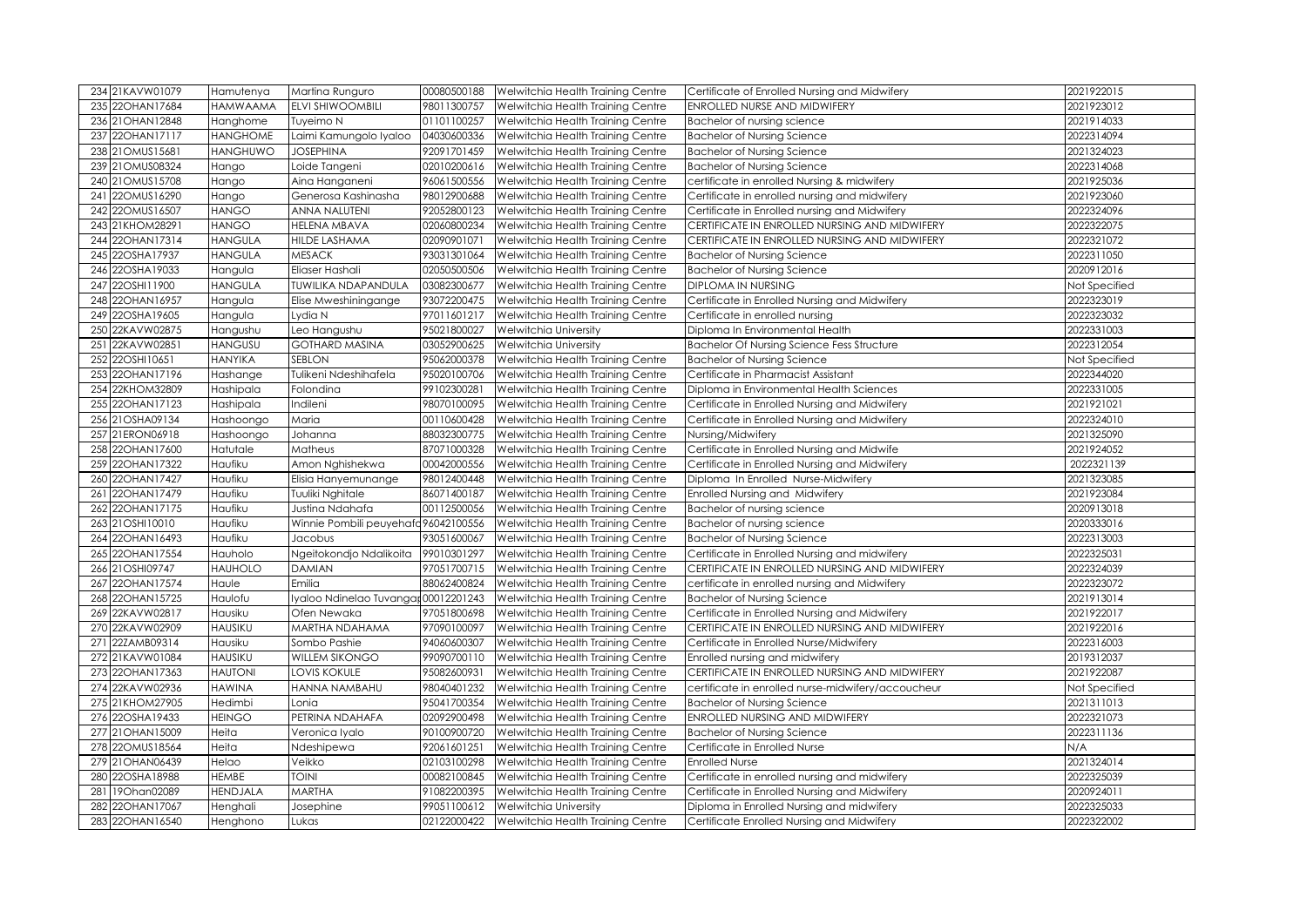| 284 22OSHA19395    | Higinus          | Vistorina Popyeni                   | 93043000487 | Welwitchia Health Training Centre | Certificate in Enrolled Nursing and Midwifery     | 2022323017    |
|--------------------|------------------|-------------------------------------|-------------|-----------------------------------|---------------------------------------------------|---------------|
| 285 21 OHAN 06652  | Hilundua         | Lahya Ndahalaelao                   | 01123000484 | <b>Welwitchia University</b>      | <b>Bachelor Of Nursing Science Fess Structure</b> | Not Specified |
| 22OMUS18915<br>286 | <b>HIMULAYI</b>  | NDAPANDA LAINA                      | 01060301059 | Welwitchia Health Training Centre | <b>Bachelor of Nursing Science</b>                | 2022311163    |
| 22OMUS18112<br>287 | Hinamwaami       | Frans                               | 03091400689 | Welwitchia Health Training Centre | Certificate in Enrolled Nursing And Midwifery     | 2022322001    |
| 22OHAN16824<br>288 | hingashipua      | sylvia tulundeni                    | 94031800061 | Welwitchia Health Training Centre | DIPLOMA IN ENVIROMENTAL HEALTH SCIENCES PROGRAM   | 2022336005    |
| 22OMUS18071<br>289 | Hipulile         | Maria Hambeleleni                   | 88052500988 | Welwitchia Health Training Centre | <b>Bachelor of Nursing Science</b>                | 2022312037    |
| 22OSHA18852<br>290 | <b>HIYONANYE</b> | <b>LUSIA NDEUKOKO</b>               | 98071600447 | Welwitchia Health Training Centre | DIPLOMA IN ENROLLED NURSING AND MIDWIFERY         | 2021925083    |
| 22KHOM34464<br>291 | Hofenie          | Rosalia Ndaendelao                  | 01050700759 | Welwitchia Health Training Centre | Certificate in Enrolled Nursing and Midwifery     | 2022321173    |
| 22KHOM34032<br>292 | Ifugula          | Maria Ndasilwa-Ohenda               | 01031800093 | Welwitchia Health Training Centre | Certificate in Enrolled Nursing and midwifery     | 2021921082    |
| 22OMUS17704<br>293 | Igonda           | Secilia                             | 99083001164 | Welwitchia Health Training Centre | <b>Bachelor of Nursing</b>                        | n/a           |
| 21KHOM22796<br>294 | Ihuhua           | Selma                               | 02080100637 | Welwitchia Health Training Centre | <b>Bachelor of Nursing Science</b>                | 2022311096    |
| 295 22OSHA18813    | Ihuhwa           | Hileni Ndeapo                       | 97072300187 | Welwitchia Health Training Centre | Certificate In Enrolled Nursing And Midwifery     | 2022321141    |
| 22OMUS18484<br>296 | <b>IIDHOGELA</b> | <b>ANTONIUS</b>                     | 01091700168 | Welwitchia Health Training Centre | CERTIFICATE IN ENROLLED NURSING AND MIDWIFERY     | 20222321227   |
| 297 21ZAMB04041    | lidhogela        | Justine Nuumvo                      | 01091500592 | Welwitchia Health Training Centre | <b>Bachelor of Nursing Science</b>                | 2021913070    |
| 22OSHA18696<br>298 | lidhogela        | <b>Tselestine</b>                   | 90100900097 | Welwitchia Health Training Centre | Certificate in enrolled nursing and midwifery     | 2022325007    |
| 299 22ERON08975    | ligonda          | Sylvia                              | 96012400349 | Welwitchia Health Training Centre | Certificate Enrolled Nursing and Midwifery        | 2021924072    |
| 22OMUS18999<br>300 | <b>IILEKA</b>    | <b>SESILIA</b>                      | 03111900266 | Welwitchia Health Training Centre | CERTIFICATE IN ENROLLED NURSING AND MIDWIFERY     | 2021325002    |
| 301 22OMUS18011    | lileka           | Emilia Nekandjo                     | 95072500470 | Welwitchia Health Training Centre | Certificate in Enrolled Nursing and Midwifery     | 2021925038    |
| 302 22OMUS18253    | lipinge          | Helvi Ndinelago Namupal 00011201142 |             | Welwitchia Health Training Centre | Certificate in Enrolled Nursing and Midwifely     | 2021324087    |
| 303 22OMUS18392    | lipinge          | Monika Nambula                      | 99052501238 | Welwitchia Health Training Centre | <b>Bachelor of Nursing Science</b>                | 2022314009    |
| 304 21KHOM13099    | <b>IIPINGE</b>   | <b>BEATA SHEMUSHESHA</b>            | 94030700853 | Welwitchia Health Training Centre | Certificate in Enrolled Nursing and Midwifery     | 2021321055    |
| 305 22OMUS16443    | lipinge          | Selma Mulundileni                   | 01041200919 | Welwitchia Health Training Centre | <b>Bachelor of Nursing Science</b>                | 2021913074    |
| 306 21ERON08061    | lipinge          | Sakeus                              | 03042300439 | Welwitchia Health Training Centre | <b>Bachelor of Nursing</b>                        | Not Specified |
| 307 22OMUS18297    | lipumbu          | Saltiel                             | 03062800658 | Welwitchia Health Training Centre | <b>Bachelor of Nursing Science</b>                | 2022311205    |
| 308 22OHAN17233    | lipwaakena       | Talanyofi KDD                       | 98020200355 | <b>Welwitchia University</b>      | Certificate in Enrolled Nursing and Midwifery     | 2022322035    |
| 309 22OSHA18353    | <b>IISHUNA</b>   | KRISTIANA KASHIIMBINDJO 90090600592 |             | Welwitchia Health Training Centre | <b>Bachelor of Nursing Science</b>                | 2022323008    |
| 22OSHA18823<br>310 | lita             | Cecilia Nakuti                      | 03103000286 | Welwitchia Health Training Centre | <b>Bachelor of Nursing Science</b>                | 2022314067    |
| 311 21ERON05695    | lita             | Agnes                               | 00050200232 | Welwitchia Health Training Centre | <b>Bachelor in Nursing Science</b>                | 2021913073    |
| 312 22OSHA18933    | lita             | Petrus                              | 97092000300 | Welwitchia Health Training Centre | Certificate in Enrolled Nursing and Midwifery     | 2021325016    |
| 313 21OSHA12956    | lita             | Teofillus Ishishi                   | 02080200097 | Welwitchia Health Training Centre | <b>Bachelor of Nursing Science</b>                | 2021914055    |
| 314 22OSHA18611    | lita             | Saima Niitembu Gongaler 02070100499 |             | Welwitchia Health Training Centre | <b>Bachelor of Nursing science</b>                | 2022316084    |
| 315 22OMUS18930    | <b>IITEMBU</b>   | SAARA MWESHIYOLELA ND00072400177    |             | Welwitchia Health Training Centre | <b>Bachelor of Nursing Science</b>                | 2022312072    |
| 316 22ERON09421    | lithete          | Saarti NT                           | 02062300409 | Welwitchia Health Training Centre | bachelor in nusring science                       | 2022316082    |
| 317 22OSHA19450    | litope           | Sesilia Ndapandula                  | 83030110249 | <b>Welwitchia University</b>      | Enrolled nurse and midwife                        | 221820289     |
| 318 22OMUS19003    | <b>IITULA</b>    | <b>WILKKA NT</b>                    | 99083100588 | Welwitchia Health Training Centre | <b>Bachelor of Nursing Science</b>                | 2020331037    |
| 319 22OMUS18288    | liyambo          | Martha Namatsi                      | 91110900678 | Welwitchia Health Training Centre | <b>Enrolled Nursing and Midwifery</b>             | 2021325024    |
| 22KHOM32884<br>320 | Ikera            | Kayla Nthabiseng                    | 03092301137 | <b>Welwitchia University</b>      | <b>Bachelor of Nursing Science</b>                | 240041        |
| 321 22KHOM33085    | Ikera            | Kayla Nthabiseng                    | 03092301137 | Welwitchia University             | <b>Bachelor Of Nursing Science Fess Structure</b> | 310254        |
| 322 22OSHA18767    | <b>ILONGA</b>    | <b>SIMON ETUNA</b>                  | 99062100527 | Welwitchia Health Training Centre | Certificate Enrolled Nurse & Midwifery/Accoucheur | 2021925089    |
| 323 22OHAN17572    | Imene            | Linea Patrisia Ndahafa              | 01081600268 | Welwitchia Health Training Centre | <b>Bachelor of Nursing Science</b>                | N/A           |
| 324 22OMUS18274    | Immanuel         | Teofelus Shuumbwa                   | 95042500081 | Welwitchia Health Training Centre | Certificate in Enrolled Nursing and Midwifery     | 2022323127    |
| 22ERON09054<br>325 | <b>IMMANUEL</b>  | PETRUS NDAITAVELA                   | 97120800183 | Welwitchia Health Training Centre | Enrolled Nursing and Midwifery                    | 2022324107    |
| 326 21OMUS12932    | <b>INAMUTIRA</b> | <b>LUCIA</b>                        | 97062200263 | Welwitchia Health Training Centre | Certificate in enrolled nursing                   | 2021322027    |
| 327 22OSHI11974    | Inane            | Idda Ndeshipanda Shamk02121200878   |             | Welwitchia Health Training Centre | certificate in enrolled nursing and midwifery     | 2022321217    |
| 328 22OSHI12066    | Inane            | Eknis Ndahekelekwa                  | 97022000425 | Welwitchia Health Training Centre | certificate in enrolled nursing and midwifery     | 202232033     |
| 329 22OHAN17240    | Indongo          | Rauna Ndahambelela                  | 96013000387 | Welwitchia Health Training Centre | Certificate in Enrolled Nursing and Midwifery     | 2022321030    |
| 22OSHI11886<br>330 | <b>INDONGO</b>   | MARTHA NAKWENYE ASINO 93082800041   |             | Welwitchia University             | <b>Bachelor Of Nursing Science Fess Structure</b> | 2022313004    |
| 22OSHI12012<br>331 | <b>INDONGO</b>   | <b>VICTA TABGI SIMON</b>            | 94062101238 | Welwitchia Health Training Centre | Certificate of Enrolled Nursing & Midwifery       | 202193062     |
| 332 22OSHA19080    | Ingo             | Hilma                               | 95062600437 | Welwitchia Health Training Centre | Certificate in Enrolled nursing and Midwifery     | 2021921042    |
| 333 21 OSHA15374   | Inkono           | Aina Ndapandula                     | 90090700279 | <b>Welwitchia University</b>      | <b>Bachelor Of Nursing Science Fess Structure</b> | 2022317021    |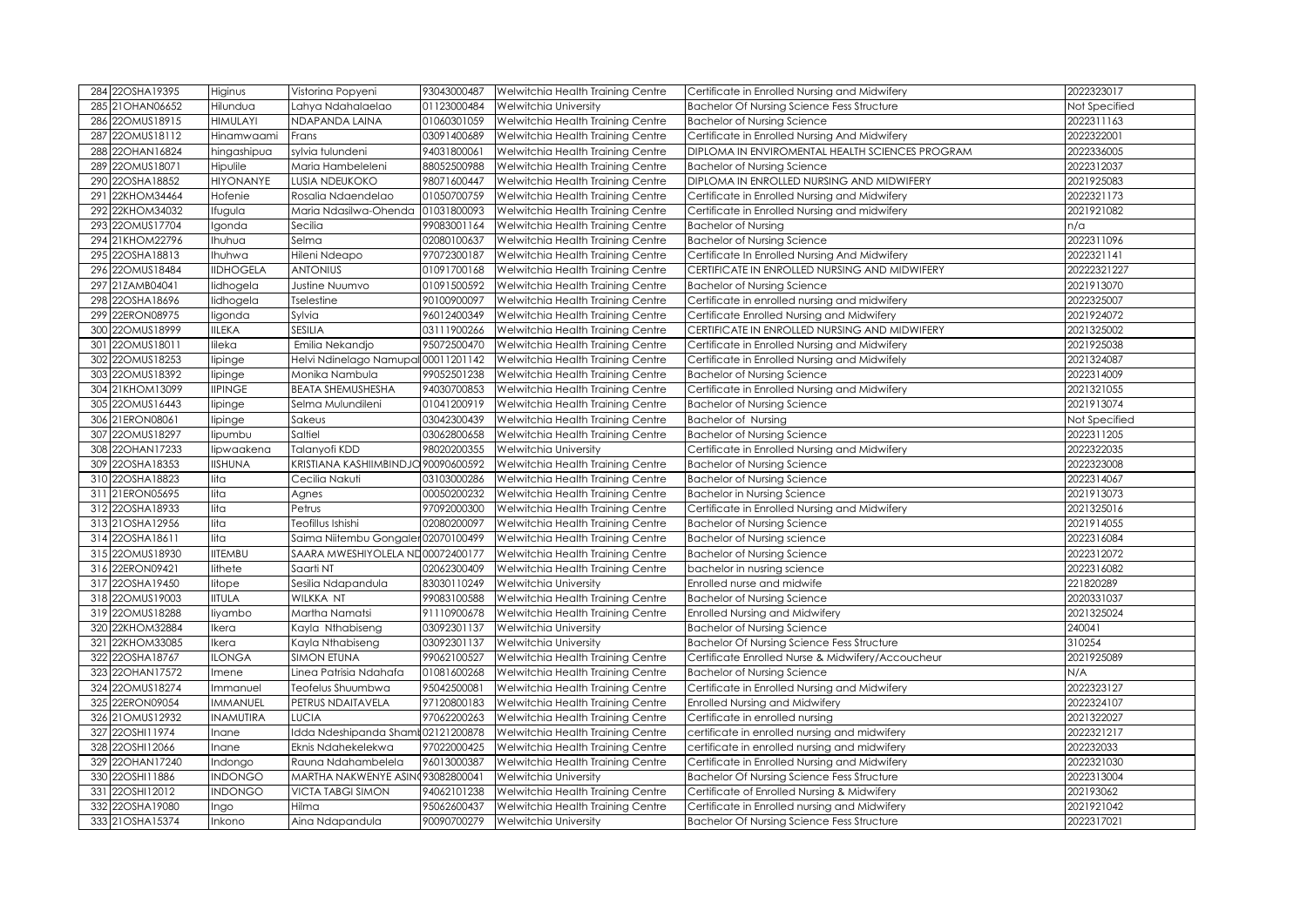|     | 334 21KHOM23713                | Ipinge          | Aina                                 | 02020100657                | Welwitchia Health Training Centre                                      | <b>Bachelor of Nursing Science</b>                                          | 2021911016                  |
|-----|--------------------------------|-----------------|--------------------------------------|----------------------------|------------------------------------------------------------------------|-----------------------------------------------------------------------------|-----------------------------|
|     | 335 22OSHI11848                | Ipinge          | Martin Ndangi                        | 00082800138                | Welwitchia University                                                  | Diploma in enrolled nursing and Midwifery                                   | 2022321077                  |
|     | 336 22OMUS17944                | Ipinge          | Sarafia NN                           | 94071900318                | Welwitchia Health Training Centre                                      | Diploma in Enrolled Nursing and Midwifery (NQF LEVEL 6)                     | 2021921043                  |
|     | 337 21OSHA13339                | <b>IPUMBU</b>   | ANGULA JOSIAH                        | 00062900315                | Welwitchia Health Training Centre                                      | <b>BACHELOR OF NURSING SCIENCE</b>                                          | 2021913078                  |
|     | 338 22OHAN16561                | <b>ISACK</b>    | REINA INETYASHA                      | 96090601349                | Welwitchia Health Training Centre                                      | Certificate in enrolled nursing                                             | 2022322040                  |
|     | 339 21 OMUS14460               | <b>ISAK</b>     | <b>DEBOR</b>                         | 96111900471                | Welwitchia Health Training Centre                                      | <b>BACHELOR DEGREE IN NURSING SCIENCE</b>                                   | 2021311019                  |
|     | 340 22KHOM34163                | <b>ISAK</b>     | ANNA NDAPANDULA                      | 97050500518                | Welwitchia Health Training Centre                                      | Certificate in Enrolled Nursing and Midwifery                               | 2022321228                  |
|     | 341 21OSHA16741                | Isak            | Maria Tangeni                        | 94032000484                | Welwitchia Health Training Centre                                      | <b>Bachelor of Nursing Science</b>                                          | Not Specified               |
|     | 342 21KHOM28309                | <b>ISMAEL</b>   | <b>LUOISE</b>                        | 97022800154                | Welwitchia Health Training Centre                                      | <b>BACHELOR DEGREE IN NURSING SCIENCE</b>                                   | 2021912008                  |
|     | 343 22OSHI11481                | Itana           | Hileni Nangula                       | 99011500369                | Welwitchia University                                                  | <b>Bachelor Of Nursing Science Fess Structure</b>                           | 2022313012                  |
|     | 344 22KHOM32821                | Itope           | Martha Mwetugwedha                   | 93073100806                | Welwitchia Health Training Centre                                      | Certificate in Enrolled Nursing and Midwifery                               | 2021924062                  |
|     | 345 22OSHI12260                | lyambo          | Loini Ndategelela Tuyaku             | 00092900941                | Welwitchia Health Training Centre                                      | <b>Bachelor of Nursing Science</b>                                          | 2021913057                  |
|     | 346 22OSHI12516                | lyelekwa        | Martha Nangula Pombili               | 99050900887                | Welwitchia Health Training Centre                                      | Certificate in enrolled nurse                                               | 2021923015                  |
|     | 347 22OSHI11341                | Jacob           | Gideon K                             | 95060900843                | Welwitchia Health Training Centre                                      | Nursing                                                                     | 2021924064                  |
|     | 348 22OHAN16962                | Jafet           | Indileni Nghinanasho                 | 02060300487                | Welwitchia Health Training Centre                                      | <b>Bachelor of Nursing Science</b>                                          | 2022311039                  |
|     | 349 22OMUS18279                | Jafet           | Selma                                | 02060500265                | Welwitchia Health Training Centre                                      | Certificate in Enrolled Nursing and Midwifery                               | 2022323125                  |
|     | 350 22KAVW02565                | <b>JAKOB</b>    | ERASTUS KAMISI                       | 03051500477                | Welwitchia Health Training Centre                                      | <b>BACHELOR OF NURSING</b>                                                  | Not Specified               |
|     | 351 22OSHA19085                | Jakob           | Johanna Katrina                      | 01011900491                | Welwitchia Health Training Centre                                      | Bachelor of nursing science                                                 | 2022311045                  |
|     | 352 21OMUS12759                | Jakobus         | Victoria Ndeutala                    | 01061300927                | Welwitchia Health Training Centre                                      | <b>Bachelor of Nursing Science</b>                                          | 2022312060                  |
|     | 353 22OMUS18212                | Jason           | Patricia Twiihaleni                  | 02112200704                | Welwitchia Health Training Centre                                      | Certificate in Enrolled Nurse and midwife                                   | 2022325052                  |
|     | 354 22OTJO06596                | Jawara          | Rosaline                             | 03062400218                | Welwitchia Health Training Centre                                      | <b>Bachelor of Nursing Science</b>                                          | Not Specified               |
|     | 355 22OHAN15819                | Jeremia         | Kristophina Ndinaelago               | 93030300207                | Welwitchia Health Training Centre                                      | <b>Bachelor of Nursing Science</b>                                          | 2021912040                  |
|     | 356 21OSHI09346                | Joaki           | Tamya J A                            | 98031900167                | Welwitchia Health Training Centre                                      | <b>Enrolled Nursing And Midwifery</b>                                       | 2021322035                  |
|     | 357 22KAVW02810                | <b>JOAQUI</b>   | Domingo Chizungo                     | 98070700742                | Welwitchia Health Training Centre                                      | DIPLOMA IN ENROLLED NURSING AND MID-WIFERY                                  | 2021922005                  |
|     | 358 21KHOM24949                | <b>JOHANNES</b> | NDATELELA NDAHAMBELEL                | 00011200267                | Welwitchia Health Training Centre                                      | Nursing Science                                                             | 2021312081                  |
|     | 359 21OSHA16010                | Johannes        | Frieda Panduleni Tumeni              | 01031200061                | Welwitchia Health Training Centre                                      | Certificate in Enrolled Nurse and Midwife / Accoucher                       | 2021323010                  |
| 360 |                                |                 |                                      |                            |                                                                        |                                                                             |                             |
|     | 22ERON09016                    | Johannes        | Petrina                              | 98091500645                | Welwitchia Health Training Centre                                      | certificate in enrolled nurse and midwifery                                 | 2021924028                  |
| 361 | 22KHOM30969                    | <b>JOHANNES</b> | Lipitwa                              | 94090701007                | Welwitchia University                                                  | Certificate in Enrolled Nursing and Mildwifery                              | 2022321189                  |
| 362 | 22KHOM33997                    | Johannes        | Ndilimeke Ndeshitile                 | 97092900627                | Welwitchia Health Training Centre                                      | Certificate in Nursing and Midwifery                                        | 2022321275                  |
| 363 | 22OHAN16638                    | Johannes        | Rauna Nyambali                       | 99012901049                | Welwitchia Health Training Centre                                      | Certificate In Enrolled Nursing and Midwifery                               | 2022311024                  |
| 364 | 22OHAN16814                    | Johannes        | Julia Ndawapeka FeniOm 02081100886   |                            | Welwitchia Health Training Centre                                      | Enrolled nursing and midwifery                                              | 2022324006                  |
| 365 | 22OHAN17218                    | Johannes        | Maria Muushinge                      | 03012200908                | Welwitchia Health Training Centre                                      | Bachelor degree in Nursing Science                                          | 2022311142                  |
| 366 | 22OMUS17676                    | Johannes        | Peragia nashilongo                   | 02050300301                | Welwitchia Health Training Centre                                      | <b>Bachelor of Nursing Science</b>                                          | 2022312057                  |
| 367 | 22OMUS18495                    | Johannes        | Prisca Tuyenikumwe                   | 02040500073                | Welwitchia Health Training Centre                                      | Certificate in Enrolled Nurse                                               | 2021923028                  |
|     | 368 22OSHI11424                | johannes        | katrina ndeshimona                   | 99061900484                | Welwitchia Health Training Centre                                      | Diploma in Environmental Health Sciences                                    | 2022331031                  |
|     | 369 22OSHI12137                | <b>JOHANNES</b> | <b>JOHANNES IIGUWO</b>               | 00031500374                | Welwitchia Health Training Centre                                      | <b>Bachelor of Nursing Science</b>                                          | 2021321001                  |
|     | 370 22OSHA19591                | <b>JOHANNES</b> | <b>MARIA</b>                         | 95091500464                | Welwitchia Health Training Centre                                      | <b>Bachelor of Nursing Science</b>                                          | <b>NONE</b>                 |
|     | 371 22ERON08755                | <b>JOHANNES</b> | JOHANNES NALISIMANEKW98021000422     |                            | Welwitchia Health Training Centre                                      | CERTIFICATE IN ENROLLED NURSING AND MIDWIFERY                               | 2022324023                  |
|     | 372 21KHOM29258                | Johannes        | Rakkel                               | 00053000161                | Welwitchia Health Training Centre                                      | Diploma In Enrolled Miwifery                                                | 2021321073                  |
|     | 373 22KAVW03086                | Johannes        | Alisa Sengu                          | 02041900865                | Welwitchia Health Training Centre                                      | Enrolled Nursing and midwifery                                              | Not Specified               |
|     | 374 22OHAN15413                | Johannes        | Natalia Nanguloshi                   | 99090700447                | Welwitchia Health Training Centre                                      | Certificate in enrolled nurse and midwife                                   | 2021921025                  |
|     | 375 22OSHA19069                | Johannes        | Sakaria                              | 93110700468                | Welwitchia Health Training Centre                                      | Certificate in enrolled nursing and midwifery                               | 2022321270                  |
|     | 376 22OSHA18019                | Johannes        | Beatus                               | 03100900154                | Welwitchia University                                                  | <b>Bachelor Of Nursing Science Fess Structure</b>                           | 2022313051                  |
|     | 377 22OSHI12489                | <b>JONA</b>     | <b>JESAYA HAFENI TANGI</b>           | 96110100269                | Welwitchia University                                                  | CERTIFICATE IN ENROLLED NURSING AND MIDWIFERY                               | 2021322018                  |
|     | 378 22ERON09396                | Jonas           | Deorinda Peingombili                 | 95100200545                | Welwitchia Health Training Centre                                      | Certificate in enrolled nursing and midwifery                               | 2021325037                  |
|     | 379 22OMUS17880                | Jonas           | Ruth Shokomatsi                      | 00100100783                | Welwitchia Health Training Centre                                      | Certificate in enrolled nursing and midwifery                               | 2022321048                  |
|     | 380 22OMUS18810                | Jonas           | Marian Inamutila Nyanyuk 99100900605 |                            | Welwitchia Health Training Centre                                      | CERTIFICATE IN ENROLLED NURSING AND MIDWIFE                                 | 2021911017                  |
| 381 | 22OTJO06545                    | Jonas           | Paulina Pombili                      | 97111200241                | Welwitchia Health Training Centre                                      | Certificate in enrolled midwifery nursing                                   | 2022321142                  |
| 382 | 21KHOM14989<br>383 21ERON06901 | Jonas<br>Josef  | Kristofina Paendohamba<br>Johannes   | 93012300872<br>96062200227 | Welwitchia Health Training Centre<br>Welwitchia Health Training Centre | Certificate in midwifery and nursing<br>Diploma in Enrolled Nurse Midwifery | Not Specified<br>2021325042 |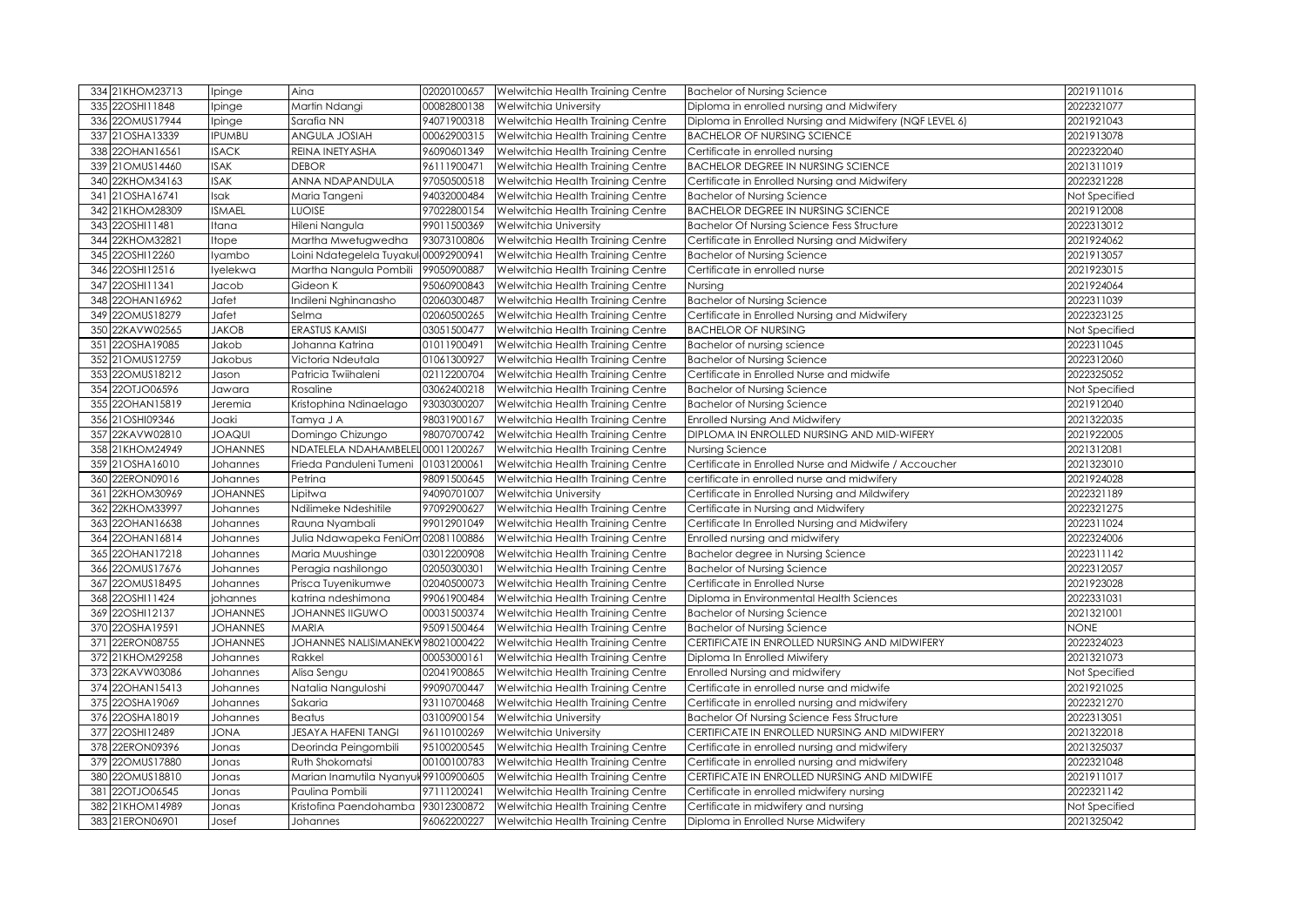| 384 22OSHA18853                    | josef                 | elise ndeshituma                                                           | 02060300207 | <b>Welwitchia University</b>                                           | Enrolled nursing and midwifery                                               | Not Specified            |
|------------------------------------|-----------------------|----------------------------------------------------------------------------|-------------|------------------------------------------------------------------------|------------------------------------------------------------------------------|--------------------------|
| 385 21eron07650                    | Josef                 | Cornelia Pehovelo                                                          | 93082300839 | Welwitchia Health Training Centre                                      | CERTIFICATE IN ENROLLED NURSING AND MIDWIFERY                                | 2021325080               |
| 22KHOM34351<br>386                 | Josef                 | Teopolina Mwaninganai                                                      | 97111800257 | Welwitchia Health Training Centre                                      | <b>Bachelor of Nursing Science</b>                                           | 2022321193               |
| 22KAVE13517<br>387                 | Joseph                | Eva-liisa Kayiwo                                                           | 95111700447 | Welwitchia University                                                  | Diploma in Enrolled Nursing                                                  | 2020923051               |
| 22OHAN17226<br>388                 | Joseph                | Elika Maano                                                                | 94042400590 | Welwitchia Health Training Centre                                      | Certificate of Enrolled Nurse Midwifery Qualification                        | Not Specified            |
| 22OSHA19320<br>389                 | Joseph                | Paulina                                                                    | 92060100739 | Welwitchia Health Training Centre                                      | <b>Bachelor of Nursing Science</b>                                           | 2021313037               |
| 22OSHI11837<br>390                 | Joseph                | Rauna                                                                      | 96013101330 | Welwitchia Health Training Centre                                      | certificate for enrolled nurse and midwife/accoucheur                        | 2021921055               |
| 391 21OTJO04558                    | Joseph                | Petrus Ashimbuli                                                           | 01112200398 | Welwitchia Health Training Centre                                      | <b>Bachelor of Nursing Science</b>                                           | 2022314072               |
| 22OHAN17610<br>392                 | Joseph                | Itaveleni-omwene                                                           | 98092201037 | Welwitchia Health Training Centre                                      | <b>Bachelor of Nursing Science</b>                                           | 2020331019               |
| 22OMUS19026<br>393                 | Joseph                | Taimi Mwaalwa                                                              | 97012300469 | Welwitchia Health Training Centre                                      | Certificate Enrolled Nursing and Midwifery                                   | 202236112                |
| 22OSHA17098<br>394                 | Julio                 | Juze                                                                       | 02080100017 | Welwitchia Health Training Centre                                      | <b>Bachelor of Nursing Science</b>                                           | Not Specified            |
| 395 22OSHA19606                    | JUUSO                 | Helena Iyaloo Ndapandu 95020300446                                         |             | Welwitchia Health Training Centre                                      | <b>Bachelor of Nursing Science</b>                                           | 2021924054               |
| 396 21 OHAN 12793                  | JUUSO                 | Frans Hamunyela                                                            | 00082100117 | Welwitchia Health Training Centre                                      | CERTIFICATE IN ENROLLED NURSING/MIDWIFERY                                    | 2021321006               |
| 397 21 OMUS11740                   | <b>KAAPANDA</b>       | <b>AUNE</b>                                                                | 01062400817 | Welwitchia Health Training Centre                                      | <b>BACHELOR OF NURSING SCIENCE</b>                                           | 2022316030               |
| 22ZAMB08958<br>398                 | Kabende               | Misika                                                                     | 95101700320 | Welwitchia University                                                  | <b>Bachelor Of Nursing Science Fess Structure</b>                            | 2022326008               |
| 399 22OSHA19484                    | <b>KADHIKWA</b>       | <b>ANNA TILA MEME</b>                                                      | 02070100577 | Welwitchia Health Training Centre                                      | CERTIFICATE IN ENROLLED NURSING AND MIDWIFERY                                | Not Specified            |
| 22ERON08921<br>400                 | Kadhila               | Loide Ndapewa                                                              | 89050200389 | Welwitchia Health Training Centre                                      | Diploma in enrolled nursing and midwifery                                    | 2021924042               |
| 22OSHA18689<br>401                 | Kafunga               | Julia Kandali                                                              | 00061001325 | Welwitchia Health Training Centre                                      | <b>Bachelor of Nursing Science</b>                                           | 2022312073               |
| 22OMUS17663<br>402                 | Kahenge               | Rebbeka Ndeulitwika                                                        | 03122800136 | Welwitchia Health Training Centre                                      | <b>Bachelor of Nursing Science</b>                                           | 2022314062               |
| 403 21KHOM12509                    | Kahenge               | <b>Bertha Penehafo</b>                                                     | 99102700254 | Welwitchia Health Training Centre                                      | certificate in enrolled nursing and midwifery                                | 2020921020               |
| 22ZAMB08906<br>404                 | Kakambi               | Munyandi                                                                   | 96062100117 | Welwitchia Health Training Centre                                      | Diploma in Environmental Health Science                                      | Not Specified            |
| 405 22OHAN17177                    | Kakololo              | <b>Esther Ndapewoshali</b>                                                 | 93082800947 | Welwitchia Health Training Centre                                      | Certificate in Enrolled Nurse and Midwifery                                  | 2022321020               |
| 22OHAN15648<br>406                 | <b>KAKOTO</b>         | ANNA NDEMUTAMBULA                                                          | 98072700286 | Welwitchia Health Training Centre                                      | Certificate in Enrolled Nursing and Midwifery                                | 2021922043               |
| 407 21KUNE02433                    | Kalenga               | Timoteus                                                                   | 85022510472 | Welwitchia Health Training Centre                                      | <b>Bachelor of Nursing Science</b>                                           | 2021313081               |
| 22OHAN16295<br>408                 | <b>KALIMBO</b>        | SAIMA HAMBELELENI                                                          | 98022800357 | Welwitchia University                                                  | Certificate In Enrolled Nursing and Midwifery                                | 2022324051               |
| 409 21OSHA15709                    | Kalistu               | Alex Fortune                                                               | 02010100697 | Welwitchia Health Training Centre                                      | <b>Bachelor of Nursing Science</b>                                           | 2022314023               |
| 410 21OSHA16322                    | Kalius                | Herta                                                                      | 97082200994 | Welwitchia Health Training Centre                                      | Certificate In Enrolled Nursing and Midwifery                                | 2020924007               |
|                                    |                       |                                                                            |             |                                                                        |                                                                              |                          |
| 411 21 OMUS13243                   | Kalola                | Magdalena Shapwa                                                           | 92091900699 | Welwitchia Health Training Centre                                      | CERTIFICATE IN ENROLLED NURSING AND MIDWIFERY                                | 2021324024               |
| 412 21KHOM14374                    | Kalongela             | Ester                                                                      | 99042400994 | Welwitchia Health Training Centre                                      | Enrolled Nurse and Midwifery                                                 | 2020312005               |
| 413 22OSHA18719                    | Kalumbu               | Ester komesho                                                              | 98080700327 | Welwitchia Health Training Centre                                      | Certificate in enrolled nursing and midwifery                                | 2022326051               |
| 414 22KHOM32490                    | KALUSHA               | NDAHALOSHIWA IVONE                                                         | 99032401057 | Welwitchia Health Training Centre                                      | ENROLLED NURSING AND MIDWIFERY                                               | 2022321177               |
| 22KHOM32886<br>415                 | KALUVI                | MELODY RUSIA OPENI-PAV 99090200096                                         |             | Welwitchia Health Training Centre                                      | CERTIFICATE IN ENROLLED NURSING AND MIDWIFERY                                | 2022321148               |
| 416 22OSHI12094                    | kalyati               | Fransina Ndeshipanda                                                       | 92041300973 | Welwitchia Health Training Centre                                      | Certificate in Enrolled nurse & Midwife                                      | 2022323012               |
| 417 22OHAN16834                    | KAMATI                | TUKWATHA TULELA NDEAP002092400193                                          |             | Welwitchia Health Training Centre                                      | <b>Bachelor of Nursing Science</b>                                           | 2022311099               |
| 418 22OHAN17382                    | KAMATI                | NDINELAGO NYANYUKWA 00090600851                                            |             | Welwitchia Health Training Centre                                      | CERTIFICATE IN ENROLLED NURSING AND MIDWIFERY                                | 2021922044               |
| 419 22ERON09453                    | KAMATI                | SENIO KALEINASHO                                                           | 00050200027 | Welwitchia Health Training Centre                                      | CERTIFICATE IN ENROLLED NURSING AND MIDWIFE                                  | 2021944041               |
| 22OMUS18362<br>420                 | Kambata               | Juliana N                                                                  | 00101800088 | Welwitchia Health Training Centre                                      | Certificate in enrolled nursing and midwifery                                | 2022321205               |
| 421 21 OMUS13658                   | <b>KAMBENGE</b>       | Victoria                                                                   | 99081700618 | Welwitchia University                                                  | <b>Bachelor Of Nursing Science Fess Structure</b>                            | 2021322060               |
| 422 22OSHA18887                    | KAMBIDHI              | <b>PRISKILA</b>                                                            | 99031601098 | Welwitchia Health Training Centre                                      | CERTIFICATE IN ENROLLED NURSING AND MIDWIFERY                                | 2022321159               |
| 423 21 OMUS13499                   | Kambo                 | Indileni Beata Naapopye 99081801341                                        |             | Welwitchia Health Training Centre                                      | Certificate in enrolled nursing & midwifery                                  | Not Specified            |
| 424 19Osha03631                    | Kambonde              | Frieda Natangwe                                                            | 93061600868 | Welwitchia Health Training Centre                                      | <b>Bachelor of Nursing Science</b>                                           | 2022311047               |
| 425 22OSHI11610                    | Kambonde              | <b>Turky Ndinelago</b>                                                     | 03042400573 | Welwitchia Health Training Centre                                      | <b>Bachelor of Nursing Science</b>                                           | 2022314032               |
| 22KAVE13932<br>426                 | <b>KAMEYA</b>         | ALBERTINA KAUNDA                                                           | 92011500297 | Welwitchia Health Training Centre                                      | Diploma in Environmental Health Sciences                                     | 2020931004               |
| 22OMUS18815<br>427                 | Kamhulu               | Hilma                                                                      | 90072800151 | Welwitchia Health Training Centre                                      | Certificate In Enrolled Nursing And Midwifery                                | 2022321009               |
| 428 22OSHA18321                    | KAMHULU               | HILARIA NDAWANA                                                            | 99102900289 | Welwitchia Health Training Centre                                      | <b>BACHELOR OF NURSING SCIENCE</b>                                           | 2022311027               |
| 429 22KAVW02865                    | Kamongwa              | Pauline Makena                                                             | 00031100589 | Welwitchia Health Training Centre                                      | <b>Bachelor of Nursing Science</b>                                           | 2020912018               |
| 430 22OSHI12549                    | Kamongwa              | Katrina                                                                    | 00081201001 | <b>Welwitchia University</b>                                           | Certificate in enrolled nursing and midwifery                                | 2021923044               |
| 431 22KAVE12550                    | KAMPASI               | <b>ROMANUS GIVEN</b>                                                       | 98090501451 | Welwitchia Health Training Centre                                      | <b>Bachelor of Nursing Science</b>                                           | 2021912011               |
| 432 22OMUS17858<br>433 22OHAN16122 | Kampweya<br>Kamundilo | Salastine Metumo Shetuho 02011001048<br>Linda Aveshe-Ovange Mw 00060300728 |             | Welwitchia Health Training Centre<br>Welwitchia Health Training Centre | <b>BACHELORS OF NURSING</b><br>Certificate in enrolled nursing and Midwifery | 2021911081<br>2021921026 |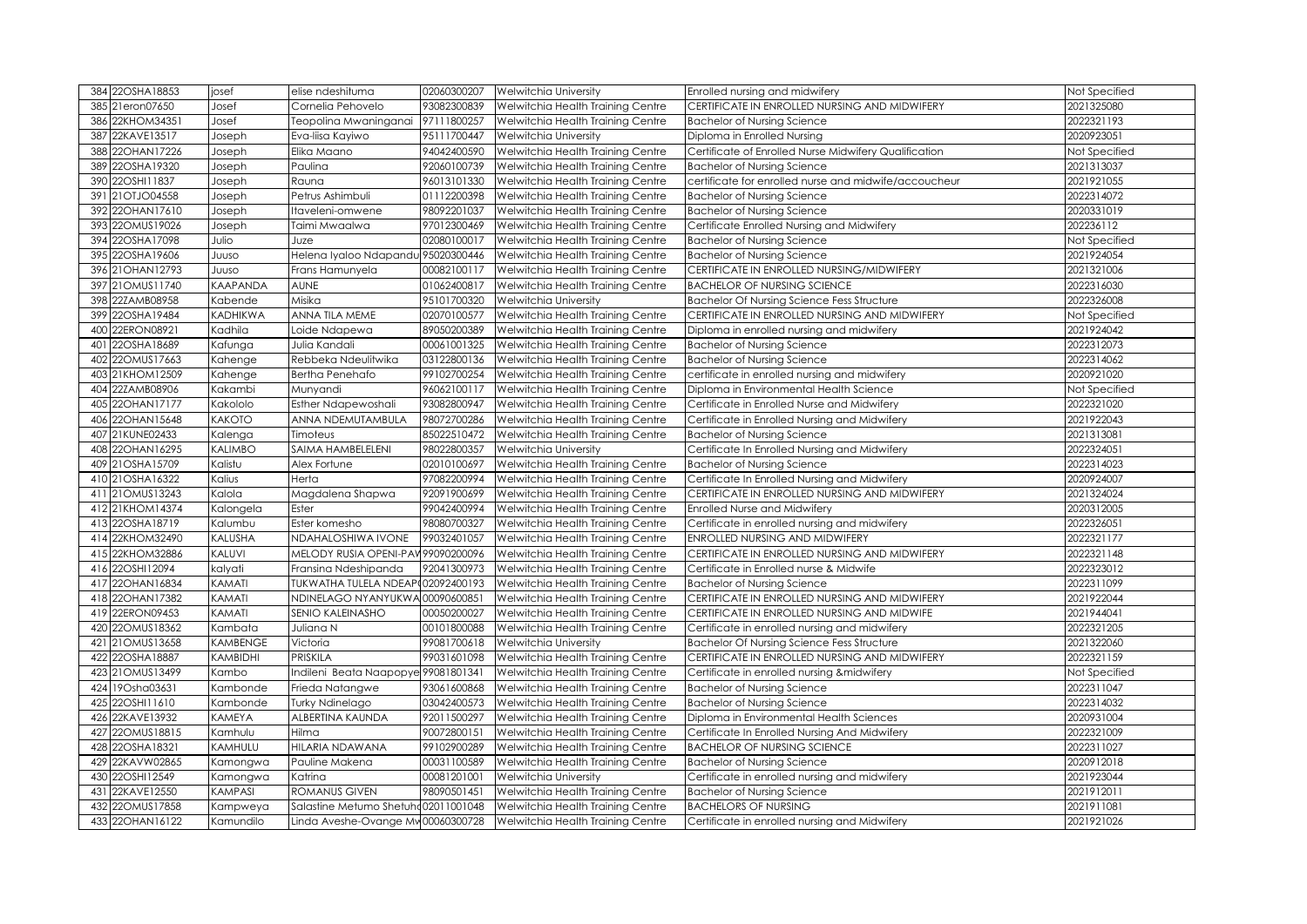| 434 21 OM AH01909  | Kamutjemo       | Lendensia                                       | 92031700839 | Welwitchia Health Training Centre | <b>Bachelor of Nursing Science</b>                         | 2021321042    |
|--------------------|-----------------|-------------------------------------------------|-------------|-----------------------------------|------------------------------------------------------------|---------------|
| 435 22OSHI1171     | Kamuwa          | Jason Nendongo                                  | 02070100618 | Welwitchia Health Training Centre | <b>Bachelor of Nursing science</b>                         | Not Specified |
| 21KAVE06884<br>436 | Kamwanga        | Manasseh Muwara                                 | 01100200304 | Welwitchia Health Training Centre | <b>Bachelor of Nursing Science</b>                         | 2022312010    |
| 22OSHA19454<br>437 | Kamwangha       | Martha Shimali                                  | 85110110409 | Welwitchia Health Training Centre | Certificate Enrolled Nursing and Midwifery                 | 2022326080    |
| 22ZAMB09618<br>438 | Kamwi           | Sipiwe                                          | 98072000462 | Welwitchia Health Training Centre | Enrolled Nursing and Midwifery                             | 2022326054    |
| 22OHAN16193<br>439 | KANANA          | <b>KLAUDIA INDILENI</b>                         | 01103100025 | Welwitchia Health Training Centre | <b>Bachelor of Nursing Science</b>                         | 2021312085    |
| 22KAVW03053<br>440 | Kandjeke        | Theresia Naiye                                  | 99013001041 | Welwitchia Health Training Centre | Certificate in Enrolled Nursing and midwifery              | 2021922019    |
| 21OHAN12896<br>441 | Kandjimbi       | James                                           | 93041000377 | Welwitchia Health Training Centre | Diploma in enrolled nursing and midwifery                  | 2021321050    |
| 22KAVW02829<br>442 | KANDJIMI        | <b>FANUEL NDANGO</b>                            | 01052800823 | Welwitchia Health Training Centre | Post Graduate Diploma in Community Health Nursing          | 2021922020    |
| 22KAVE12435<br>443 | <b>KANDJIMI</b> | ROVISA NAMUTENYA                                | 01112700692 | Welwitchia Health Training Centre | CERTIFICATE IN ENROLLED NURSING                            | 2022322077    |
| 22OMUS18894<br>444 | Kanenguni       | Saara Kuunalenga                                | 99051900279 | Welwitchia Health Training Centre | Certificate in Enrolled Nursing and Midwifery              | 2021931046    |
| 21OHAN12361<br>445 | Kanguloshi      | Iben Twindileni                                 | 98093001328 | Welwitchia Health Training Centre | Certificate in Enrolled nursing                            | 2021922090    |
| 22KAVW03081<br>446 | Kangumbe        | Olavi Sivhute                                   | 97092001177 | Welwitchia Health Training Centre | Certificate in enrolled nursing & midwifery                | 2022322089    |
| 22OMAH02984<br>447 | Kanguvi         | Vairatjimue                                     | 99101400077 | Welwitchia Health Training Centre | Diploma in Enrolled Nursing and Midwifery                  | 2021921101    |
| 22KHOM34127<br>448 | Kanime          | Emma N                                          | 97042800338 | <b>Welwitchia University</b>      | Certificate in Enrolled Nursing/Midwifery                  | 2020925003    |
| 449 22KAVW03071    | KANKARA         | MARIA NDAWANA                                   | 97022801339 | Welwitchia Health Training Centre | CERTIFICATE IN ENROLLED NURSING & MIDWIFERY                | 2021922022    |
| 21KAVE05928<br>450 | <b>KANYANGA</b> | <b>KALIRA THERESIA</b>                          | 02072500931 | Welwitchia Health Training Centre | <b>BACHELOR OF NURSING SCIENCE</b>                         | 2021912086    |
| 22KAVE13587<br>451 | KANYUMBU        | SARAFINA KUTHIKU                                | 99040700788 | Welwitchia Health Training Centre | CERTIFICATE IN ENROLLED NURSING & MIDWIFERY                | 2021926027    |
| 22ZAMB09281<br>452 | Kapalingo       | Helia                                           | 98042000561 | Welwitchia Health Training Centre | Certificate Of Enrolled Nursing & Midwifery                | 2021926003    |
| 453 22OHAN18176    | KAPEMBE         | <b>JOHANNES</b>                                 | 96012300719 | <b>Welwitchia University</b>      | Diploma In Environmental Health                            | 2022336007    |
| 454 22OHAN17046    | Kapenda         | Fiina Iyaloo Pwikineni                          | 92073100120 | Welwitchia Health Training Centre | <b>Bachelor of Nursing Science</b>                         | 2020311014    |
| 455 21KAVE08146    | Kapere          | Lucas Ndumba                                    | 91101700696 | Welwitchia Health Training Centre | Certificate in Enrolled Nurse Midwife/Accoucheur (Level 6) | 2018912021    |
| 456 22OSHA19482    | KAPESHI         | SONNET SINZA                                    | 99120700307 | Welwitchia University             | <b>BACHELOR OF NURSING SCIENCE</b>                         | Not Specified |
| 457 22OMUS18805    | Kaponja         | Ottilie                                         | 97022700648 | Welwitchia Health Training Centre | <b>Bachelor of Nursing Science</b>                         | 2021922091    |
| 458 22OHAN17228    | Kapulwa         | Magdalena Kaunawoye                             | 98060300447 | Welwitchia Health Training Centre | Certificate of enrolled Nurse Midwifery                    | 2022321143    |
| 459 22KAVW02890    | KASERA          | <b>GERVASIUS KARUPU</b>                         | 01040600778 | Welwitchia Health Training Centre | CERTIFICATE IN ENROLLED NURSE & MIDWIFERY                  | 2021922023    |
| 460 21OSHI10014    | kashandja       | Josef Tukwatha                                  | 97091500148 | Welwitchia Health Training Centre | <b>Enrollment Nursing</b>                                  | 2021322031    |
| 22OMUS18115<br>461 | Kashango        | Agenus Tuulikefo                                | 99082701243 | Welwitchia Health Training Centre | Certificate in enrolled nursing & midwifery                | 2021924039    |
| 22OHAN18099<br>462 |                 | KASHIHAKUMWALUSIA PASHUKENI TULIKEFO01083001264 |             | Welwitchia Health Training Centre | Not Specified                                              | 2021922045    |
| 463 22OSHA19410    | Kashikola       | Leonard                                         | 91122600089 | Welwitchia Health Training Centre | Certificate in Enrolled nurse and midwifery                | 2022325009    |
| 464 21 OHAN 14739  | Kashile         | Pombili Tukondjeni                              | 89111100796 | Welwitchia Health Training Centre | Diploma in Environmental Health Sciences                   | none          |
| 22ZAMB09040<br>465 | Katale          | Ipuleni Mercy                                   | 02020300451 | Welwitchia Health Training Centre | <b>Bachelor of Nursing Science</b>                         | 2022326028    |
| 466 22OMUS18272    | KATALE          | <b>ISRAEL HATUTALE</b>                          | 91040200400 | Welwitchia Health Training Centre | CERTIFICATE IN ENROLLED NURSING AND MIDWIFERY              | 2022321038    |
| 22OSHI11925<br>467 | Katambo         | Ruusa Kai Tuyakula                              | 99050301077 | <b>Welwitchia University</b>      | Certificate in enrolled nursing and midwifery              | 2021924066    |
| 468 22kave12048    | Kathighana      | Grace Nayita                                    | 00011100672 | <b>Welwitchia University</b>      | <b>Bachelor Of Nursing Science Fess Structure</b>          | 2021912014    |
| 469 22OMUS17150    | Katoma          | Laimi Katene                                    | 98032500987 | Welwitchia Health Training Centre | enrolled nurse and midwifery                               | 2021923029    |
| 470 22OSHI10869    | katondoka       | marjatta tupashula tumon 02010800397            |             | Welwitchia Health Training Centre | bachelor of nursing science                                | 2021914100    |
| 471 22OHAN17381    | Katonyala       | Laina Ndatyoonawa                               | 99052400059 | Welwitchia Health Training Centre | CERTIFICATE IN ENROLLED NURSING AND MIDWIFERY              | 2022322105    |
| 472 22OSHA19383    | Katonyala       | Sarafina Talinawa                               | 99112200317 | Welwitchia Health Training Centre | Nursing                                                    | 2021926091    |
| 473 22KHOM32466    | <b>KATOPA</b>   | <b>AUNE</b>                                     | 02120800049 | Welwitchia Health Training Centre | ENROLLED NURSING AND MIDWIFERY                             | 2022324065    |
| 474 22KHOM32694    |                 | KATUNOHANGE MICTOLINE MBAKONDJA                 | 02112000616 | Welwitchia Health Training Centre | Dipolma                                                    | 2021923089    |
| 475 21 OHAN 08475  | Kaulandwa       | Aili                                            | 97102600232 | Welwitchia Health Training Centre | Certificate in Enrolled Nursing and Midwifery              | 2021921081    |
| 476 22KUNE02781    | Kaumbirua       | Lee Kovandje Ngutunae                           | 96081300765 | Welwitchia Health Training Centre | <b>Bachelor of Nursing Science</b>                         | Not Specified |
| 477 22OHAN15389    |                 | KaushakenekwoOlivia Kaushakenekwa               | 00092501079 | Welwitchia University             | <b>Bachelor of Nursing Science</b>                         | 0815562607    |
| 478 21OSHI08153    | Kaushivike      | Lydia                                           | 02070200345 | Welwitchia Health Training Centre | <b>Bachelor of Nursing science</b>                         | 2022311094    |
| 479 22OSHI12256    | Kavili          | Selma Ndapandula                                | 99110100504 | Welwitchia Health Training Centre | Certificate in Enrolled Nursing and Midwifery              | 2021923063    |
| 22KAVE12124<br>480 | kavindama       | beatrix makuwa                                  | 02121000518 | <b>Welwitchia University</b>      | <b>Bachelor Of Nursing Science Fess Structure</b>          | 2021912015    |
| 22KHOM33080<br>481 | KAVIYU          | SUSAN NDELIINDA                                 | 02013001061 | Welwitchia Health Training Centre | CERTIFICATE IN ENROLLED NURSING                            | 2021321074    |
| 22OHAN17404<br>482 | Kavungo         | Josephine                                       | 91040400817 | Welwitchia Health Training Centre | Certificate Enrolled Nursing & Midwifery                   | 2022321011    |
| 483 22KAVW02800    | Kawana          | Nathalia Ngindu                                 | 01101101059 | Welwitchia Health Training Centre | <b>Bachelor of Nursing Science</b>                         | 2022312027    |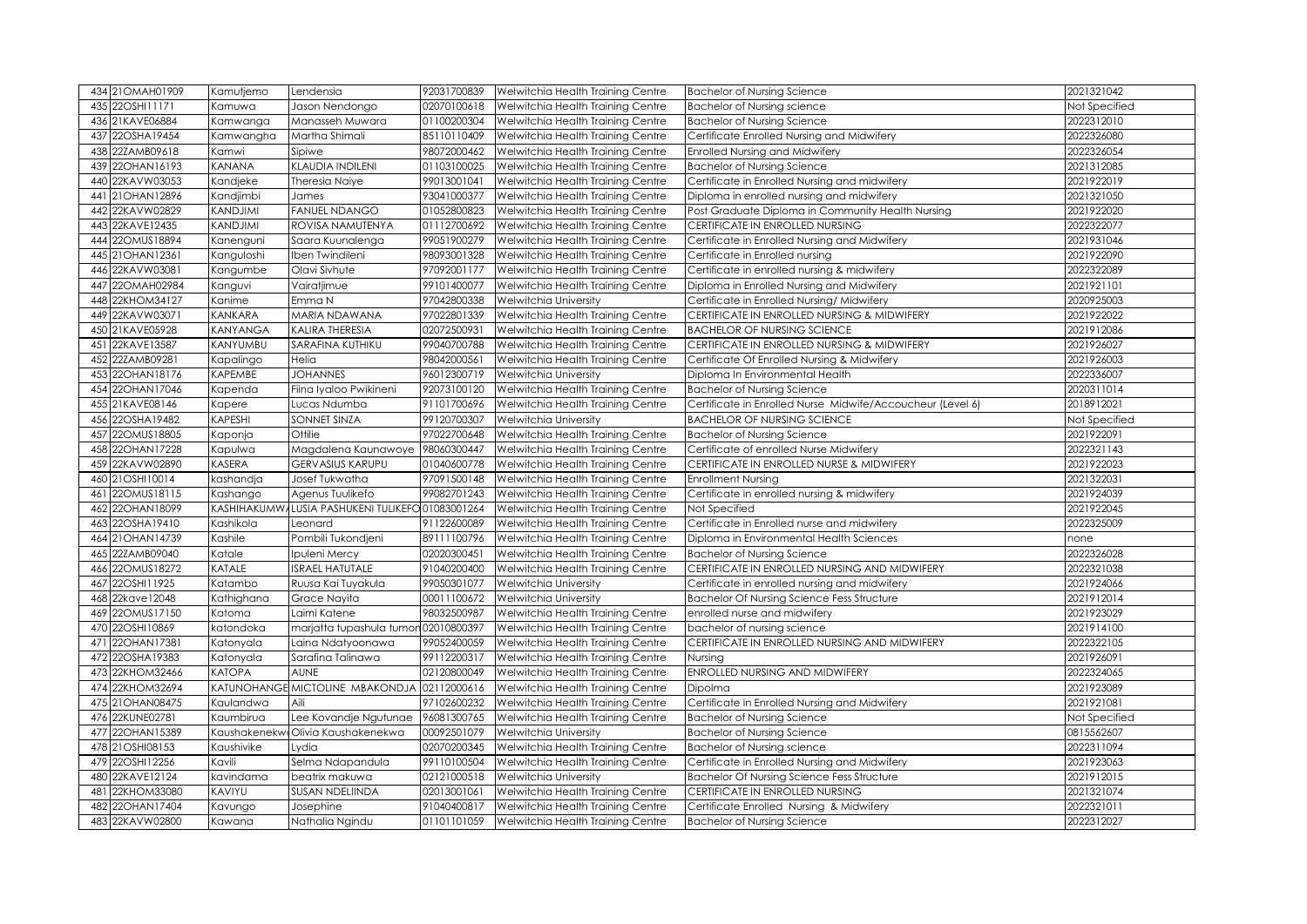| 484 22ERON08753    | Kayele          | Hilma Natye                         | 01111700273 | <b>Welwitchia University</b>      | <b>Bachelor Of Nursing Science Fess Structure</b>       | Not Specified |
|--------------------|-----------------|-------------------------------------|-------------|-----------------------------------|---------------------------------------------------------|---------------|
| 22OSHI12268<br>485 | Kayoko          | NDAPEWA KMP                         | 88122700438 | Welwitchia Health Training Centre | Certificate in Pharmacy assistant                       | 2021941020    |
| 22OHAN15977<br>486 | Kevanhu         | Olivia Itaveleni                    | 03072200432 | Welwitchia University             | <b>Bachelor Of Nursing Science Fess Structure</b>       | Not Specified |
| 22OHAN15833<br>487 | Kishi           | Elisia Kakwali                      | 00080101167 | Welwitchia Health Training Centre | <b>Bachelor of Nursing Science</b>                      | 2021916079    |
| 21KHOM15012<br>488 | Kondiri         | Candice                             | 02092000179 | Welwitchia University             | <b>Bachelor Of Nursing Science Fess Structure</b>       | 2022311040    |
| 22KHOM32877<br>489 | Kornelius       | Rauha Shangeelao Yandi 02030900133  |             | Welwitchia Health Training Centre | Certificate in enrolled nursing and midwifery           | 2022326059    |
| 22OMUS18265<br>490 | <b>KOTOKENI</b> | <b>MUNAGENI RENATE</b>              | 98101600892 | Welwitchia Health Training Centre | CERTIFICATE IN ENROLLED NURSING AND MIDWIFERY           | 2022325030    |
| 21KAVE05176<br>491 | <b>KOTOVARE</b> | <b>JANNET</b>                       | 00062700286 | Welwitchia Health Training Centre | <b>Bachelor of Nursing Science</b>                      | Not Specified |
| 22OMUS18127<br>492 | <b>KRISIANA</b> | <b>ESTER SHANGELAO</b>              | 97102300627 | Welwitchia Health Training Centre | NURSE AND MIDWIFERY                                     | 2022321145    |
| 22KAVW02804<br>493 | Kudana          | Waltraud nanvhura                   | 97111400453 | Welwitchia Health Training Centre | Certificate in Enrolled Nursing and Midwifery           | 2021922026    |
| 21kave05388<br>494 | <b>KUDUMO</b>   | <b>EDWIGH</b>                       | 96013001146 | Welwitchia University             | certificate enrolled nursing and midwifery              | 2021323036    |
| 495 21KAVW01876    | Kufuna          | Sarah                               | 01092400125 | Welwitchia Health Training Centre | Nursing                                                 | 2022312011    |
| 22ZAMB08725<br>496 | Kulatau         | Triyx S                             | 99052001154 | Welwitchia Health Training Centre | <b>Bachelor of Nursing Science</b>                      | 2021916043    |
| 497 21 OHAN 14435  | Kunamwene       | Frieda                              | 99081300806 | Welwitchia Health Training Centre | CERTIFICATE IN ENROLLED NURSING AND MIDWIFERY           | 2021324083    |
| 22ERON09426<br>498 | Kunasha         | Sara                                | 87080300697 | Welwitchia Health Training Centre | Diploma in Environmental Health Sciences                | 2021331011    |
| 499 22OSHI11914    | Kunyenga        | Sofia Vatilange                     | 95020500496 | Welwitchia Health Training Centre | <b>Bachelor of Nursing Science</b>                      | 2021313041    |
| 500 21KAVE05980    | Kupembona       | Pius Benedictus Hamuteny00112600034 |             | Welwitchia Health Training Centre | <b>Bachelor of Nursing Science</b>                      | 00112600034   |
| 501 21 OMUS 06884  | Kushii          | Jacob Shatirue                      | 99051001029 | Welwitchia Health Training Centre | Certificate in Enrolled Nursing and Midwifery           | 2020923033    |
| 22OSHI12224<br>502 | Kushinga        | Hilma Niiye                         | 00072200316 | Welwitchia University             | Nursing and mid-wife                                    | NAU61/0193    |
| 503 21OMUS12724    | Kuume           | Tomas Ruben Israel Auwar01072100541 |             | Welwitchia Health Training Centre | <b>Bachelor of Nursing Science</b>                      | Not Specified |
| 504 22OSHA18688    | Kwakugu         | Tanga Nehemia                       | 92121400419 | Welwitchia Health Training Centre | Certificate in Enrolled Nursing and Midwifery           | 2022323068    |
| 505 21 OSHI05447   | Lenga           | Natalia Takatsu                     | 01120700377 | Welwitchia Health Training Centre | <b>Bachelor of Nursing Science</b>                      | 2022311186    |
| 506 21ERON06705    | Leonard         | Petrina Hakaneni                    | 02052400699 | Welwitchia Health Training Centre | <b>Bachelor of Nursing Science</b>                      | 2021914009    |
| 22KAVW03067<br>507 | <b>LEONARD</b>  | <b>ALMA KANDALI</b>                 | 02041100044 | Welwitchia Health Training Centre | certificate in enrolled nursing and midwifery           | 2022322005    |
| 508 22OMUS17431    | Leonard         | Selma Nyambali                      | 96031400437 | Welwitchia Health Training Centre | Certificate in Enrolled Nursing and Midwifery/Accoucher | Not Specified |
| 509 22OMUS18262    | Leonard         | Loide Nangombe                      | 01080401016 | Welwitchia Health Training Centre | <b>Bachelor Of Nursing Science</b>                      | 2021911072    |
| 22OMUS18967<br>510 | Leonard         | Elikan                              | 94041400527 | Welwitchia Health Training Centre | Certificate in NURSING                                  | 2022325014    |
| 511 21OSHA14153    | <b>LICHISA</b>  | <b>KOWLEDGE</b>                     | 00121600947 | Welwitchia Health Training Centre | <b>Bachelor of Nursing Science</b>                      | 2022312017    |
| 512 22KAVE13668    | LIKUWA          | petrus haimbili                     | 95120501117 | Welwitchia Health Training Centre | <b>Bachelor of Nursing Science</b>                      | 2019921030    |
| 513 22ZAMB09536    | Lisho           | Lumamezi Melvin                     | 01060500493 | Welwitchia University             | <b>Enrolled Nursing</b>                                 | 2021323074    |
| 514 22ZAMB09611    | Lisulo          | Valerie                             | 95082501119 | Welwitchia Health Training Centre | Certificate in Enrolled Nursing and Midwifery           | 2021922001    |
| 515 22OSHI11224    | <b>LUGAMBO</b>  | <b>MARTIN TANGENI</b>               | 03072700397 | Welwitchia Health Training Centre | <b>Bachelor of Nursing Science</b>                      | 2022314033    |
| 516 22OHAN18140    | Lukas           | Helena                              | 00032801025 | Welwitchia Health Training Centre | Certificate in pharmacy assistance                      | 2022344015    |
| 517 22OMUS18512    | Lukas           | Nyanyukweni Ndateelela 91032600586  |             | Welwitchia Health Training Centre | Certificate in enrolled nursing                         | 2021923032    |
| 518 22ZAMB09055    | LUPEMBE         | LYDIAH MUHUPULO                     | 90011701161 | Welwitchia Health Training Centre | CERTIFICATE IN ENROLLED NURSING AND MID WIFERY          | 2022326030    |
| 519 22OSHA18744    | LUSHU           | <b>PATRICIAN</b>                    | 01051500168 | Welwitchia Health Training Centre | Certificate in Enrolled Nursing and Midwifery           | 2021925095    |
| 22ZAMB09141<br>520 | Lutaka          | Sonnety Mwale                       | 90060900717 | Welwitchia Health Training Centre | CERTIFICATE IN ENROLLED NURSING AND MIDWIFERY           | 2021922060    |
| 521 21OSHA08767    | Lyomba          | <b>Desiree</b>                      | 02121400796 | Welwitchia Health Training Centre | <b>Bachelor of Nursing Science</b>                      | 2022311103    |
| 22OHAN16411<br>522 | <b>MABUKU</b>   | <b>JAMES NEUMBO</b>                 | 00102401087 | Welwitchia Health Training Centre | <b>Bachelor of Nursing Science</b>                      | Not Specified |
| 523 22ZAMB09237    | Mabuku          | Namakando Philna                    | 95102800221 | Welwitchia Health Training Centre | Certificate in Enrolled Nurse and Midwifery             | 2021926049    |
| 524 22ZAMB09143    | Mabuku          | Namasiku Elly                       | 99011000579 | Welwitchia Health Training Centre | Certificate in enrolled Nursing and Midwifery           | 2021926008    |
| 22ZAMB08884<br>525 | Mainga          | Tessy Kahimbi                       | 95111100520 | Welwitchia Health Training Centre | Certificate in Enrolled Nursing and Midwifery           | 2021324078    |
| 526 22OSHA19087    | Makili          | Ebben Elifas Tanga                  | 98052800900 | Welwitchia Health Training Centre | <b>Bachelor of Nursing Science</b>                      | 2021925062    |
| 527 22OSHI12558    | Malakia         | Helena                              | 98022800430 | Welwitchia Health Training Centre | Diploma in enrolled nursing and midwifery               | 2021923002    |
| 22ZAMB09541<br>528 | Malando         | Sibeso                              | 92081701405 | Welwitchia Health Training Centre | Enrolled nursing and midwifery                          | 2022321203    |
| 529 22OMUS18524    | Mandume         | Linea Ndeshipanda                   | 96090201278 | Welwitchia Health Training Centre | Certificate in Enrolled Nursing and Midwifery           | 2021941019    |
| 22OMUS18821<br>530 | Mandume         | Andelheid Ndafapeke                 | 97022300976 | Welwitchia Health Training Centre | CERTIFICATE IN ENROLLED NURSE & MIDWIFERY               | 2021323089    |
| 22ZAMB09699<br>531 | Mandume         | Juuta Mwayola                       | 03020600502 | Welwitchia Health Training Centre | Post Graduate Diploma in Community Health Nursing       | 2022316031    |
| 532 22KAVW02812    | <b>MANGUMBU</b> | <b>BEATHA MASERA</b>                | 93022400411 | Welwitchia Health Training Centre | CERTIFICATE IN ENROLLED NURSING AND MIDWIFERY           | 2022322051    |
| 533 22KAVW02845    | <b>MANGUNDU</b> | KATHARINA KAYOKA                    | 96100500957 | Welwitchia Health Training Centre | CERTIFICATE IN ENROLLED NURSING AND MIDWIFERY           | 2021323013    |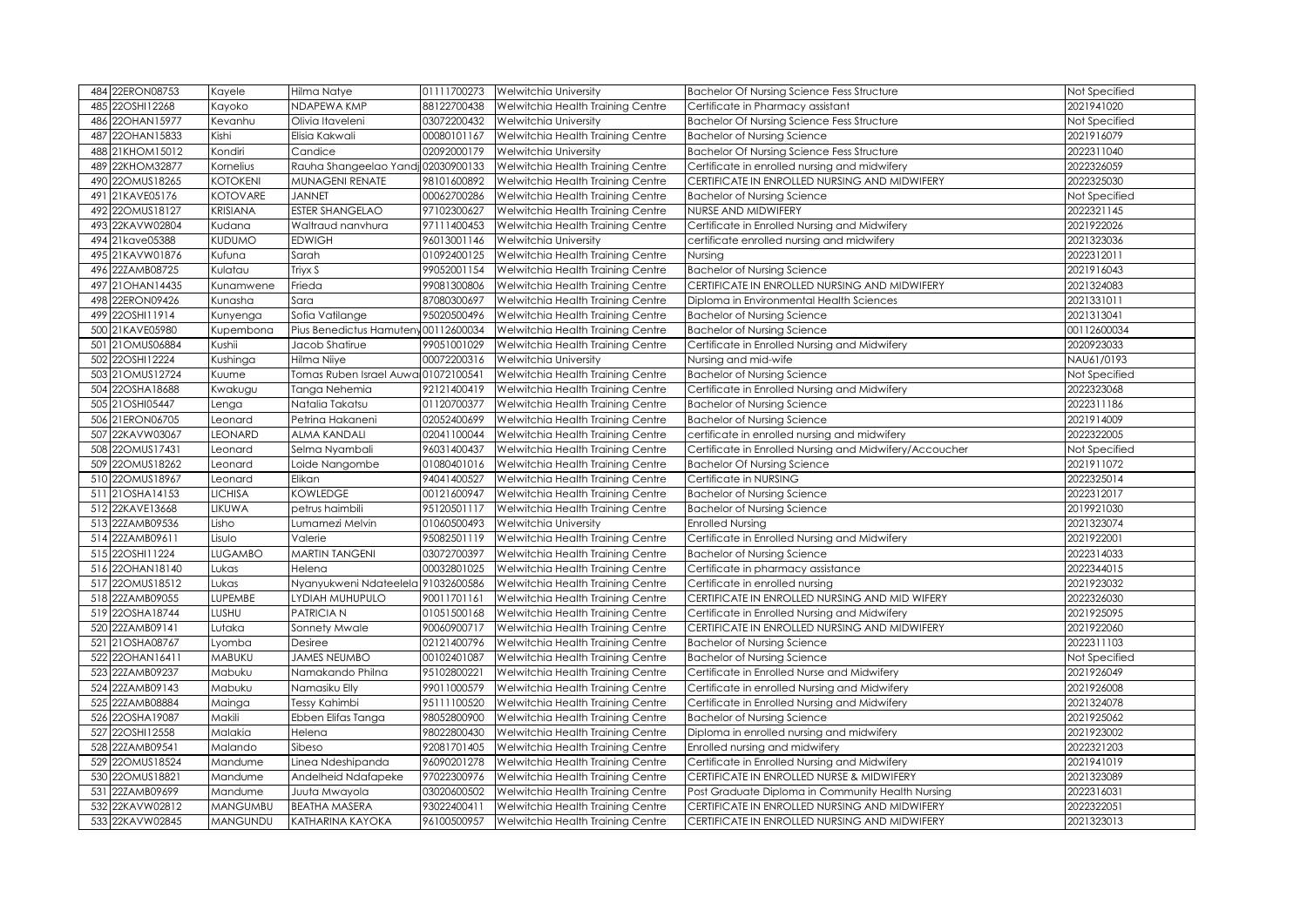|     | 534 22KHOM30395                | Manuel                 | Nadia Christina                      | 02092900528 | Welwitchia Health Training Centre                                                                      | <b>Bachelor of Nursing Science</b>                                                | 2021911020               |
|-----|--------------------------------|------------------------|--------------------------------------|-------------|--------------------------------------------------------------------------------------------------------|-----------------------------------------------------------------------------------|--------------------------|
|     | 535 22ZAMB09122                | MANVWALI               | <b>MALILO CYNTHIA</b>                | 00090700090 | Welwitchia Health Training Centre                                                                      | <b>Bachelor of Nursing Science</b>                                                | 2022316102               |
| 536 | 22KAVW03070                    | Manyandero             | Joseph Mbangu                        | 99112801062 | Welwitchia Health Training Centre                                                                      | Enrolled nurse and midwifery                                                      | 2021926030               |
| 537 | 22ZAMB09380                    | mapulanga              | simango                              | 93020201497 | Welwitchia Health Training Centre                                                                      | CERTIFICATE IN ENROLLED NURSING AND MIDWIFERY                                     | 2022326003               |
|     | 538 22ERON09045                | Markus                 | Elizabeth Stoka                      | 99101600818 | Welwitchia Health Training Centre                                                                      | <b>Bachelor of Nursing Science</b>                                                | 2022311147               |
| 539 | 22OSHA18783                    | <b>MARKUS</b>          | PATRICIA HISHIZIWE                   | 97112500826 | Welwitchia Health Training Centre                                                                      | CERTIFICATE IN ENROLLED NURSING & MIDWIFERY                                       | 2018933005               |
| 540 | 22OSHA17942                    | Martin                 | Hilma Nandago                        | 97040200600 | Welwitchia Health Training Centre                                                                      | <b>Bachelor of Nursing Science</b>                                                | 2022313007               |
| 541 | 22OSHA18995                    | Martins                | Gloria Zizela                        | 93092100328 | Welwitchia Health Training Centre                                                                      | <b>Bachelors in Nursing Science</b>                                               | 2022312095               |
| 542 | 22ZAMB09103                    | Masiye                 | Nsala Moureen                        | 88071400807 | Welwitchia Health Training Centre                                                                      | Certificate in Enrolled Nurse and Midwifery                                       | 2021926053               |
| 543 | 22ZAMB09670                    | Masiye                 | Romeo Masiye                         | 01102900184 | Welwitchia Health Training Centre                                                                      | Certificate in Enrolled Nursing and Midwifery                                     | 2022326031               |
| 544 | 21ZAMB08125                    | Maswahu                | Cosmas Lifasi                        | 84121210352 | Welwitchia Health Training Centre                                                                      | <b>Bachelor of Nursing Science</b>                                                | 2021916008               |
|     | 545 21ZAMB07479                | Matali                 | <b>Enid Dorcus</b>                   | 95082000152 | Welwitchia Health Training Centre                                                                      | Certificate in Enrolled Nursing and Midwifery                                     | 2021913001               |
| 546 | 18Khom07196                    | <b>MATHEUS</b>         | VICTORIA NDAPANDA                    | 97090100383 | Welwitchia Health Training Centre                                                                      | <b>Bachelor in Nursing Science</b>                                                | 2022311017               |
| 547 | 22OHAN15387                    | Matheus                | Lineekela Nduutekamo                 | 01062801059 | Welwitchia University                                                                                  | <b>Bachelor of Nursing Science</b>                                                | 2022314073               |
| 548 | 22OMUS17730                    | Matheus                | Jossey Hambeleleni                   | 96080300141 | Welwitchia Health Training Centre                                                                      | <b>Bachelor of Nursing Science</b>                                                | 2022323109               |
| 549 | 22KHOM33988                    | Mathias                | Albertina                            | 98010100528 | Welwitchia Health Training Centre                                                                      | <b>Bachelor of Nursing Science</b>                                                | 2019312021               |
|     | 550 21OSHA09390                | Matias                 | Vistorin                             | 96052200324 | Welwitchia University                                                                                  | <b>Bachelor Of Nursing Science Fess Structure</b>                                 | 2022314051               |
|     | 551 22OHAN16420                | Matias                 | Eliphas Taukondjele                  | 97060601694 | Welwitchia Health Training Centre                                                                      | <b>Bachelor of Nursing Science</b>                                                | 2021912037               |
| 552 | 22ZAMB09623                    | Matiti                 | Limbo Sunnyboy                       | 92121600868 | Welwitchia Health Training Centre                                                                      | Certificate enrolled nursing and midwifery                                        | 2021926010               |
|     | 553 22ZAMB08345                | Matomola               | Gloria Nankole                       | 97052700883 | Welwitchia Health Training Centre                                                                      | <b>Bachelor of Nursing Science</b>                                                | 2021916012               |
|     | 554 22ZAMB09367                | <b>MATOMOLA</b>        | NELLY NANVULA                        | 02120900687 | Welwitchia Health Training Centre                                                                      | <b>Bachelor of Nursing Science</b>                                                | 2022316083               |
|     | 555 22OSHI12461                | Matta                  | Saara Ndevashiya                     | 96102000676 | Welwitchia Health Training Centre                                                                      | Certificate in Enrolled Nursing and Midwifery                                     | 2022326093               |
|     | 556 22OMUS18277                | Matty                  | Kristofina Wilka                     | 02040700943 | Welwitchia Health Training Centre                                                                      | Certificate in enrolled nursing and midwife                                       | Not Specified            |
| 557 | 22ZAMB09185                    | Mavuna                 | Muhau                                | 01113000554 | Welwitchia University                                                                                  | Certificate in enrolled nursing and midwifery                                     | 2021922002               |
|     | 558 21ZAMB04081                | Mayemo                 | Bahinde                              | 01030301379 | Welwitchia Health Training Centre                                                                      | <b>Bachelor of Nursing Science</b>                                                | 2021916013               |
|     | 559 22KHOM32601                | Mbai                   | Munorusuuo                           | 95091000119 | Welwitchia Health Training Centre                                                                      | Certificate in Enrolled Nursing and Midwifery                                     | 2022321027               |
|     | 560 22KUNE02945                | Mbalundu               | Helmi Mwadhimbatji Kape00092600174   |             | Welwitchia Health Training Centre                                                                      | <b>Bachelor of Nursing Science</b>                                                | 2021913010               |
| 561 | 22KHOM32145                    | Mbambus                | Lea                                  | 90051700573 | Welwitchia Health Training Centre                                                                      | Nursing                                                                           | PMTPENA221705199002      |
| 562 | 22OHAN17335                    | Mbangula               | Ellen Shayuka                        | 95032100153 | Welwitchia Health Training Centre                                                                      | Certificate in Nursing and midwife                                                | 2021922046               |
|     | 563 22KAVE13575                | Mbanze                 |                                      | 88070300997 | Welwitchia Health Training Centre                                                                      | Enrolled Nurse and Midwifery                                                      | 2021922027               |
| 564 |                                |                        | Anterius Ndungo                      |             |                                                                                                        |                                                                                   |                          |
|     | 22OSHI12120                    | <b>MBINGA</b>          | JAIRUS MUPUPA NDIKALE                | 98061800365 | Welwitchia Health Training Centre                                                                      | CERTIFICATE IN ENROLLED NURSING AND MIDWIFERY                                     | 2022326036               |
|     | 565 22OHAN16922                | MBISHI                 | ESTER NDEVATILA                      | 93120400602 | Welwitchia Health Training Centre                                                                      | <b>Bachelor of Nursing Science</b>                                                | 2022312074               |
|     | 566 22ZAMB09081                | Mbuyu                  | Cellina Nakulau                      | 00041500555 | Welwitchia University                                                                                  | Certificate in enrolled nursing/midwifery                                         | Not Specified            |
| 567 | 22OHAN17388                    | Mbwalala               | Elizabeth                            | 01062400119 | Welwitchia Health Training Centre                                                                      | <b>Bachelor of Nursing Science</b>                                                | 2022313067               |
|     | 568 21 OHAN 13678              | <b>MICHAEL</b>         | NDAPUNIKWA                           | 02090500816 | Welwitchia Health Training Centre                                                                      | <b>Bachelor of Nursing Science</b>                                                | Not Specified            |
|     | 569 22OMUS18029                | Michael                | Lavinia Taati                        | 01052700144 | Welwitchia University                                                                                  | Diploma in Nursing & Midwifery                                                    | 2021924076               |
|     | 570 22OMUS18289                | Michael                | Selma                                | 96011100562 | Welwitchia Health Training Centre                                                                      | Diploma in enrolled nursing and midwifery                                         | 2021925072               |
|     | 571 21 OMUS16070               | Mikka                  | Helena Nambashu                      | 95071400650 | Welwitchia Health Training Centre                                                                      | <b>Bachelor of Nursing Science</b>                                                | 2021911048               |
|     | 572 21ZAMB08163                | Milupi                 | Kabindama Charles                    | 96051400389 | Welwitchia Health Training Centre                                                                      | Diploma in Environmental Health Sciences                                          | 2021936002               |
|     | 573 22OTJO06776                | Morgen                 | Kaarina Iyaloo                       | 04050800438 | Welwitchia Health Training Centre                                                                      | <b>BACHELORS OF NURSING SCIENCE</b>                                               | 2022040508               |
|     | 574 21OMUS13444                | Moses                  | Hambeleleni                          | 97123000487 | Welwitchia Health Training Centre                                                                      | Enrolled Nurse and Midwifery                                                      | 2021323044               |
|     | 575 22ERON08225                | Moses                  | Ndeshihafela Tuyenikelao 94030900755 |             | Welwitchia Health Training Centre                                                                      | Certificate in Enrolled nursing and midwifery                                     | 2019335044               |
|     | 576 22OHAN17426                | Moses                  | Rachel Nghinanongo                   | 02111000833 | Welwitchia Health Training Centre                                                                      | Enrolled nursing and midwifery                                                    | 2022324083               |
|     | 577 22OHAN17630                | Moses                  | George MN                            | 00021500282 | Welwitchia Health Training Centre                                                                      | <b>Enrolled Nursing and Midwifery</b>                                             | 2022322025               |
|     | 578 22OSHA17446                | <b>MOSES</b>           | ETUHOLE DIANA                        | 02010801121 | Welwitchia Health Training Centre                                                                      | <b>Bachelor of Nursing Science</b>                                                | 2021913046               |
|     | 579 22OMUS17868                | Moses                  | Roswindis Namutenja                  | 93010800282 | Welwitchia Health Training Centre                                                                      | <b>Bachelor of Nursing Science</b>                                                | 2022317011               |
|     | 580 21OSHI10496                | Moses                  | Helena                               | 98121100356 | Welwitchia Health Training Centre                                                                      | <b>Bachelor of Nursing Science</b>                                                | 2021911066               |
| 581 | 22OSHA19611                    | Moses                  | Ndalinoshisho Penehupifo 01050901169 |             | Welwitchia Health Training Centre                                                                      | Certificate in Enrolled Nursing & Midwifery                                       | 2022321268               |
| 582 | 22KAVE13480<br>583 22ZAMB09186 | <b>MOYYO</b><br>Mpangu | <b>GAUDENCIA EMMEY</b>               | 01092500154 | Welwitchia Health Training Centre<br>Clemencia Kababonwa 89071001024 Welwitchia Health Training Centre | <b>Bachelor of Nursing Science</b><br>Certificate in Enrolled Nurse and Midwifery | 2022316039<br>2021926012 |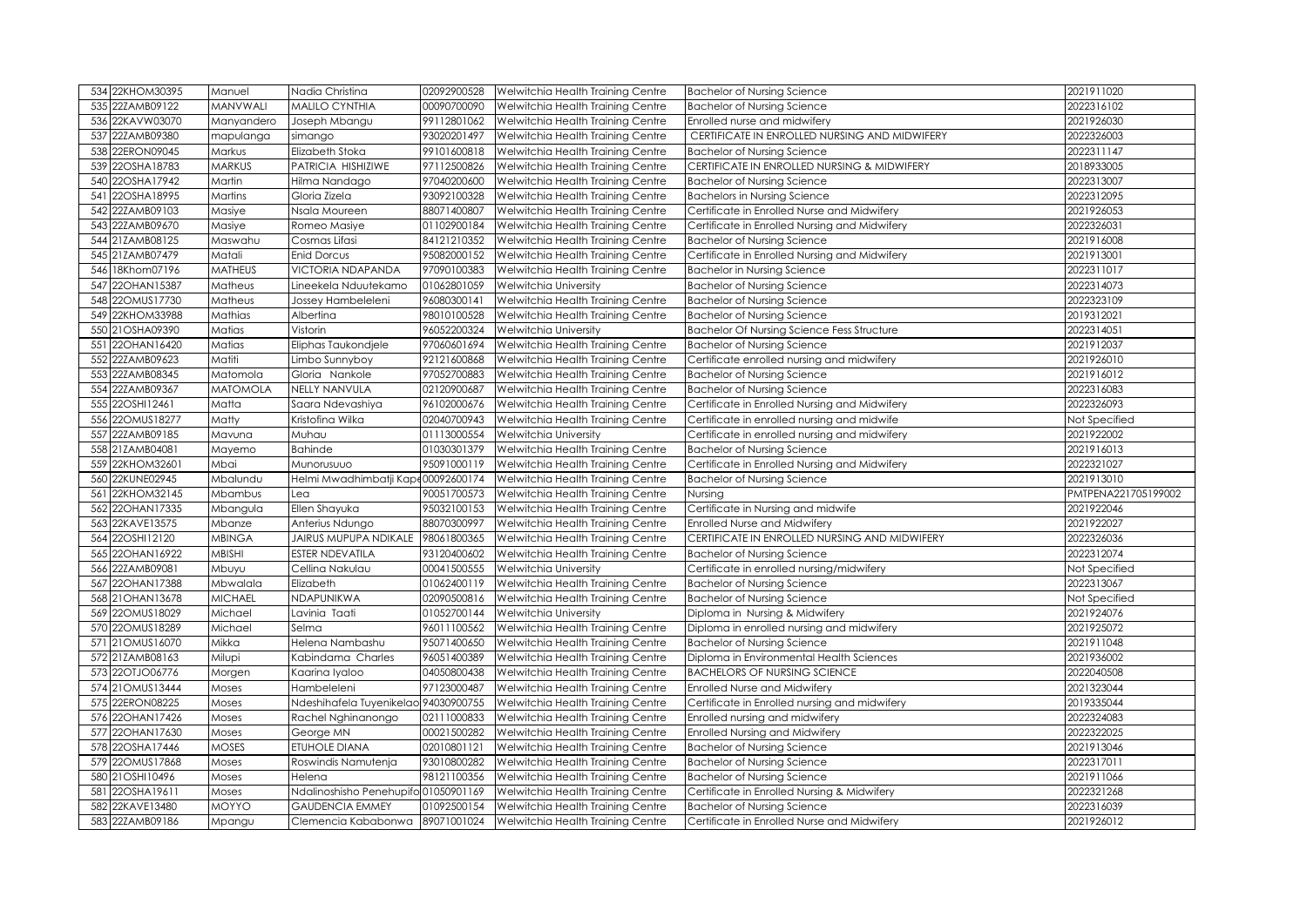| 584 22OHAN16035                    | Muahafa                          | Martha Ndafapawa                    | 98111301057 | Welwitchia Health Training Centre                                                  | <b>Bachelor of Nursing Science</b>                           | 2021911033               |
|------------------------------------|----------------------------------|-------------------------------------|-------------|------------------------------------------------------------------------------------|--------------------------------------------------------------|--------------------------|
| 21KAVE04870<br>585                 | Mughongora                       | Roswitha                            | 97100101085 | <b>Welwitchia University</b>                                                       | Certificate in Enrolled nurse-Midwifery                      | Not Specified            |
| 22ZAMB09600<br>586                 | MUHAU                            | MERLYN MIYAZE                       | 02012500013 | <b>Welwitchia University</b>                                                       | <b>Bachelor Of Nursing Science Fess Structure</b>            | N001                     |
| 22KAVE12166<br>587                 | Muhwa                            | Anselma Sirudi                      | 98030600631 | Welwitchia Health Training Centre                                                  | <b>Bachelor of Nursing Science</b>                           | 2021912022               |
| 21ZAMB03037<br>588                 | Mujiwa                           | Tezano                              | 97011600687 | Welwitchia Health Training Centre                                                  | CERTIFICATE IN ENROLLED NURSING AND MIDWIFERY                | 2022326039               |
| 22ZAMB08391<br>589                 | Mukena                           | Clelmira Ntebe                      | 01022200976 | Welwitchia Health Training Centre                                                  | Certificate in Enrolled Nursing and Midwifery                | 2021926085               |
| 22ZAMB08570<br>590                 | <b>MUKENA</b>                    | <b>IVAN MUKENA</b>                  | 04020900167 | Welwitchia Health Training Centre                                                  | <b>Bachelor of Nursing Science</b>                           | 2022316016               |
| 22OSHI12159<br>591                 | MUKESHE                          | MARIA NELAGO NDAHAFA 97032500927    |             | Welwitchia Health Training Centre                                                  | CERTIFICATE IN ENROLLED NURSING AND MIDWIFERY                | 2022321210               |
| 21OMUS16122<br>592                 | Mukondeli                        | Maria Naipindi                      | 92101600714 | Welwitchia Health Training Centre                                                  | <b>Bachelor of Nursing Science</b>                           | 2021913030               |
| 593<br>22KAVW02842                 | <b>MUKOSO</b>                    | DAVID MUSIMBA                       | 03042900223 | <b>Welwitchia University</b>                                                       | <b>Bachelor Of Nursing Science Fess Structure</b>            | Not Specified            |
| 22ZAMB09676<br>594                 | Mukubesa                         | Agnes inutu                         | 00111900093 | Welwitchia Health Training Centre                                                  | Certificate in pharmacist assistant                          | 2022341022               |
| 22ZAMB08740<br>595                 | <b>MUKWATA</b>                   | <b>ALONE ELSA</b>                   | 02120100446 | Welwitchia Health Training Centre                                                  | <b>Bachelor of Nursing Science</b>                           | NAY15\0086               |
| 22OMUS17462<br>596                 | Mukwena                          | Alex Ndeshimona Tuyolen 02052800735 |             | Welwitchia Health Training Centre                                                  | <b>Bachelor of Nursing Science</b>                           | 2022311092               |
| 22ZAMB08277<br>597                 | MULUTI                           | <b>DIDS ITENDA</b>                  | 98030311637 | Welwitchia Health Training Centre                                                  | <b>Bachelor of Nursing Science</b>                           | 2021916056               |
| 22ZAMB08904<br>598                 | Mumbela                          | Nel Mulemwa                         | 94101700737 | Welwitchia Health Training Centre                                                  | Certificate in Enrolled nursing and midwifery                | 2022326033               |
| 599 22ZAMB08298                    | Mumbula                          | Aberdeen Imataa                     | 94110700639 | Welwitchia Health Training Centre                                                  | <b>Bachelor of Nursing Science</b>                           | 2022316038               |
| 22ZAMB09012<br>600                 | Munambwa                         | Truman Sikute                       | 90082001097 | Welwitchia Health Training Centre                                                  | Certificate in enrolled nursing and midwifery                | 2022326055               |
| 22KAVE13960<br>601                 | Mundambara                       | Ottilie Makena                      | 01112000647 | Welwitchia Health Training Centre                                                  | <b>Bachelor of Nursing Science</b>                           | Not Specified            |
| 22ZAMB09090<br>602                 | Mundia                           | Mwaka                               | 90090700899 | Welwitchia Health Training Centre                                                  | <b>Bachelor of Nursing Science</b>                           | 2022316032               |
| 22OHAN17002<br>603                 | Mundjebela                       | Naemi Mwashekange                   | 98091100857 | Welwitchia Health Training Centre                                                  | <b>Enrolled Nursing and Midwifery</b>                        | 2021921030               |
| 22OSHA18859<br>604                 | Munendimba                       | Michael Simaneka                    | 99033101262 | Welwitchia Health Training Centre                                                  | Certificate in enrolled nursing and midwifery                | 2021923047               |
| 22OHAN16479<br>605                 | Mungonena                        | Elias Vapanduleni                   | 72021000397 | Welwitchia Health Training Centre                                                  | Certificate in Enrolled Nursing and Midwife                  | 2021925015               |
| 22OHAN17430<br>606                 | Mungonena                        | Mateus Nghidinihamba                | 00030800188 | Welwitchia Health Training Centre                                                  | Certificate in Enrolled Nursing and Midwifery                | 2021925015               |
| 22ZAMB09643<br>607                 | <b>MUNIHANGO</b>                 | MUNIHANGO EPHRAIM                   | 01062501117 | Welwitchia Health Training Centre                                                  | CERTIFICATE IN ENROLLED NURSING AND MIWIFERY                 | 2022326072               |
| 22KAVE13635<br>608                 | Munika                           | Petronela Kamene                    | 96111600095 | Welwitchia Health Training Centre                                                  | <b>Bachelor of Nursing Science</b>                           | 2021914024               |
|                                    |                                  |                                     |             |                                                                                    |                                                              |                          |
| 609 22OMUS18316                    | Munkundi                         | Hileni Naambo Ndapewa 95010500213   |             | Welwitchia Health Training Centre                                                  | <b>Bachelor of Nursing Science</b>                           | 2021921040               |
| 22KAVE13032<br>610                 | <b>MUNYOKA</b>                   | SANDRINA KATHIKU                    | 99120700946 | Welwitchia University                                                              | <b>Bachelor Of Nursing Science Fess Structure</b>            | 2019311039               |
| 21KUNE02476<br>611                 | Mupenda                          | Paulina Ndiiluka                    | 00092201563 | Welwitchia Health Training Centre                                                  | <b>Bachelor of Nursing Science</b>                           | 2021913011               |
| 22OHAN16953<br>612                 | Mupolo                           | Felistas Mweitetuka                 | 92043001043 | Welwitchia Health Training Centre                                                  | Certificate in enrolled nursing and midwifery                | 2022326029               |
| 613 22KAVW02854                    | <b>MURANDA</b>                   | <b>ANNALISA NEFETE</b>              | 96102600077 | Welwitchia Health Training Centre                                                  | <b>BACHELOR OF NURSING SCIENCE</b>                           | 2022312103               |
| 22KAVE12153<br>614I                | MUSESE                           | <b>ADRAUD SHIRUDI</b>               | 02040700099 | Welwitchia Health Training Centre                                                  | <b>BACHELOR OF NURSING SCIENCE (CLINICAL)</b>                | 2021912026               |
| 615 21zamb08179                    | <b>MUSHE</b>                     | MWALE EMILY                         | 03022800678 | Welwitchia Health Training Centre                                                  | CERTIFICATE IN ENROLLED NURSING AND MIDWIFERY                | 2021916059               |
| 22ERON09071<br>616                 | <b>MUSHEKO</b>                   | <b>IMMANUEL NGHIDIPO</b>            | 99051801057 | Welwitchia Health Training Centre                                                  | <b>NURSING</b>                                               | 2022321150               |
| 22KAVE13333<br>617                 | <b>MUSHONGO</b>                  | LEOPOLDINE NAPEMBA                  | 99100701165 | Welwitchia Health Training Centre                                                  | <b>Bachelor of Nursing Science</b>                           | Not Specified            |
| 22ZAMB09328<br>618                 | Mushwena                         | Nakamwi                             | 01111201347 | Welwitchia Health Training Centre                                                  | Enrolled nursing and midwifery                               | 2021926014               |
| 22ZAMB08689<br>619                 | Musila                           | Sara Twamani                        | 96122100226 | Welwitchia Health Training Centre                                                  | <b>Bachelor of Nursing Science</b>                           | 2021916067               |
| 22KAVW02885<br>620                 | <b>MUSIMBA</b>                   | THERESIA NEPEMBA                    | 99100100498 | Welwitchia Health Training Centre                                                  | <b>NURSING</b>                                               | 2021922038               |
| 22ZAMB08341<br>621                 | Mutabani                         | Leisley Shonje                      | 02031700758 | Welwitchia Health Training Centre                                                  | <b>Bachelor of Nursing Science</b>                           | 2021916018               |
| 22ZAMB08848<br>622                 | Mutalife                         | Victoria Kachana                    | 02042300659 | Welwitchia Health Training Centre                                                  | <b>Bachelor of Nursing Science</b>                           | 2021916061               |
| 22KAVW02905<br>623                 | Mutangara                        | Anastasia                           | 97032000223 | Welwitchia Health Training Centre                                                  | <b>Bachelor of Nursing Science</b>                           | 2021323037               |
| 22ZAMB09678<br>624                 | Mutema                           | Jane                                | 98122100217 | Welwitchia Health Training Centre                                                  | Certificate in enrolled nursing & midwifery                  | 2019921033               |
| 22OHAN16441<br>625                 | <b>MUTILIFA</b>                  | <b>ELINA</b>                        | 96040400552 | Welwitchia Health Training Centre                                                  | <b>Bachelor of Nursing Science</b>                           | 2021912042               |
| 22KAVE12905<br>626                 | <b>MUYENGA</b>                   | <b>LUCAS NGOZI</b>                  | 99030800070 | Welwitchia Health Training Centre                                                  | <b>Bachelor of Nursing Science</b>                           | 2021916085               |
| 22ZAMB09085<br>627                 | Muyoba                           | Nsala Fiona                         | 90052000869 | Welwitchia Health Training Centre                                                  | CERTIFICATE IN ENROLLED NURSING AND MIDWIFERY                | 2021926017               |
| 628 22ZAMB09653                    | Muyoba                           | Mukuwa Lucky                        | 97022200610 | Welwitchia Health Training Centre                                                  | Certificate in enrolled nursing and midwifery                | 2022326042               |
| 629 22OSHA18621                    | Mvula                            | Yvonne Dhiladhila                   | 02030300257 | Welwitchia Health Training Centre                                                  | <b>Bachelor of Nursing Science</b>                           | 2022312048               |
| 22KHOM32500<br>630                 | Mvula                            | Selma Ndapewa                       | 94081300542 | Welwitchia Health Training Centre                                                  | <b>Bachelor of Nursing Science</b>                           | 2022311153               |
| 631 22OHAN16779                    | Mwaetako                         | Sakaria Nghilifavali                | 99032101404 | Welwitchia University                                                              | Diploma in Information Technology                            | 2022033348               |
| 632 22ZAMB08485<br>633 22ZAMB09121 | Mwala<br>Mwanangomb Inonge Ethel | Benjamin                            | 97022400180 | Welwitchia Health Training Centre<br>00012000213 Welwitchia Health Training Centre | Diploma Midwifery Nursing<br>Certificate in Enrolled Nursing | 2021926020<br>2021922064 |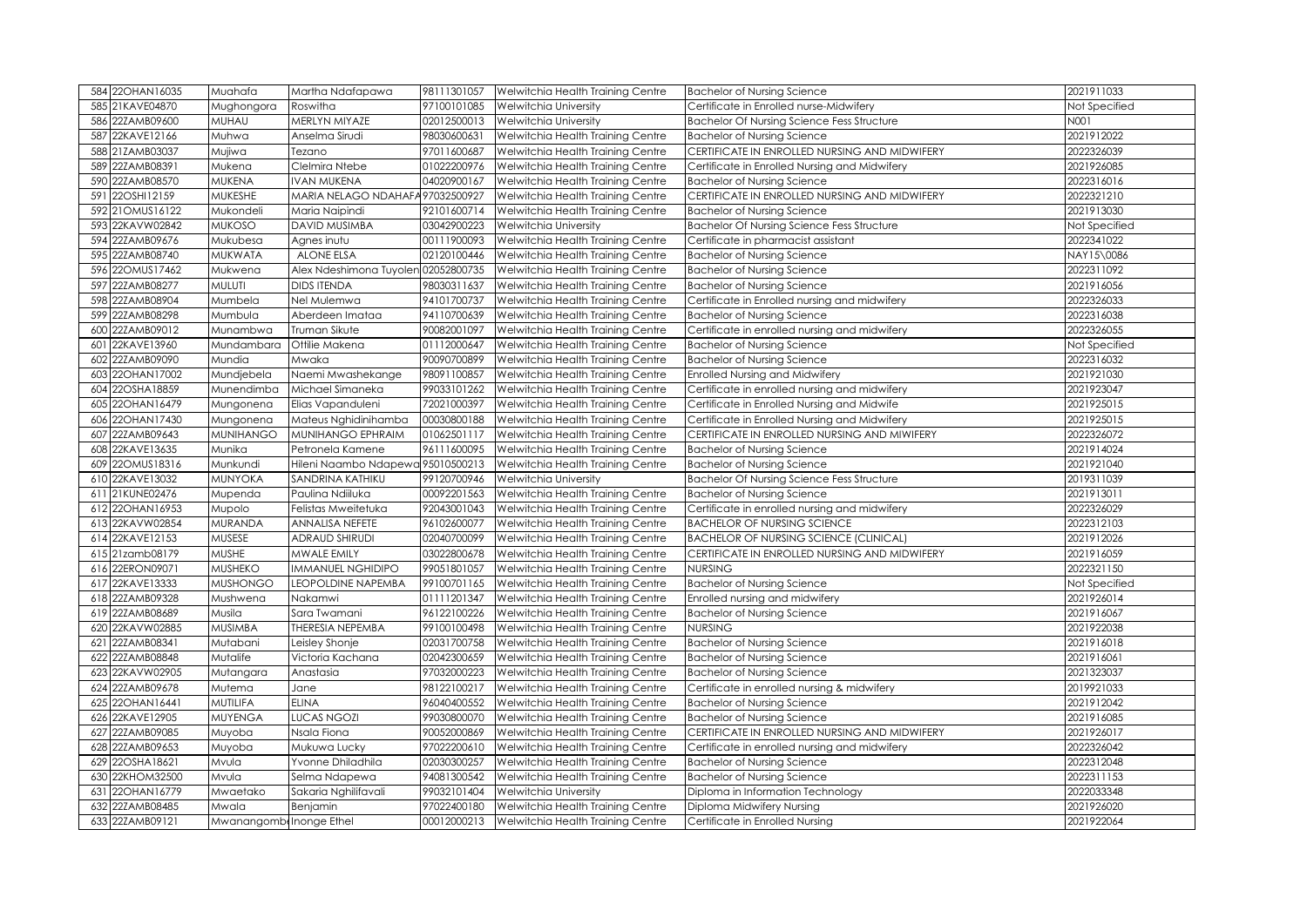| 634 22ZAMB09169     | Mwangala                | Nalisa Arnold                         | 02090100109 | Welwitchia Health Training Centre | Certificate in Enrolled Nursing and Midwifery     | 2021926058    |
|---------------------|-------------------------|---------------------------------------|-------------|-----------------------------------|---------------------------------------------------|---------------|
| 22KHOM31450<br>635  | Mwanyangapo Tangi Maria |                                       | 00030701252 | Welwitchia Health Training Centre | Diploma in Environmental Health Sciences          | 2021331017    |
| 22OMUS17988<br>636  |                         | MWANYEKANGI ELIZABETH NDAPANDULA      | 93082500218 | Welwitchia Health Training Centre | DIPLOMA IN NURSING AND MIDWIFERY                  | 2021323071    |
| 22OTJO07021<br>637  | Mwashekele              | Maria Ndapandula                      | 97052200090 | Welwitchia Health Training Centre | Certificate In Enrolled Nursing and Midwifery     | 2017911034    |
| 22OSHI12503<br>638  | <b>MWATALE</b>          | SELMA NDILINONGWE                     | 96052000317 | Welwitchia Health Training Centre | CERTIFICATE IN ENROLLED NURSING AND MIDWIFERY     | 2022324027    |
| 22OHAN17990<br>639  | Mwaudikange             | Jordan Shali                          | 00080800483 | Welwitchia Health Training Centre | <b>Bachelor of Nursing Science</b>                | 2021916091    |
| 17Khom01174<br>640  | Mwawedange Metride      |                                       | 92073000096 | Welwitchia Health Training Centre | Nursing                                           | 2021921012    |
| 21OHAN13705<br>641  | Mwesheendifa Magdalena  |                                       | 83042110567 | Welwitchia Health Training Centre | <b>Bachelor of Nursing Science</b>                | 2021312032    |
| 21ERON07785<br>642  | Mweshininga             | Herta Ndinelago                       | 82032910063 | Welwitchia Health Training Centre | <b>Bachelor of Nursing Science</b>                | 2021325017    |
| 21OMUS13252<br>643  | Mweulunda               | Hilja                                 | 99061400953 | Welwitchia Health Training Centre | Diploma in Nursing and Midwife                    | 2021322054    |
| 22ZAMB08802<br>644  | MWILIMA                 | <b>LEVI RACHEL</b>                    | 03021000479 | Welwitchia Health Training Centre | <b>Bachelor of Nursing Science</b>                | 2022316015    |
| 22ZAMB08370<br>645  | Mwilima                 | Charmaine Liseho                      | 00063000261 | Welwitchia Health Training Centre | <b>Bachelor of Nursing Science</b>                | 2021916062    |
| 22OSHI12255<br>646  | Naango                  | Lilie Ndapewoshali                    | 94022801026 | Welwitchia Health Training Centre | Nursing and midwifery                             | 2022324054    |
| 22OSHA18586<br>647  | Nabot                   | Loide                                 | 96070200284 | Welwitchia Health Training Centre | Not Specified                                     | 2022325024    |
| 22OMUS18551<br>648  | Naftal                  | Regina Ndahambelela                   | 01120500605 | Welwitchia Health Training Centre | Certificate in enrolled nursing and midwifery     | 2021921050    |
| 22OMUS18998<br>649  | Naftal                  | Eugenia Inamugadhimbw 87071100225     |             | Welwitchia Health Training Centre | Certificate in Enrolled Nurse and Midwifery       | 2021323072    |
| 22OHAN18050<br>650  | <b>NAHOLE</b>           | HELENA MUNINGENINAWA93062200286       |             | Welwitchia Health Training Centre | CERTIFICATE IN ENROLLED NURSING AND MIDWIFERY     | 2022322104    |
| 22OHAN16159<br>651  | <b>NAHOLO</b>           | <b>VELONIKA PENOSHINGE</b>            | 01082700282 | Welwitchia Health Training Centre | CERTIFICATE IN ENROLLED NURSING AND MIDWIFERY     | 2021925016    |
| 22KAVW02801<br>652  | Naingwendje             | <b>Isaac Pineas</b>                   | 95051901107 | Welwitchia University             | Certificate enrolled nurse and midwifery          | 2021922030    |
| 22KAVW02469<br>653  | Naiteta                 | Andreas Ndandura Ndah: 03071800444    |             | <b>Welwitchia University</b>      | <b>Bachelor Of Nursing Science Fess Structure</b> | 2021912034    |
| 22OMUS19021<br>654  | Nakakuwa                | Anna ndina-omwa                       | 98062601161 | Welwitchia Health Training Centre | <b>Bachelor of Nursing Science</b>                | N/A           |
| 655 22OSHA17003     | Nakakuwa                | Josefina                              | 97052200171 | Welwitchia Health Training Centre | <b>Bachelor of Nursing Science</b>                | 2021914057    |
| 22OSHI12518<br>656  | NAKAKUWA                | <b>ELIA</b>                           | 99072600231 | Welwitchia Health Training Centre | Certificate In Enrolled Nursing                   | 2022323115    |
| 22OHAN17263<br>657  | Nakale                  | Victoria Tweufiilwa                   | 95020800325 | Welwitchia University             | Enrolled Nursing and Midwifery                    | 2021925017    |
| 658 22OSHA18438     | Nakaleke                | Rakel Hambelela                       | 02100400517 | Welwitchia Health Training Centre | Nursing                                           | 2022311078    |
| 659 22OSHI12036     | NAKALEMO                | PENINNA NDAPANDA NEL 98041200680      |             | Welwitchia Health Training Centre | <b>Bachelor of Nursing Science</b>                | 2021911024    |
| 22OSHI1173<br>660   | Nakambwela              | Jonas Angula                          | 02091000183 | Welwitchia Health Training Centre | <b>Enrolled Nursing and Midwifery</b>             | 202232065     |
| 22OMUS18895<br>661  | Nakanyala               | Loini Nashuwe                         | 02010700619 | Welwitchia Health Training Centre | certificate in enrolled nursing and midwifery     | 2022321269    |
| 22OMUS18501<br>662  | Nakapa                  | Klaudia mweshininga                   | 02071001028 | Welwitchia Health Training Centre | Certificate in enrolled nursing and midwifery     | 2022323064    |
| 22OSHA19464<br>663I | Nakapa                  | Lahya Ndeyapo                         | 94062500698 | Welwitchia Health Training Centre | Certificate Nursing and Midwifery                 | 2021921057    |
| 22ERON08234<br>664  | Nakashole               | Ndamononghenda Nave 00051400502       |             | Welwitchia Health Training Centre | <b>Bachelor of Nursing Science</b>                | 2022314061    |
| 22OMUS18228<br>665  | Nakasole                | Monika Namupala Ndasil(93012200727    |             | Welwitchia Health Training Centre | Certificate in Enrolled Nursing & Midwifery       | 2022321016    |
| 22OSHA18974<br>666  | NAKATANA                | TSHANINGASHETU TSELINE 00091200482    |             | Welwitchia Health Training Centre | <b>BACHELOR OF NURSING</b>                        | N/A           |
| 22OMUS17551<br>667  | Nakatana                | Christofina                           | 94040300432 | Welwitchia Health Training Centre | <b>Bachelor of Nursing Science</b>                | 2022311009    |
| 22OHAN17306<br>668  | Nakushela               | Saara Ndahafa                         | 00092900933 | Welwitchia Health Training Centre | <b>Bachelor of Nursing Science</b>                | 2022311195    |
| 669 22OHAN17643     | NAKWAFILA               | PALI-EESHASHI KALISHIVIKE 00041200845 |             | Welwitchia Health Training Centre | CERTIFICATE IN ENROLLED NURSING MIDWIFERY         | 2022322086    |
| 22OMUS18996<br>670  | NAMASHANA               | EUGENIA KAMUSHEETHA                   | 01102844890 | Welwitchia Health Training Centre | CERTIFICATE IN ENROLLED NURSING AND MIDWIFERY     | 2021921089    |
| 22ERON09021<br>671  | Namawe                  | Hilka Nangula                         | 01112000429 | Welwitchia Health Training Centre | Certificate in enrolled nursing and midwifery     | 2021924068    |
| 22ERON09265<br>672  | Nambahu                 | Adelheid                              | 94061500228 | Welwitchia Health Training Centre | Certificate in enrolled nursing and midwifery     | 2021321056    |
| 22OSHI12254<br>673  | Nambili                 | <b>Elly Natangwe</b>                  | 02031800051 | Welwitchia University             | <b>Bachelor of Nursing Science</b>                | Not Specified |
| 22OSHI12272<br>674  | Namene                  | Frieda                                | 99060300866 | Welwitchia Health Training Centre | <b>Bachelor of Nursing Science</b>                | 2021312051    |
| 675 22OMUS17898     | Namhadi                 | Donella Ndeutala                      | 00042500206 | Welwitchia Health Training Centre | Certificate in Enrolled Nursing and Midwifery     | 2022322022    |
| 22OHAN17455<br>676  | Namidi                  | Iyaloo Tuyakula Twenyeer89052600619   |             | Welwitchia Health Training Centre | Certificate in Enrolled Nursing & Midwifery       | 2021922042    |
| 22OSHA18818<br>677  | Namoonga                | Alvina Iyaloo Namutenya 98070900587   |             | Welwitchia Health Training Centre | Enrolled Nursing and Midwifery                    | 2022325028    |
| 678 22OSHI11904     | Nampala                 | Kaino NB                              | 94020200386 | Welwitchia Health Training Centre | <b>Bachelor of Nursing Science</b>                | 2022313075    |
| 679 22OSHA17657     | NAMUPALA                | PETRUS MWENENI                        | 97090601293 | Welwitchia Health Training Centre | CERTIFICATE IN ENROLLED NURSING AND MIDWIFERY     | Not Specified |
| 680 22OSHI12009     | Namupala                | Soiny Ndapewa Hambele 02060700167     |             | Welwitchia Health Training Centre | Enrolled Nursing and Midwifery                    | 2022323111    |
| 681 21ERON07076     | Namushinga              | Elina Sondaha Tegameno 96062600171    |             | Welwitchia Health Training Centre | Certificate for Enrolled Nursing and Midwifery    | 2021924011    |
| 682 22OMUS18129     | <b>NAMWANDI</b>         | <b>SELMA MPINGANA</b>                 | 96100100568 | Welwitchia Health Training Centre | <b>ENROLLED NURSING</b>                           | 2022325063    |
| 683 22OMUS16601     | NAMWELE                 | <b>ENNIE SUSSAN</b>                   | 02072300258 | Welwitchia Health Training Centre | Certificate in enrolled nursing and midwifery     | 2022324099    |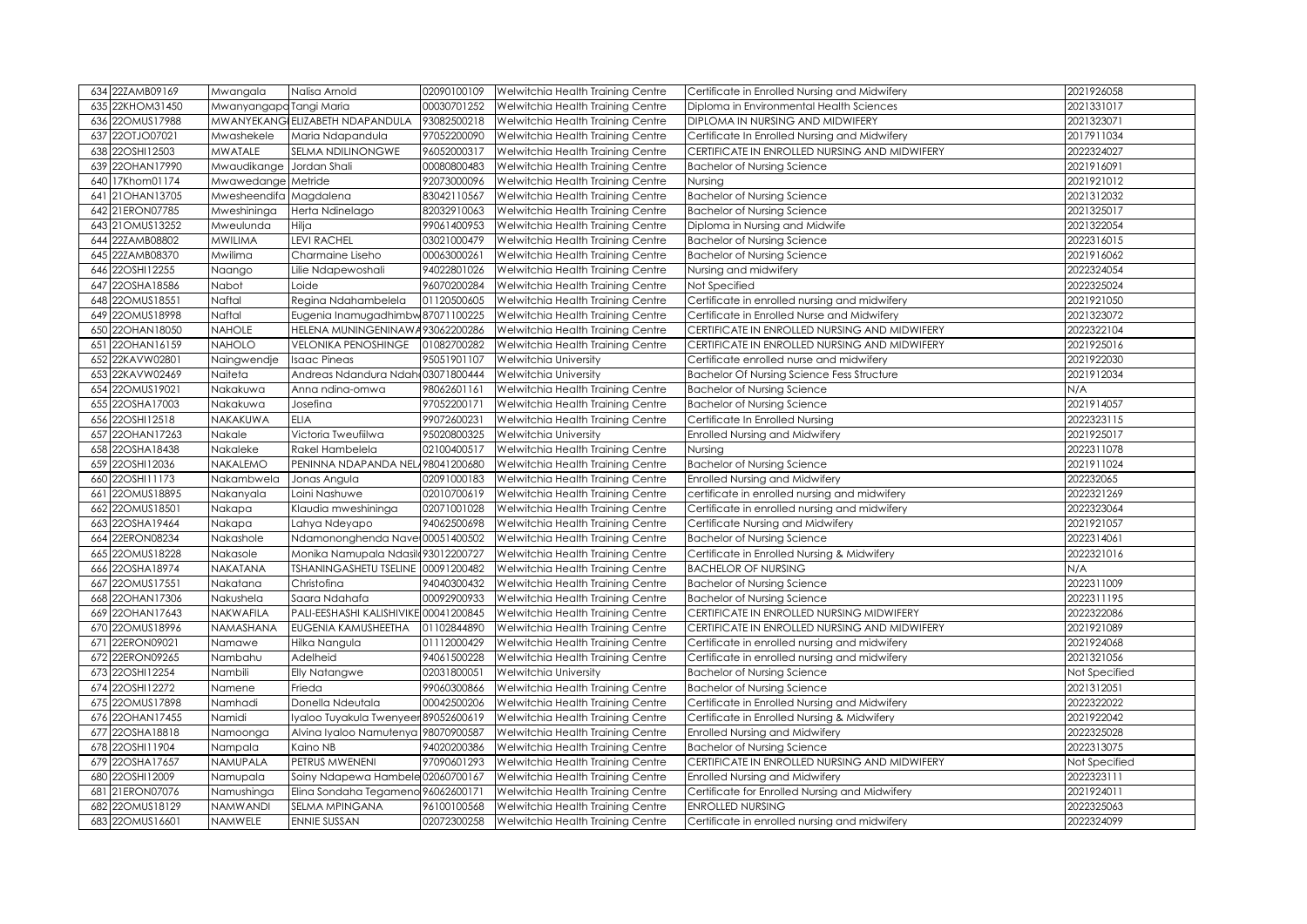| 684 22OSHA17707    | <b>NANDUMBU</b>            | ELIZABETH TAATI                      | 03021800424 | Welwitchia Health Training Centre | <b>Bachelor of Nursing Science</b>                  | Not Specified |
|--------------------|----------------------------|--------------------------------------|-------------|-----------------------------------|-----------------------------------------------------|---------------|
| 685 21 OHAN 12377  | NANGAKU                    | FILIPPUS MWADINO HAMB 99042100168    |             | Welwitchia Health Training Centre | <b>Bachelor of Nursing Science</b>                  | 2021912044    |
| 22OHAN18117<br>686 | Nangeni                    | Sesilia Ndashambekela                | 92053000600 | Welwitchia Health Training Centre | Certificate in enrolled nursing and midwifery       | 2021924087    |
| 21OMUS15929<br>687 | Nangolo                    | Rosalia kuku                         | 01032900296 | Welwitchia Health Training Centre | Diploma in Environmental Health Sciences            | 2022331022    |
| 22OHAN17004<br>688 | Nangolo                    | Helena Ndatitangi                    | 92042800813 | Welwitchia Health Training Centre | Diploma in Enrolled Nursing and Midwifery           | 2021921022    |
| 689<br>22OHAN17294 | <b>NANGOLO</b>             | REJOICE NDINA-TATE                   | 00022100083 | Welwitchia Health Training Centre | CERTIFICATE IN ENROLLED NURSING AND MIDWIFERY       | 2022323048    |
| 22OSHA18711<br>690 | <b>NANGOLO</b>             | <b>ANNA</b>                          | 01021900761 | Welwitchia Health Training Centre | <b>Bachelor of Nursing Science</b>                  | 2022325088    |
| 22OSHI12520<br>691 | Nangombe                   | Martha Ndatoolewe                    | 91112700560 | Welwitchia Health Training Centre | <b>Bachelor of Nursing Science</b>                  | 2022311005    |
| 22OSHI12615<br>692 | Nangombe                   | Johana                               | 90122100425 | Welwitchia Health Training Centre | Certificate in Enrolled Nursing and Midwifery       | 2022322058    |
| 22KHOM32786<br>693 | Nangombe                   | Saima Ndahambelela Na                | 02011800463 | Welwitchia Health Training Centre | <b>Bachelor of Nursing Science</b>                  | 2021914067    |
| 22OSHI12176<br>694 | Nangula                    | Katrina Nambahunani                  | 94011000426 | Welwitchia Health Training Centre | Certificate in Enrolled Nursing and Midwifery       | 2021324029    |
| 22OSHI12185<br>695 | Nangula                    | Danny Surihe                         | 03020800487 | Welwitchia Health Training Centre | CERTIFICATE IN ENROLLED NURSING AND MIDWIFERY       | 2022321082    |
| 22OHAN17296<br>696 | Nanhapo                    | Vistorina Hambelela                  | 97091100506 | Welwitchia Health Training Centre | enrolled nursing and midwifery                      | 2022323105    |
| 22OSHA18620<br>697 | Nantana                    | <b>Brasius Jamwale</b>               | 99033000865 | Welwitchia University             | Certificate in Enrolled Nursing and Midwifery       | 2021325079    |
| 21KHOM11894<br>698 | Nanus                      | Meloreen                             | 91080500235 | Welwitchia Health Training Centre | Diploma in enrolled nursing and midwifery           | 2021321039    |
| 699 21OSHI04595    | Nanyemba                   | Lavinia                              | 98081700854 | Welwitchia Health Training Centre | <b>Bachelor of Nursing Science</b>                  | 2021913063    |
| 22OMUS18291<br>700 | Nashapi                    | Josephina                            | 92061900712 | Welwitchia Health Training Centre | Certificate in enrolled nursing and midwifery       | 2021325027    |
| 22OSHA19398<br>701 | NASHILUNDO                 | <b>TEODOR NUUGWANGA</b>              | 97020900666 | Welwitchia Health Training Centre | <b>BACHELOR OF NURSING SCIENCE</b>                  | 2021913092    |
| 22OMUS18813<br>702 | Nashindengo                | Linea Venombwe                       | 95021200647 | Welwitchia Health Training Centre | Certificate enrolled in nursing and midwifery       | 2021923035    |
| 22ZAMB09352<br>703 | Nasilele                   | Lungowe Ellina                       | 00060401036 | Welwitchia Health Training Centre | <b>Bachelor of Nursing Science</b>                  | Not Specified |
| 704 21 OMUS15167   | Natanael                   | Emilia                               | 96060200222 | Welwitchia Health Training Centre | Certificate in enrolled nursing and midwifery       | 2021325040    |
| 705 22OMUS18547    | Nathinge                   | Niilonga Kandalindishio              | 89062300553 | Welwitchia Health Training Centre | Certficate in nursing                               | 2022325005    |
| 22ERON08236<br>706 | Naundobe                   | Martin Ipinge Nambala                | 92071200896 | Welwitchia Health Training Centre | <b>Bachelor of Nursing Science</b>                  | 2021914092    |
| 22KAVE13311<br>707 | Nauyoma                    | Maria Ndamona                        | 01122100167 | Welwitchia Health Training Centre | <b>Bachelor of Nursing Science</b>                  | 2022312066    |
| 708 21KHOM25701    | Nauyoma                    | Ricardo Nguevimema                   | 02103000803 | Welwitchia Health Training Centre | <b>Bachelor of Nursing Science</b>                  | 2022311054    |
| 22ZAMB09200<br>709 | Nchindo                    | kazungwe                             | 94080401124 | Welwitchia Health Training Centre | CERTIFICATE IN ENROLLED NURSING AND MIDWIFERY       | 2021926021    |
| 22ERON08979<br>710 | <b>NDADI</b>               | FRIEDA NANGULA                       | 94092000774 | Welwitchia Health Training Centre | CERTIFACTE IN ENROLLED NURSING                      | 2020342006    |
| 711 21OHAN09820    | Ndahangwapo Emma           |                                      | 01122000887 | Welwitchia Health Training Centre | Nursing science                                     | 2022311141    |
| 22KAVW02461<br>712 | Ndahepele                  | Leena Ndalinoshisho                  | 02021800725 | Welwitchia Health Training Centre | bachelor of nursing science                         | 2021912035    |
| 713 22OMUS17984    | NDAHEPELE                  | <b>IYALOO LAUDIKA</b>                | 01070700878 | Welwitchia Health Training Centre | CERTIFICATE IN ENROLLED NURSING AND MIDWIFERY       | 2022321043    |
| 22OSHI12585<br>714 | Ndaipopawa                 | Hilkka Ndahafa                       | 97031800374 | Welwitchia Health Training Centre | Certificate in Enrolled Nursing and MidWifery       | 2022323075    |
| 715 21KHOM16059    | NDAKUKAMO                  | <b>ELIZABETH NINGIISHENI</b>         | 92091600350 | Welwitchia Health Training Centre | <b>Bachelor of Nursing Science</b>                  | 2022311007    |
| 716 22OHAN17635    | Ndakunda                   | Aina openi Kenongelo                 | 96052500484 | Welwitchia Health Training Centre | Certificate in Enrolled Nursing and Midwifey        | 2021923008    |
| 22OHAN16057<br>717 | Ndamohamba Tresia Valiyele |                                      | 96090100447 | Welwitchia Health Training Centre | Diploma in enrolled nursing and midwifery           | 2021922048    |
| 718 21KARA01983    | Ndapuka                    | Hilma Iyaloo                         | 01062900456 | Welwitchia Health Training Centre | <b>Bachelor of Nursing Science</b>                  | 2022313070    |
| 719 21KAVE05200    | Ndara                      | Magretha Kakuhu                      | 99090801103 | Welwitchia Health Training Centre | CERTIFICATE IN ENROLLED NURSING & MIDWIFERY         | 2021922094    |
| 22OMUS18537<br>720 | Ndatinda                   | Alina Naambo                         | 98982200022 | Welwitchia Health Training Centre | Certificate in Enrolled Nursing and Midwifery       | 2022321154    |
| 721 22OMUS18100    | Ndawanapo                  | Anna Lisa                            | 93073000399 | Welwitchia Health Training Centre | Certificate in Enrolled Nursing & Midwifery         | 2021324027    |
| 22KUNE03309<br>722 | Ndeipanda                  | Maximilians Paulina Tuuda01120400497 |             | Welwitchia Health Training Centre | Certificate in Enrolled Nursing and Midwifery       | 2021923005    |
| 723 21ERON03812    | NDEIPANDA                  | <b>HAMEHO LEONARD</b>                | 97122600742 | Welwitchia Health Training Centre | CERTIFICATE IN ENROLLED NURSING AND MIDWIFERY       | 2021924045    |
| 724 22OMUS18832    | NdemugwedhaSaara           |                                      | 01122500874 | Welwitchia Health Training Centre | Certificate in Enrolled Nursing and Midwifery       | 2022323058    |
| 725 22OHAN17258    |                            | Ndemuhomeng Martha Fransina          | 00030800226 | Welwitchia University             | Certificate for Enrolled Nurse and Midwifery        | 2021925018    |
| 726 22OSHI11749    | Ndemuweda                  | Nestor Petrus kalenga                | 00091700744 | Welwitchia Health Training Centre | <b>Bachelor of Nursing Science</b>                  | 2022314014    |
| 22KHOM32871<br>727 | Ndemwimba                  | Ndinelao Tungeumbo                   | 03101700612 | Welwitchia University             | Certificate in Enrolled Nursing Science & Midwifery |               |
| 728 21KHOM24494    | NDENGU                     | Selma August Ndeyapo                 | 01080400907 | Welwitchia Health Training Centre | Certificate in enrolled nursing and midwifery       | 2022325042    |
| 729 22OMUS18969    | Ndengu                     | Mariana                              | 95072700224 | Welwitchia University             | <b>Enrolled Nursing</b>                             | 2022344050    |
| 730 22OSHA18475    | NDENGU                     | HELENA NDEAPO                        | 99061200598 | Welwitchia Health Training Centre | CERTIFICATE IN ENROLLED NURSING AND MIDWIFERY       | 2022323045    |
| 731 21OSHA13415    | Ndeshipanda                | <b>HILIA Magano</b>                  | 01041500197 | Welwitchia Health Training Centre | <b>Bachelor of Nursing science</b>                  | 2022314016    |
| 732 22OMUS19025    | Ndeshitila                 | Tuhafeni Elago                       | 99030701021 | Welwitchia Health Training Centre | Certificate in Enrolled Nursing and Midwifery       | 2022321155    |
| 733 22ERON08995    | Ndeulyatele                | Emilia Kandiwapa                     | 01101201274 | Welwitchia Health Training Centre | Diploma in enrolled nursing and midwifery           | 2021924056    |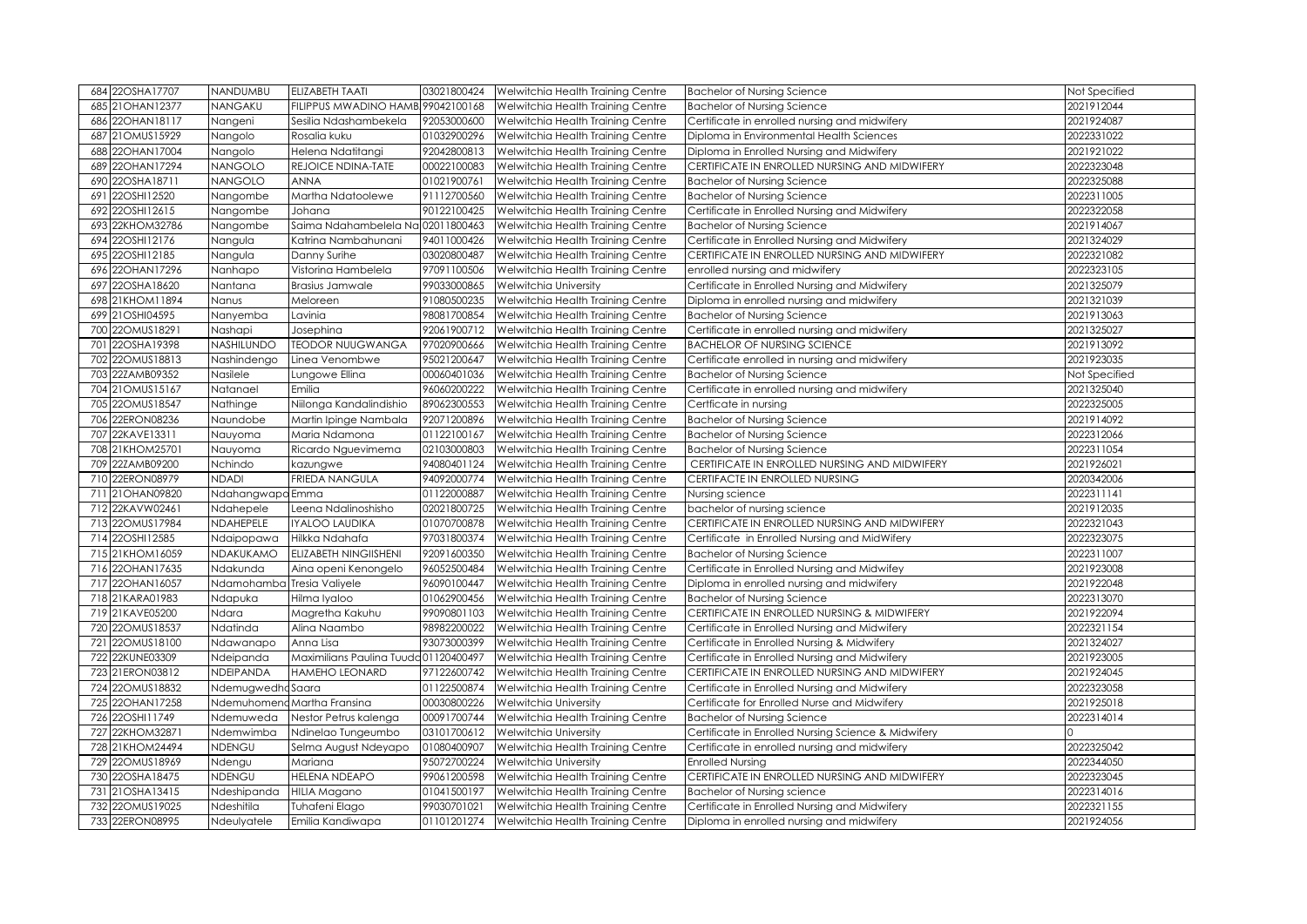|     | 734 22OHAN17057                | Ndevahoma                       | Ester Naukalekunye                 | 97052700484 | <b>Welwitchia University</b>                                                       | <b>Enrolled Nursing</b>                                           | 2022321036               |
|-----|--------------------------------|---------------------------------|------------------------------------|-------------|------------------------------------------------------------------------------------|-------------------------------------------------------------------|--------------------------|
|     | 735 22OHAN15622                | Ndishimonima                    | Monika                             | 94091200583 | Welwitchia Health Training Centre                                                  | <b>Bachelor of Nursing Science</b>                                | 2021913019               |
|     | 736 22OHAN17337                | Ndishishi                       | Penexupifo Lihongeni               | 02032300087 | Welwitchia Health Training Centre                                                  | Certificate in Enrolled Nursing and Midwifery                     | 2022322006               |
|     | 737 22KHOM34452                | Ndjago                          | Hileni                             | 95051800408 | Welwitchia Health Training Centre                                                  | Certificate in enrolled nursing and midwifery                     | 2022321225               |
|     | 738 22OSHA19538                | Ndjalo                          | Aron Messias                       | 98021300426 | Welwitchia Health Training Centre                                                  | Diploma in Enrolled Nursing and Midwifery                         | 2021923042               |
|     | 739 22OSHI12065                | <b>NDJAMBA</b>                  | HILENI TAATI TANGI                 | 93061701141 | Welwitchia Health Training Centre                                                  | ENROLLED NURSING AND MIDWIFERY                                    | 2021921067               |
|     | 740 22OSHI12644                | Ndjigwa                         | Lavinia                            | 03032501059 | Welwitchia Health Training Centre                                                  | Not Specified                                                     | 2022324003               |
|     | 741 21 OHAN 05860              | Ndove                           | Penehupifo MM                      | 00040200396 | Welwitchia Health Training Centre                                                  | Certificate in enrolled nursing and midwifery                     | 2022321175               |
|     | 742 21OSHA16376                | Ndumbu                          | Lioba Lugambo                      | 93081500702 | Welwitchia Health Training Centre                                                  | Enrolled Nurse and Midwife                                        | 2021923049               |
|     | 743 17Khom04005                | Ndume                           | Isabel Lipangeinge                 | 90011100222 | Welwitchia Health Training Centre                                                  | <b>Bachelor of Nursing Science</b>                                | 2022313001               |
|     | 744 21 OSHI09599               | Ndume                           | Justina                            | 00090201067 | Welwitchia Health Training Centre                                                  | CERTIFICATE IN ENROLLED NURSING AND MIDWIFERY                     | 2021321007               |
|     | 745 22OMUS18558                | Ndume                           | Robert Shipiki                     | 97111900774 | Welwitchia Health Training Centre                                                  | Diploma in enrolled nursing and midwifery                         | 2021924046               |
|     | 746 22OMUS17980                | Ndume                           | Aufemia Ndapandula                 | 95010300516 | Welwitchia Health Training Centre                                                  | <b>Bachelor of Nursing Science</b>                                | 2022317004               |
|     | 747 22OSHA19468                | Nefungo                         | Johanna                            | 99081100203 | Welwitchia Health Training Centre                                                  | Certificate in Enrolled Nursing and Midwifery                     | 2021923051               |
|     | 748 22OSHI12118                | Nefungo                         | Helena Ndapandula                  | 97022800227 | Welwitchia Health Training Centre                                                  | Certificate in Enrolled Nursing and Midwifery                     | 2021325047               |
|     | 749 22OSHA17603                | Negola                          | Hilma                              | 94011900702 | Welwitchia Health Training Centre                                                  | Bachelor degree in Nursing Science                                | 2021911087               |
|     | 750 22OSHA18952                | <b>NEGONGO</b>                  | HILENI HYDRIK                      | 97111600673 | Welwitchia University                                                              | CERTIFICATE IN NURSING AND MIDWIFERY                              | 2022321140               |
|     | 751 21OMUS15014                | <b>NEGUMBO</b>                  | ESTER MUNOGENDJI                   | 00120900149 | Welwitchia Health Training Centre                                                  | <b>Bachelor of Nursing Science</b>                                | 2021322067               |
|     | 752 22OMUS18466                | Nehale                          | Ndilipunye Martha                  | 02040101055 | Welwitchia Health Training Centre                                                  | Certificate in enrolled nursing and midwifery                     | 2022323062               |
|     | 753 22OSHI12475                | Nehemia                         | Magdalena Nakapopiwe 01011200392   |             | Welwitchia Health Training Centre                                                  | Certificate in Enrolled Nurse and Midwife                         | 00000000                 |
|     | 754 22OMUS16989                | Nekongo                         | Sussana Kashinasha                 | 02100500848 | Welwitchia Health Training Centre                                                  | <b>Bachelor of Nursing Science</b>                                | 2021311077               |
|     | 755 22OHAN17667                | Nekongo                         | Lovis Nelao                        | 95081700045 | Welwitchia Health Training Centre                                                  | enrolled in nursing and midwifery                                 | 2022321180               |
|     | 756 21KHOM12972                | Nekundi                         | Hambeleleni                        | 99073000823 | Welwitchia Health Training Centre                                                  | Diploma in nursing                                                | 2022321099               |
|     | 757 22OSHA17088                | Nekwaya                         | Elkana                             | 01082001287 | Welwitchia University                                                              | Certificate in enrolled nursing &midwifery                        | Not Specified            |
|     | 758 22ERON08932                | Nekwaya                         | Adelheid                           | 02101600498 | Welwitchia Health Training Centre                                                  | bachelor of nursing science programme                             | 2022314029               |
|     |                                |                                 |                                    |             |                                                                                    |                                                                   |                          |
|     | 759 22OSHA18731                | Nembia                          | Aina                               | 00122100476 | Welwitchia Health Training Centre                                                  | Certificate for enrolled nurse & midwifery/Accoucheur             | 2021925064               |
|     | 760 22OMUS18270                | NEPANDO                         | <b>INGO BENYAMIN</b>               | 99012900514 | Welwitchia Health Training Centre                                                  | CERTIFICATE IN ENROLLED NURSING AND MIDWIFERY                     | 2022323108               |
| 761 | 22OSHI11235                    | NEPANDO                         | TUSNELDE IYALOO NDAPAI03040400444  |             | Welwitchia Health Training Centre                                                  | <b>Bachelor of Nursing Science</b>                                | 2022312051               |
|     | 762 21KHOM23495                | Nepembe                         | Hilma Namadhila                    | 02022800192 | Welwitchia Health Training Centre                                                  | <b>Bachelor of Nursing Science</b>                                | 2022311051               |
|     | 763 22OSHI12263                | NEPEMBE                         | <b>ABNIER</b>                      | 01012301157 | Welwitchia Health Training Centre                                                  | Certificate in Enrolled Nursing and Midwifery                     | 2022324009               |
|     | 764 21 OHAN 08597              | <b>NEPOLO</b>                   | LUKAS NDAMANGULUKA                 | 94071900377 | Welwitchia Health Training Centre                                                  | <b>Bachelor of Nursing Science</b>                                | 2022314096               |
|     | 765 22ERON08952                | NEPUTE                          | PENEAMBEKO NDAPANDU 02052200185    |             | Welwitchia Health Training Centre                                                  | <b>Bachelor of Nursing Science</b>                                | 2022312050               |
|     | 766 22KHOM33967                | VESHILA                         | LAVINIA VAPENINANA ND/94102500693  |             | Welwitchia Health Training Centre                                                  | Certificate in enrolled nursing & midwifery                       | 2019912070               |
|     | 767 21 OHAN 15014              | <b>NESTORY</b>                  | PENELAO                            | 99111400137 | Welwitchia Health Training Centre                                                  | <b>BACHELOR OF NURSING OF SCIENCE</b>                             | 2021911035               |
|     | 768 22OHAN17352                | NEUMBO                          | MARTIN SARRY P                     | 02011300258 | Welwitchia Health Training Centre                                                  | CERTIFICATE IN ENROLLED NURSING MIDWIFLY                          | 2021925019               |
|     | 769 22OTJO06778                | Neumbo                          | Veronica Muavina                   | 99090200363 | Welwitchia University                                                              | <b>Enrolled Nursing</b>                                           | 2022314077               |
|     | 770 22OHAN16526                | NEVONGA                         | PENEHUPIFO SHIWOOMWE00091200024    |             | Welwitchia Health Training Centre                                                  | <b>Bachelor of Nursing Science</b>                                | 2022314013               |
|     | 771 22OMUS18213                | NEWAYA                          | SELMA TUULIKEFO NDAWEI 00120800241 |             | Welwitchia Health Training Centre                                                  | <b>Bachelor of Nursing Science</b>                                | 2022323116               |
|     | 772 22KAVW02840                | Ngalangi                        | Natanael                           | 96102600339 | Welwitchia Health Training Centre                                                  | Enrolled Nursing & Midwifery certificate                          | 2001000526               |
|     | 773 22KAVW02874                | Ngeseya                         | Ester Maliro                       | 97091200098 | Welwitchia Health Training Centre                                                  | Diploma in nursing and midwifery                                  | 2021922031               |
|     | 774 22OHAN17662                | <b>NGHALIPO</b>                 | ANNELI NAWEENDA PENDU97010400849   |             | Welwitchia Health Training Centre                                                  | DIPLOMA IN ENROLLED NURSING AND MIDWIFERY                         | 2021322021               |
|     | 775 22OHAN17556                | Nghidengwa                      | Paulina Kalamba Dolukwe01111400784 |             | Welwitchia Health Training Centre                                                  | Certificate in Enrolled Nursing and Midwifery                     | 2021325001               |
|     | 776 22ERON09079                | Nghidengwa                      | llongeni Ndamono                   | 99081700715 | Welwitchia Health Training Centre                                                  | Diploma in Nursing Science                                        | 2021914035               |
|     | 777 22KHOM34096                | Nghidipa                        | Remisia                            | 91051100712 | Welwitchia University                                                              | Certificate in enrolled Nursing                                   | 2021914038               |
|     | 778 22OSHA18906                | Nghifekwena                     | Victoria Ndelita                   | 98050400785 | Welwitchia Health Training Centre                                                  | certificate in enrolled nursing and midwifery                     | 2022321096               |
|     | 779 21 OHAN 14903              | Nghifenwa                       | Anna Aisheoiwa                     | 92080900439 | Welwitchia Health Training Centre                                                  | Certificate in Enrolled Nursing and Midwifery                     | 2021921032               |
|     | 780 22OMUS18027                | Nghifikwa                       | Rosalia Namutenya                  | 94091401686 | Welwitchia Health Training Centre                                                  | Certificate in enrolled nursing midwifery                         | 221421300                |
|     | 781 22OHAN17118                | Nghihafa                        | Lusia Petrina                      | 95040200714 | Welwitchia Health Training Centre                                                  | Certificate Nursing and Midwife                                   | 2021926036               |
| 782 | 22OSHA19096<br>783 170mus02513 | Nghihalwa<br>NGHIHANGWA FILPINE | Rachel Liwoongadjo                 | 89062700713 | Welwitchia Health Training Centre<br>94120600537 Welwitchia Health Training Centre | enrolled Nursing<br>CERTIFICATE IN ENROLLED NURSING AND MIDWIFERY | 2021925021<br>2022325061 |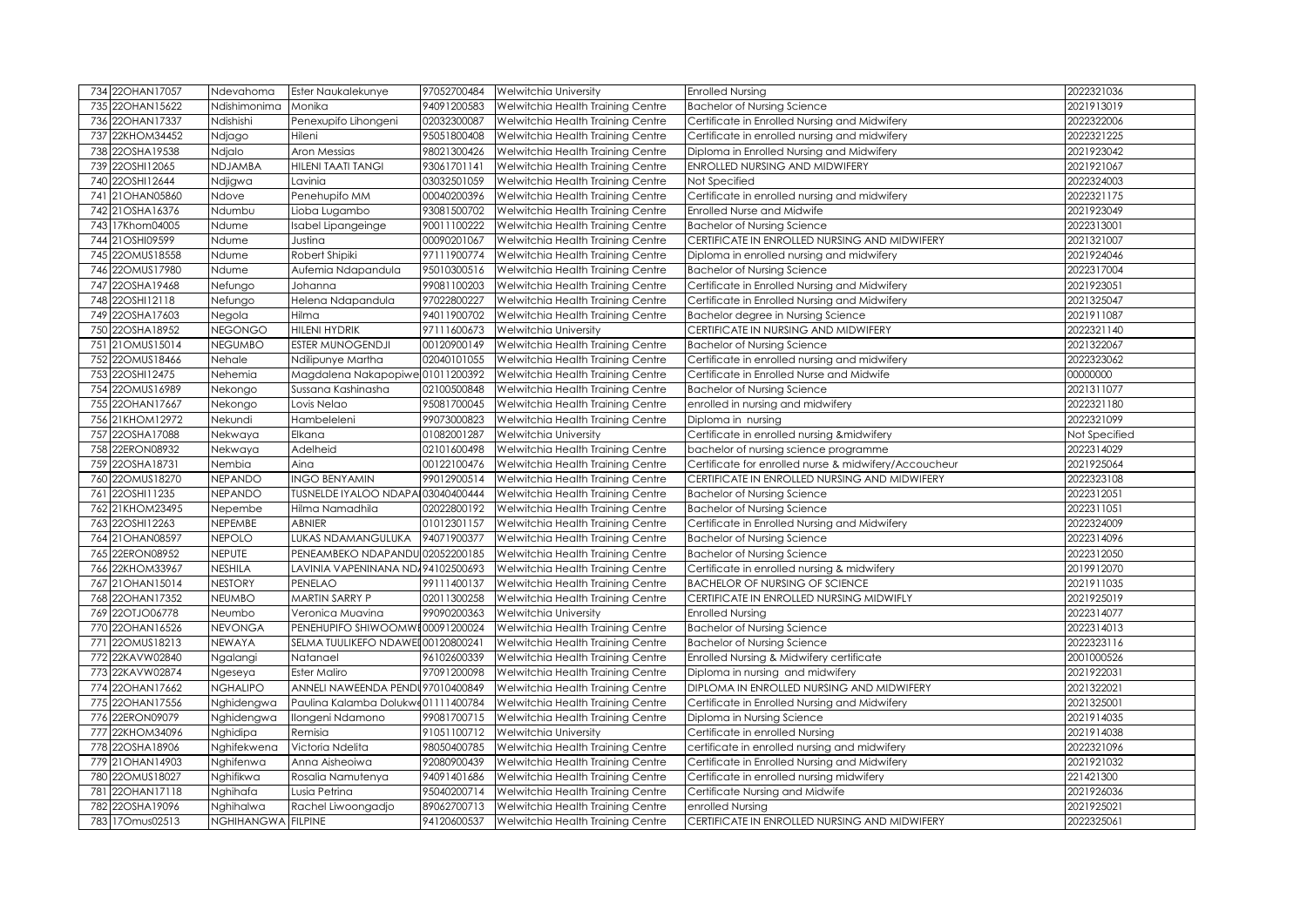|     | 784 22OHAN16203   | Nghihepa           | Julia Ndilipunye                    | 02091100137 | Welwitchia Health Training Centre | <b>Bachelor of Nursing Science</b>                | 2021912048    |
|-----|-------------------|--------------------|-------------------------------------|-------------|-----------------------------------|---------------------------------------------------|---------------|
|     | 785 22OHAN16753   | Nghikudulu         | Paulus Nghishiikushitya             | 01121400558 | Welwitchia Health Training Centre | <b>Bachelor of Nursing Science</b>                | 2021913020    |
|     | 786 22OHAN16566   | <b>NGHIKWETIWE</b> | MARTHA NANGOBE                      | 99041901272 | Welwitchia University             | NURSING                                           | 2022321156    |
|     | 787 22OTJO06853   | Nghilengwa         | Kristine Ndinelao                   | 92042600253 | Welwitchia Health Training Centre | Diploma in Environmental Health Science           | 2022331036    |
|     | 788 21 ohan 15036 | Nghilifa           | Titus                               | 96050900957 | Welwitchia Health Training Centre | <b>Enrolled Nursing and Midwifery</b>             | 2021925026    |
|     | 789 22OMUS16335   | <b>NGHILOTO</b>    | ELIZABETH TANGI NDINOM              | 03090800567 | Welwitchia Health Training Centre | <b>Bachelor of Nursing Science</b>                | 2021912055    |
|     | 790 22OSHA19486   | NGHILUNDWA         | <b>TUNA VICTORIA</b>                | 03121800434 | Welwitchia Health Training Centre | CERTIFICTE IN ENROLLED NURSING AND MIDWIFERY      | Not Specified |
|     | 791 22KHOM31934   | Nghiningishiwa     | Lahja Lapaka Ndahekelel 98031800065 |             | Welwitchia Health Training Centre | <b>Bachelors in Nursing Science</b>               | 2019311020    |
|     | 792 22OHAN15390   | Nghinounye         | Hambelelwa Tangi                    | 97090801055 | Welwitchia Health Training Centre | <b>Bachelor of Nursing Science</b>                | N/A           |
|     | 793 22OSHA18441   | NGHIPANDULW        | NGAALO MYAUTILA HELEN 00011700289   |             | Welwitchia Health Training Centre | <b>Bachelor of Nursing Science</b>                | 2022311200    |
|     | 794 22OSHI11638   | NGHIPANDWA         | LAINA NAMENE                        | 02011600189 | Welwitchia Health Training Centre | <b>Bachelor of Nursing Science</b>                | 2022322008    |
|     | 795 22OHAN18156   | Nghipangelwa       | Tulimeke Laudika                    | 90020900643 | Welwitchia Health Training Centre | Enrolled nurse                                    | 2021923017    |
|     | 796 22OTJO06662   | Nghipundjwa        | Josefina                            | 00071800794 | Welwitchia Health Training Centre | Certificate in Enrolled Nursing & Midwifery       | 2021923038    |
|     | 797 22OHAN18045   | NGHISHOOON         | HELENA VADIMINAPO LAD 00051400782   |             | Welwitchia Health Training Centre | certificate in enrolled nurse and midwifery       | 2021321090    |
|     | 798 22OHAN17142   | Nghitanwa          | Frieda Taleni-onheni                | 96092100800 | Welwitchia Health Training Centre | Post Graduate Diploma in Community Health Nursing | 2021924025    |
|     | 799 22OHAN17642   | Nghuumbilemo       | Lazarus Stocky Jacky                | 01072900262 | Welwitchia Health Training Centre | Enrolled nursing and midwifery                    | 2022325040    |
|     | 800 22OSHI11212   | Ngololo            | Frieda Nakakule                     | 97121400421 | Welwitchia Health Training Centre | <b>Bachelor of Nursing Science</b>                | 2021913065    |
| 801 | 22KAVW03073       | Ngoma              | Fredrick Ihemba                     | 99092801658 | Welwitchia Health Training Centre | Enrollment in nursing and midwifery               | 2022321127    |
| 802 | 22ERON09170       | <b>NGULUWE</b>     | LINDA NUUWELA                       | 03081100429 | Welwitchia Health Training Centre | <b>Bachelor of Nursing Science</b>                | <b>NONE</b>   |
|     | 803 22KAVW02457   | Ngunga             | Jonas Mukuve                        | 97011601279 | Welwitchia Health Training Centre | ENROLLED NURSING AND MIDWIFERY                    | 2021922032    |
|     | 804 22OSHA18722   | Niingo             | Gudrun Nuukululu                    | 02120800715 | Welwitchia Health Training Centre | Certificate of enrolled nurse midwifery           | 2022323066    |
|     | 805 22KAVW02655   | <b>NIINKOTI</b>    | <b>GABRIEL KANONI</b>               | 03022300395 | Welwitchia Health Training Centre | <b>Bachelor of Nursing Science</b>                | 2022312003    |
|     | 806 21ERON08070   | Nikanor            | Mweneni                             | 01082600059 | Welwitchia Health Training Centre | <b>Bachelor of Nursing Science</b>                | 2021924071    |
| 807 | 22OSHA18326       | Nikanor            | Florian Tegako                      | 02031900382 | Welwitchia Health Training Centre | Bachelors of nursing science programme            | 2022314025    |
|     | 808 22ERON09409   | <b>NINGILENIMO</b> | HILJA NUUSIKU                       | 00091300673 | Welwitchia Health Training Centre | CERTIFICATE IN NURSING AND MIDWIFERY              | Not Specified |
|     | 809 21KAVE05193   | Nshinano           | Malyatha Valentinus                 | 02090500581 | Welwitchia Health Training Centre | CERTIFICATE IN NURSE AND MIDWIFE                  | 2021922010    |
|     | 810 22OSHI12293   | Ntinda             | Maria                               | 92050400756 | Welwitchia Health Training Centre | CERTIFICATE IN ENROLLED NURSING AND MIDWIFERY     | 2022323013    |
|     | 811 22KAVW02860   | NTJAMBA            | <b>JUSTINA LIPARU</b>               | 02061300375 | Welwitchia Health Training Centre | CERTIFICATE IN ENROLLED NURSING & MIDWIFERY       | 2021922034    |
|     | 812 22OSHI12072   | <b>NUULE</b>       | <b>KRISTOFINA SS</b>                | 00052100774 | Welwitchia Health Training Centre | <b>BACHELORS OF NURSING SCIENCE</b>               | 2021911067    |
|     | 813 21 OSHA13868  | Nuuyoma            | Julia N                             | 95072700410 | Welwitchia Health Training Centre | <b>Bachelor of Nursing Science</b>                | 2021913048    |
|     | 814 21OSHA16727   | <b>NUUYOMA</b>     | <b>VITUS</b>                        | 00061100455 | Welwitchia Health Training Centre | CERTIFICATE OF NURSING AND MIDWIFERY              | 2021924088    |
|     | 815 21OSHI10232   | Nyambali           | Aune Shambekela Magar01120400837    |             | Welwitchia Health Training Centre | <b>Bachelor of Nursing Science</b>                | 2021913066    |
|     | 816 21KAVE12026   | Nyango             | Bernadete Rukunde                   | 00022900128 | Welwitchia Health Training Centre | DIPLOMA IN ENROLLED NURSING & MIDWIFERY           | 2021922035    |
|     | 817 22OSHA17066   | <b>OLAVI</b>       | EVA LIISA                           | 00101701047 | Welwitchia Health Training Centre | Certificate in enrolled nurse and midwifery       | n/a           |
|     | 818 21OSHA16511   | Onesmus            | Johannes                            | 97090200930 | Welwitchia Health Training Centre | Certificate in Enrolled Nursing and Midwifery     | 2022325026    |
|     | 819 220MUS18490   | Onesmus            | Emeritha Tula                       | 93072100578 | Welwitchia Health Training Centre | Certificate in Enrolled Nursing and Midwifery     | 2021925033    |
|     | 820 22KHOM34379   | <b>OXURUS</b>      | <b>BRITTNEY THAMIA</b>              | 99102300567 | Welwitchia Health Training Centre | <b>Bachelor of Nursing Science</b>                | 2020311006    |
|     | 821 22OTJO06187   | PATAMA             | SARA KANJENJE                       | 00070700664 | Welwitchia Health Training Centre | CERTIFICATE ENROLLED NURSE & MIDWIFERY/ACCOUCHEUR | 2021926022    |
|     | 822 22OMUS18844   | Patric             | Sevelia mwaningandje-os 95071100622 |             | Welwitchia Health Training Centre | Certificate in Enrolled nurse and midwifery       | 2020921045    |
|     | 823 21KHOM14586   | <b>PAULINUS</b>    | Anna Legina Ndambelela 95090601119  |             | Welwitchia Health Training Centre | Certificate in Nursing and Midwifery              | 202232026     |
|     | 824 21 OMUS14326  | Paulus             | Elizabeth                           | 94081801045 | Welwitchia Health Training Centre | Enrolled Nursing amd Midwifery                    | 2021321059    |
|     | 825 22OMUS18002   | Paulus             | Paulina                             | 95011900983 | Welwitchia Health Training Centre | Certificate in enrolled nursing and midwifery     | 2021322002    |
|     | 826 22OSHI11841   | Paulus             | Hilya Ndagweda                      | 96022100313 | Welwitchia Health Training Centre | certificate in enrolled Nursing Midwifery         | Not Specified |
|     | 827 22OSHI12494   | <b>PAULUS</b>      | NDUMBO WILKA TAAPOPI 99030301406    |             | Welwitchia Health Training Centre | CERTIFICATE IN ENROLLED NURSING AND MIDWIFERY     | 2021922096    |
|     | 828 22OSHI12623   | Paulus             | Indila                              | 00051401029 | Welwitchia Health Training Centre | CERTIFICATE IN ENROLLED NURSING AND MIDWIFERY     | 2022324014    |
|     | 829 21 OHAN 15007 | Pavo               | lyaloo                              | 99092800171 | Welwitchia University             | Certificate in Nursing and Midwifery Science      | 2021922049    |
|     | 830 22OSHA18981   | Peelo              | Anna Ndeshipanda                    | 96112600242 | Welwitchia Health Training Centre | Certificate in Enrolled Nursing and Midwifery     | 2021925065    |
|     | 831 22OHAN17441   | Penehafo           | Hamunyela                           | 01010300776 | Welwitchia Health Training Centre | Certificate in Enrolled Nursing and Midwifery     | 2020923046    |
|     | 832 22OMUS16313   | PETER              | HELVI                               | 03120600423 | Welwitchia Health Training Centre | <b>NURSING</b>                                    | N/A           |
|     | 833 21 OMUS14782  | Petrus             | Leila                               | 88092100659 | Welwitchia Health Training Centre | <b>Bachelor of Nursing Science</b>                | 2020924014    |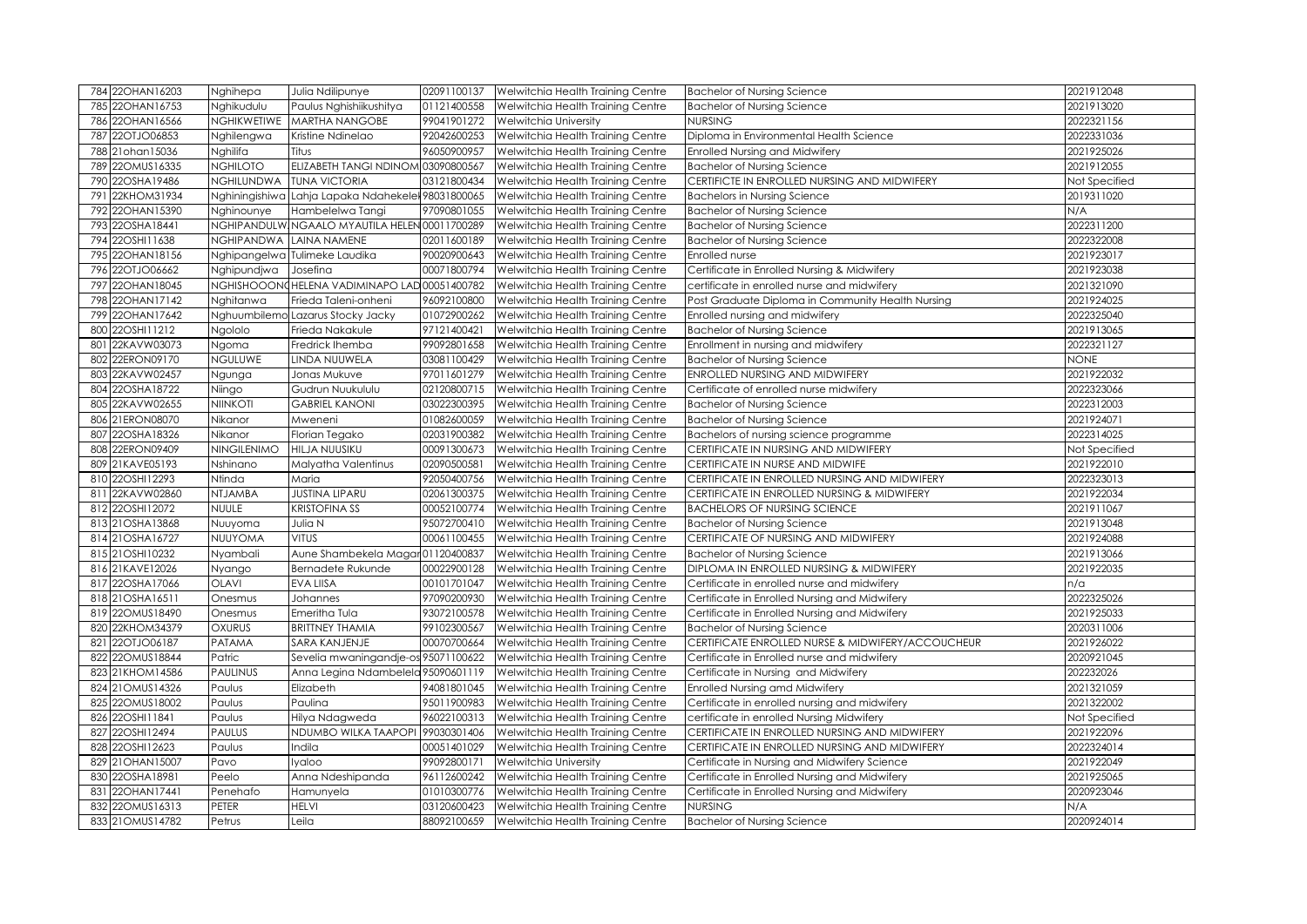| 834 22OHAN17465     | Petrus            | Fransina Uulongombimbi 96100701243   |             | Welwitchia Health Training Centre             | Certificate in Enrolled Nurse and Midwife/Accoucheur | 000000        |
|---------------------|-------------------|--------------------------------------|-------------|-----------------------------------------------|------------------------------------------------------|---------------|
| 22OHAN17605<br>835  | Petrus            | Ndinelago Iyaloo Ndapar 99012600669  |             | Welwitchia Health Training Centre             | <b>Enrolled Nurse Midwife</b>                        | Not Specified |
| 22OMUS16804<br>836  | <b>PETRUS</b>     | ALBERTINA MPINGANA                   | 99041700587 | Welwitchia Health Training Centre             | <b>Bachelor of Nursing Science</b>                   | Not Specified |
| 22OMUS18053<br>837  | Petrus            | Scholastik                           | 94060300705 | Welwitchia Health Training Centre             | Nursing and Midwifery                                | 2021925049    |
| 22OSHA16899<br>838  | <b>PETRUS</b>     | <b>FILLIPUS</b>                      | 00081500548 | Welwitchia Health Training Centre             | <b>Bachelor of Nursing Science</b>                   | 2021913050    |
| 22OSHA18748<br>839  | Petrus            | Olivia Tuwilika                      | 96100501333 | Welwitchia Health Training Centre             | Certificate in enrolled Nursing and Midwifery        | 2022321033    |
| 22OMUS17784<br>840  | PETRUS            | <b>MOSES NDILISHANGE</b>             | 95122500077 | Welwitchia Health Training Centre             | ENROLLED NURSING AND MIDWIFERY                       | 2022323028    |
| 21OSHA16788<br>841  | Petrus            | Elli Ndapewa                         | 01091600708 | <b>Welwitchia University</b>                  | <b>Bachelor Of Nursing Science Fess Structure</b>    | 2021914095    |
| 22OMUS18259<br>842  | phillemon         | wilhelmina                           | 98080901007 | Welwitchia Health Training Centre             | ENROLLED NURSE AND MIDWIFE                           | 2021923040    |
| 22OHAN18114<br>843  | Phillepus         | Helalia Ndapwoshisho                 | 97060900136 | Welwitchia Health Training Centre             | <b>Enrolled Nursing and Midwifery</b>                | 2022321158    |
| 22OMUS18979<br>844  | Phillip           | Selma Naituwe                        | 99060601114 | Welwitchia Health Training Centre             | <b>Bachelor of Nursing Science</b>                   | 2022314010    |
| 22OHAN16995<br>845  | <b>PHILLIPPUS</b> | NGHIDINIHAMBA NGEESHI 01060200627    |             | Welwitchia Health Training Centre             | ENROLLED NURSING AND MIDWIFERY                       | 2021921033    |
| 22OMUS18562<br>846  | Phillipus         | Albertina                            | 93102700780 | Welwitchia Health Training Centre             | Certificate in Nursing and midwifery                 | 2022323020    |
| 22KAVE13535<br>847  | PINTO             | Raymond joseph                       | 90020201702 | Welwitchia Health Training Centre             | Enrolled nursing and midwifery                       | 2021922011    |
| 22OMUS17961<br>848  | Rehabeam          | Eunike Nakuuvandi                    | 96060701067 | Welwitchia Health Training Centre             | Certificate in Enrolled Nursing and Midwifery        | 2022323030    |
| 22KAVW03026<br>849  | Rengi             | Viola Museke                         | 01092500162 | Welwitchia Health Training Centre             | Certificate enrolled nursing and midwifery           | 2022326091    |
| 17OHAN00409<br>850  | <b>RUBEN</b>      | <b>MIRYAM</b>                        | 93120700142 | Welwitchia Health Training Centre             | CERTIFICATE IN ENROLLED NURSING & MIDWIFERY          | 2021925022    |
| 22KUNE03276<br>851  | Ruhozu            | Seun                                 | 93120200433 | Welwitchia Health Training Centre             | Diploma in Enrolled Nurse-midwifery/Accoucheur       | 2021322070    |
| 22ZAMB08881<br>852  | SABATA            | <b>NELLIE KOPISO</b>                 | 04010600268 | Welwitchia Health Training Centre             | <b>Bachelor of Nursing Science</b>                   | 2022316041    |
| 22ZAMB09648<br>853  | Sabo              | Minsozi Sheila                       | 95060601487 | Welwitchia Health Training Centre             | Cerificate in Enrolled Nursing and Midwifery         | 2021926023    |
| 22OSHA19548<br>854  | Sakaria           | Victoria Namupala                    | 97091800869 | Welwitchia Health Training Centre             | Enrolled nursing and midwifery                       | 2022322038    |
| 855 22OSHI11576     | <b>SAKARIA</b>    | <b>ESTER TAATSU</b>                  | 91122000456 | Welwitchia Health Training Centre             | certificate in enrolled nursing and midwifery        | 2022324048    |
| 22OTJO06875<br>856  | <b>SAKEUS</b>     | <b>ALINA</b>                         | 90120700646 | Welwitchia Health Training Centre             | CERTIFICATE FOR NURSING AND MIDWIFERY                | 2022323009    |
| 21ZAMB07288<br>857  | Sakusita          | Mate Ndamboi                         | 92060800234 | Welwitchia Health Training Centre             | <b>Bachelor of Nursing Science</b>                   | Not Specified |
| 858 21 OHAN 13398   | Salom             | Sarafina Tuutaleni                   | 98280400037 | Welwitchia Health Training Centre             | certificate in enrolled nursing and midwifery        | 2021925023    |
| 22ZAMB08598<br>859  | SAMATI            | <b>HOSEA</b>                         | 98082001259 | Welwitchia Health Training Centre             | <b>Bachelor of Nursing Science</b>                   | 2021916022    |
| 22ZAMB09669<br>860  | Samuzala          | Muntita                              | 95042401277 | Welwitchia Health Training Centre             | CERTIFICATE IN ENROLLED NURSING AND MIDWIFERY        | 2022326070    |
| 22OHAN17253<br>861  | SAMWEL            | SILKA NDEMUTEKA                      | 02021700313 | Welwitchia Health Training Centre             | <b>Bachelor of Nursing Science</b>                   | 2022312035    |
| 22OSHA18613<br>8621 | Sebastian         | <b>Rikildis</b>                      | 93081800420 | Welwitchia Health Training Centre             | enrolled Nursing and Midwifery                       | 2022321112    |
| 863 21OSHA13201     | Sebastianus       | Angelina                             | 99011900707 | Welwitchia Health Training Centre             | <b>Bachelor of Nursing Science</b>                   | 2022312053    |
| 22OSHA18528<br>864  | Sebron            | Kevin Kotokeni                       | 03080100417 | Welwitchia Health Training Centre             | <b>Bachelor of Nursing Science</b>                   | 2022314080    |
| 865 22OMUS18171     | SEFELINU          | <b>FOIBE NATALIA</b>                 | 00020400519 | Welwitchia Health Training Centre             | <b>Bachelor of Nursing Science</b>                   | 2021913035    |
| 17Eron00940<br>866  | <b>SEIBES</b>     | <b>URSULA HADAGO</b>                 | 97110400409 | Welwitchia Health Training Centre             | <b>Bachelor of Nursing Science</b>                   | 2021914011    |
| 22OSHI11591<br>867  | Sernal            | Salmon                               | 00032400985 | Welwitchia Health Training Centre             | Certificate of enrolled nursing and midwifery        | 2022324015    |
| 22KHOM31897<br>868  | Serstinus         | Desiree Mellisa                      | 00070900973 | Welwitchia Health Training Centre             | <b>Bachelor Of Nursing Science Programme</b>         | 2022311035    |
| 22OTJO06687<br>8691 | SHAALKENI         | AINI MIINA NDAHAMBELEL 95022200252   |             | Welwitchia Health Training Centre             | certificate in enrolled nursing and midwifery        | 2022322094    |
| 21OHAN13658<br>870  | Shaama            | Fransina                             | 93112301005 | Welwitchia Health Training Centre             | <b>Bachelor of Nursing Science</b>                   | 2020924064    |
| 871 21 OHAN 15046   | SHAAMA            | Frans                                | 99010900282 | <b>Welwitchia University</b>                  | Certificate in Enrolled Nursing and Midwifery        | 2021923019    |
| 872 22OHAN17148     | SHAAMA            | <b>SIMON HALUDILU</b>                | 00100901077 | Welwitchia Health Training Centre             | CERTIFICATE IN ENROLLED NURSING MIDWIFERY            | 2021924035    |
| 873 22OHAN17442     | SHAAMA            | <b>TANGENI PANDENISHIUA</b>          | 89060500598 | Welwitchia Health Training Centre             | CERTIFICATE IN ENROLLED NURSING MIDWIFERY            | 202232100598  |
| 874 220MUS18139     | Shaanika          | Suoma Nangombe                       | 94082000836 | Welwitchia Health Training Centre             | DIPLOMA IN ENROLLED NURSE AND MIDWIFERY              | 2020925028    |
| 22OMUS18580<br>875  | Shaanika          | Naftal Fudheni Amutenya 99122500596  |             | Welwitchia Health Training Centre             | Certificate in enrolled nursing and midwifery        | 2022323047    |
| 19omus02877<br>876  | Shaanika          | Olivia                               | 99050700276 | Welwitchia Health Training Centre             | <b>Bachelor of Nursing Science</b>                   | 2020311004    |
| 877 22omus16184     | SHAANIKA          | <b>JACOBINA KAATUMBENI</b>           | 02040400583 | Welwitchia University                         | <b>Bachelor Of Nursing Science Fess Structure</b>    | 221104372     |
| 878 22OSHA19397     | Shaanika          | Nashilongo Pombili                   | 91052000762 | Welwitchia Health Training Centre             | Certificate in Enrolled Nursing and Midwifery        | 2022326096    |
| 879 22OSHA18423     | Shaduka           | Veronika Niilonga                    | 02122001003 | <b>Welwitchia University</b>                  | <b>Enrollment Nursing</b>                            | 2022325058    |
| 22KHOM34280<br>880  | shafokutya        | Filipus Shiyukifeni                  | 00101300328 | Welwitchia Health Training Centre             | pharmacy assistant                                   | 2022341025    |
| 22OHAN16827<br>881  | Shailemo          | Kertu Kongondjila Hangar 94080101198 |             | Welwitchia Health Training Centre             | <b>Bachelor of Nursing Science</b>                   | 2022316080    |
| 20Ohan03734<br>882  | Shakela           | Ndapewoshali Ndatoolew 92090800787   |             | Welwitchia Health Training Centre             | CERTIFICATE IN ENROLLED NURSING AND MIDWIFERY        | 2022323015    |
| 883 22ZAMB09241     | <b>SHAKWA</b>     | <b>LINUS KAKAMBI</b>                 |             | 99050901123 Welwitchia Health Training Centre | CERTIFICATE ENROLLED NURSING AND MIDWIFERY           | 2021922068    |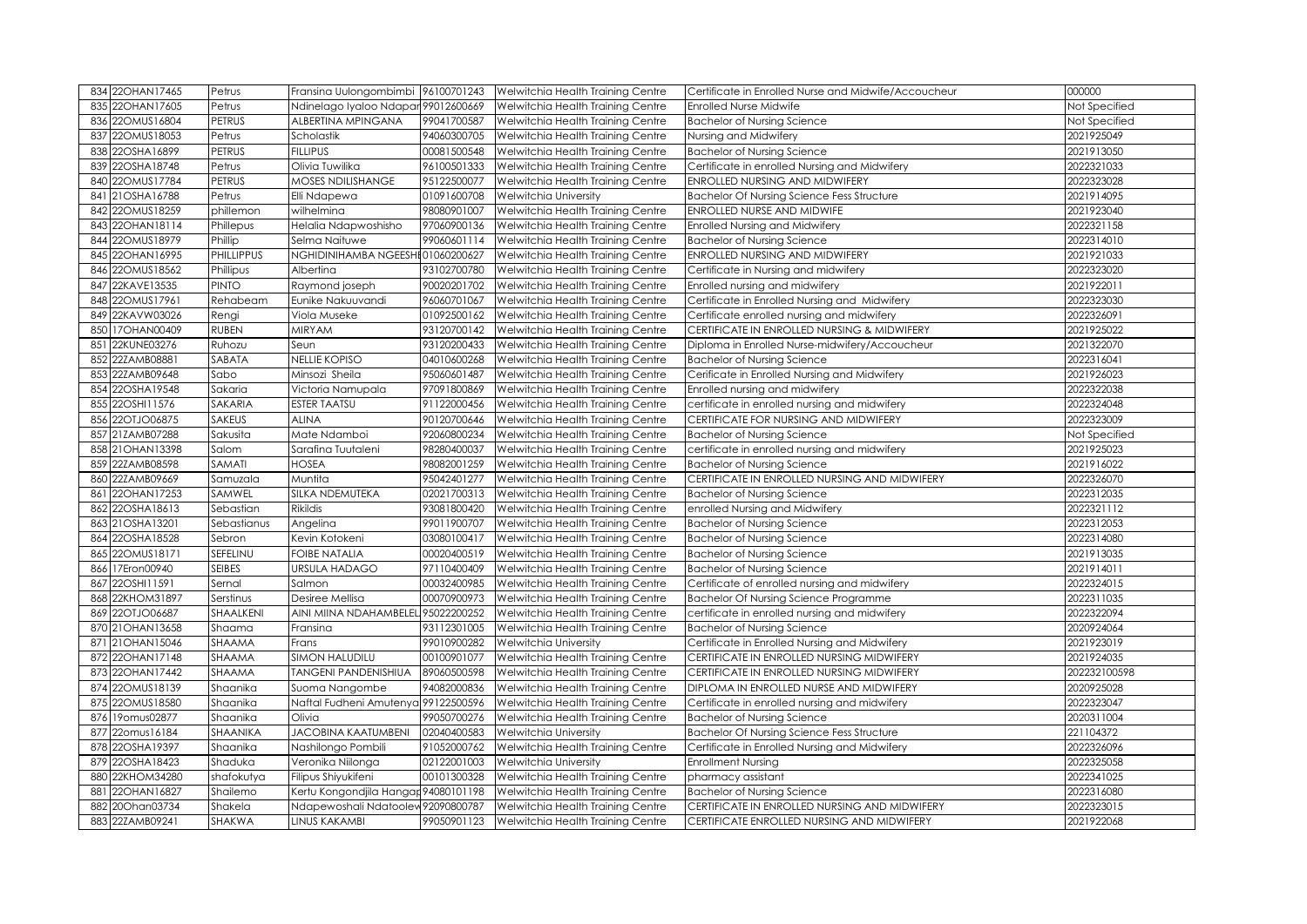| 884 22OHAN17241    | Shalikoshi      | Wilhem                               | 99071100188 | Welwitchia Health Training Centre                                           | Certificate in enrolled nurse                         | 2021324060    |
|--------------------|-----------------|--------------------------------------|-------------|-----------------------------------------------------------------------------|-------------------------------------------------------|---------------|
| 22ZAMB09222<br>885 | SHAMBWE         | <b>KAHIMBI NANCY</b>                 | 99090901566 | Welwitchia Health Training Centre                                           | CERTIFICATE IN ENROLLED NURSING AND MIDWIFERY         | 2022326020    |
| 22KAVE12076<br>886 | SHAMENA         | HOLOROTESIA NDAPANDU01042800197      |             | Welwitchia Health Training Centre                                           | <b>Bachelor of Nursing Science</b>                    | 2022312013    |
| 22KHOM30213<br>887 | Shangula        | Josef Nghilifavali                   | 84120310361 | Welwitchia Health Training Centre                                           | <b>Bachelor of Nursing Science</b>                    | 2021911037    |
| 22OMUS18543<br>888 | SHANINGWA       | <b>EBBA NABGULOSHI</b>               | 95081100595 | Welwitchia Health Training Centre                                           | CERTIFICATE IN ENROLLED NURSING AND MIDWIFERY         | 2022321102    |
| 22OMUS18000<br>889 | SHANINGWA       | ANNASTASIA                           | 00011900342 | Welwitchia Health Training Centre                                           | ENROLLED NURSING AND MIDWIFERY                        | 2022325035    |
| 22OHAN18111<br>890 | Shapua          | Alleta Iyaloo                        | 00030500745 | Welwitchia Health Training Centre                                           | Nursing                                               | 2021323004    |
| 21OMUS13540<br>891 | Shapumba        | Maria Goretti Nemushi                | 92052700978 | Welwitchia Health Training Centre                                           | Certificate in Enrolled Nursing and Midwifery         | 2021321046    |
| 22OHAN16267<br>892 | SHAPUMBA        | <b>VALDE</b>                         | 91111400617 | Welwitchia Health Training Centre                                           | <b>Bachelor of Nursing Science</b>                    | 0817763782    |
| 22ERON09255<br>893 | SHAPUMBA        | <b>DAPANDA PAULINE</b>               | 95021800116 | Welwitchia Health Training Centre                                           | <b>Bachelor of Nursing Science</b>                    | 2022314055    |
| 21ERON06387<br>894 | Sheefeni        | Martha Ndahafa                       | 90012900621 | Welwitchia Health Training Centre                                           | Certificate in enrolled nursing and midwifery program | 2021324015    |
| 22OMUS18017<br>895 | SHEEHAMA        | <b>ANNELI NANKALI</b>                | 97080401127 | Welwitchia Health Training Centre                                           | enrolled nursing and midwifery                        | 2022324056    |
| 22OMUS18906<br>896 | SHEEHAMA        | ANNASITORIA KUYEPA NDI 00101800557   |             | Welwitchia Health Training Centre                                           | CERTIFICATE IN ENROLLED NURSING AND MIDWIFERY         | 2022321252    |
| 22OMUS18163<br>897 | SHEEHAMA        | LOIDE NDIIMWATI KAUNEH 02121700536   |             | Welwitchia Health Training Centre                                           | <b>Bachelor of Nursing Science</b>                    | 2022314050    |
| 22KHOM33078<br>898 | Sheehama        | Roswidis Taakambadhala 91013000048   |             | Welwitchia Health Training Centre                                           | Certificate in Enrolled Nursing and midwifery         | 2022321103    |
| 22OSHI12358<br>899 | Sheehama        | Vistorina Nelago                     | 95112701064 | Welwitchia Health Training Centre                                           | Certificate in enrolled nursing and midwifery         | 2021925073    |
| 22OMUS18116<br>900 |                 | SHEEHAMANDJE LEOCARDIA NDEAPO        | 02020100266 | Welwitchia University                                                       | <b>Bachelor Of Nursing Science Fess Structure</b>     | Not Specified |
| 22KHOM32833<br>901 | Sheelongo       | Magdalena                            | 91010301020 | Welwitchia Health Training Centre                                           | Certificate in Enrolled Nursing and Midwifery         | 2022326094    |
| 22OMUS17592<br>902 | Shekudja        | Loide Mweuhanga                      | 03091300803 | Welwitchia Health Training Centre                                           | <b>Bachelor of Nursing Science</b>                    | 2022313050    |
| 22OMUS16442<br>903 | SHEYA           | SAARA NDAPANDA PENEH 03041400308     |             | Welwitchia University                                                       | <b>Bachelor Of Nursing Science Fess Structure</b>     | 2021914097    |
| 22OMUS16790<br>904 |                 | Shidalwomunhu Penuel Ndapuka         | 03010100957 | Welwitchia Health Training Centre                                           | <b>Bachelor of Nursing Science</b>                    | 2021913037    |
| 905 22KAVE13955    | Shigweda        | Joseph Shiyambi                      | 87050201111 | Welwitchia Health Training Centre                                           | Certificate in Enrolled Nursing and Midwifery         | 2022326047    |
| 906 21OSHI07025    | Shigwedha       | Martha                               | 95112500662 | Welwitchia Health Training Centre                                           | Certificate in Enrolled Nursing and Midwifery         | 2021921070    |
| 22ERON09110<br>907 | Shigwedha       | Secilia Tuyakula                     | 98122800246 | Welwitchia University                                                       | <b>Bachelor Of Nursing Science Fess Structure</b>     | 2021924070    |
| 22KARA03787<br>908 | Shigwedha       | lina Maria Nelago                    | 01070600757 | Welwitchia Health Training Centre                                           | <b>Bachelor of Nursing Science</b>                    | 2022311085    |
| 22OMUS16475<br>909 | Shigwedha       | Nekulilo Ndapewa Magar02052800093    |             | Welwitchia Health Training Centre                                           | <b>Bachelor of Nursing Science</b>                    | 2021913038    |
| 22OSHA18835<br>910 | Shigwedha       | Helena Ndeshipanda                   | 94030600778 | Welwitchia Health Training Centre                                           | Certificate in enrolled nursing and midwifery         | 2022323133    |
| 911 21OSHI06453    | Shigwedha       | Johanna Nangula                      | 00112400183 | Welwitchia Health Training Centre                                           | <b>Bachelor of Nursing Science</b>                    | 2020913005    |
| 912 21 omus 15349  | Shiinda         | Pelagia M                            | 98081501339 | Welwitchia Health Training Centre                                           | Enrolled nursing and midwifrey                        | 2021324054    |
| 913 21 OMUS07488   | SHIKESHO        | Paulus Kamati                        | 95062100240 | Welwitchia Health Training Centre                                           | enrolled nursing and midwifery                        | 2022321026    |
| 914 22KHOM34375    | Shikola         | Josef Tauxub Giaseb                  | 02042200379 | Welwitchia Health Training Centre                                           | Certificate in enrolled nursing and midwifery         | 2022321273    |
| 915 22OHAN17234    | Shikolonya      | Tuhafeni Ndimunhu Ndap 03061000801   |             | Welwitchia University                                                       | <b>Bachelor Of Nursing Science Fess Structure</b>     | 2022312068    |
| 916 21osha12151    | <b>SHIKONGO</b> | <b>HERMAN HIIKWA</b>                 | 99092201804 | Welwitchia Health Training Centre                                           | <b>Bachelor of Nursing Science</b>                    | 2021912056    |
| 917 21 OSHA15626   | Shikongo        | Nalilongwe Iyaloo Tanger 87063000397 |             | Welwitchia Health Training Centre                                           | Certificate in enrolled nursing and midwifery         | 2020925040    |
| 22ERON08951<br>918 | Shikongo        | Frieda                               | 96032800938 | Welwitchia Health Training Centre                                           | Nursing and Midwifery                                 | 2022324001    |
| 919 22KHOM34145    | Shikongo        | Petrina Inekela                      | 91060300311 | Welwitchia Health Training Centre                                           | Certificate in Enrolled nurse and midwifery           | 2022321221    |
| 22OMUS18972<br>920 | SHIKONGO        | MARIA NDIVAKWETE NDIA 93121501337    |             | Welwitchia Health Training Centre                                           | Enrolled nursing midwifery                            | 2022323021    |
| 921 22OSHA17011    | Shikongo        | Hendelina                            | 94041900395 | Welwitchia Health Training Centre                                           | Certificate in Enrolled Nursing/midwifery             | 2021324062    |
| 22OSHA18690<br>922 | Shikongo        | Amalia                               | 99022200531 | Welwitchia Health Training Centre                                           | Certificate in enrolled nursing and midwifery         | 2022323042    |
| 923 22OSHI11035    | Shikongo        | Aina Nuusiku                         | 02121900721 | Welwitchia Health Training Centre                                           | <b>Bachelor of Nursing Science</b>                    | 2021914072    |
| 924 22KHOM32922    | Shikongo        | Josephine Nailele                    | 03042700337 | Welwitchia Health Training Centre                                           | Certificate in enrolled nursing and midwifery         | 2022321184    |
| 925 22OHAN17268    | Shikoyeni       | Ndamononghenda                       | 96112600099 | Welwitchia Health Training Centre                                           | <b>Enrolled Nursing and Midwifery</b>                 | 2021921098    |
| 926 22OHAN16801    | SHIKUDULE       | <b>GABRIEL VAYOLA</b>                | 01082700916 | Welwitchia Health Training Centre                                           | <b>BACHELOR FOR SCIENCE NURSING</b>                   | 2022314018    |
| 927 22OSHI12628    | Shikuli         | Kristofina Naaloliwa                 | 00070600554 | Welwitchia Health Training Centre                                           | DIPLOMA IN ENVIRONMENTAL HEALTH SCIENCE               | 2022336016    |
| 928<br>22OSHA18577 | SHIKULO         | <b>TOINI KAUNA</b>                   | 00070100454 | Welwitchia University                                                       | CERTIFICATE IN ENROLLED NURSING AND MIDWIFERY         | 2022324012    |
| 929 22OHAN17041    | Shikulo         | Frieda Kulaumone                     | 89051700253 | Welwitchia Health Training Centre                                           | <b>Bachelor of Nursing Science</b>                    | 2022316001    |
| 930 21 OHAN 15102  | SHIKULO         | JULIA                                | 98090700705 | Welwitchia Health Training Centre                                           | <b>Bachelor of Nursing Science</b>                    | 2021913023    |
| 22OHAN18126<br>931 | Shikulo         | Ndaindila Shiwoovanhu                | 98072900056 | Welwitchia Health Training Centre                                           | Enrolled nursing                                      | 2021925086    |
| 932 22OMUS18912    | Shikuma         | Valeria                              | 97061000856 | Welwitchia Health Training Centre                                           | Certificate in enrolled nursing                       | 2022325065    |
| 933 21KHOM24493    | <b>SHILONGO</b> |                                      |             | likius natangwe ndishishi   96112601052   Welwitchia Health Training Centre | CERTIFICATE IN ENROLLED NURSING AND MIDWIFERY         | 2021322019    |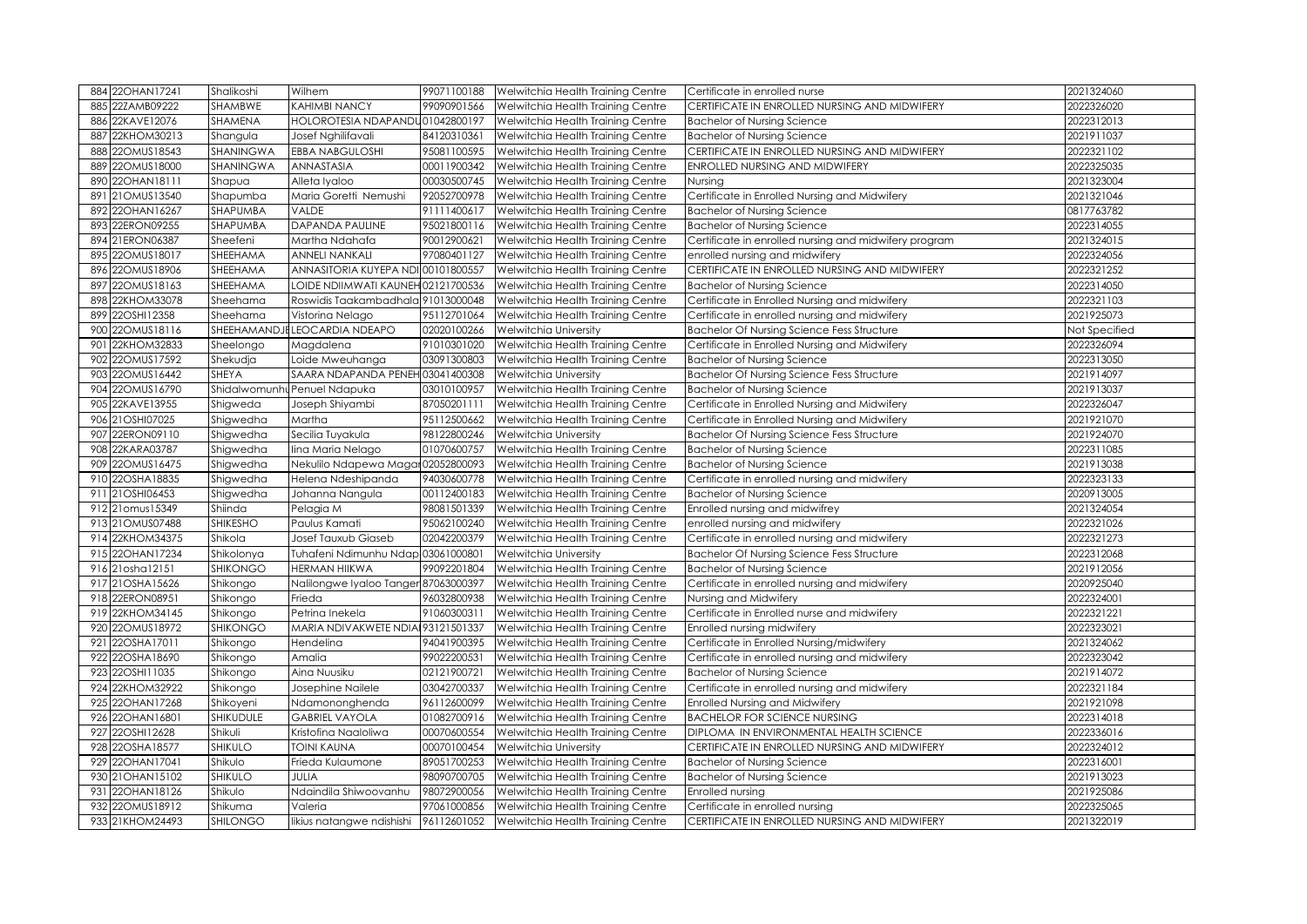| 934 22OMUS16556    | <b>SHILONGO</b>   | MARIA SHILONGO                       | 94032500727 | Welwitchia Health Training Centre | <b>Bachelor of Nursing Science</b>                        | N/A           |
|--------------------|-------------------|--------------------------------------|-------------|-----------------------------------|-----------------------------------------------------------|---------------|
| 935 22OMUS17973    | SHILONGO          | KRISTINE MEFIKULIWA                  | 99122501207 | Welwitchia Health Training Centre | <b>BACHEROL OF NURSING</b>                                | Not Specified |
| 22OMUS18851<br>936 | SHILONGO          | <b>LYDIA</b>                         | 97090401626 | Welwitchia Health Training Centre | CERTIFICATE IN ENROLLED NURSING & MIDWIFERY               | 2022322039    |
| 22OSHA18151<br>937 | SHILONGO          | <b>ANDREAS</b>                       | 99092700584 | Welwitchia Health Training Centre | Certificate of Enrolled Nursing and Midwifery / Accoucher | Not Specified |
| 22OSHA19116<br>938 | SHILONGO          | ROSALIA NDAKONDJELAP000030501083     |             | Welwitchia Health Training Centre | Diploma in Environmental Health Sciences                  | 2022331029    |
| 939 22OSHA19502    | SHILONGO          | <b>JULIA MWAALWA</b>                 | 95111600078 | Welwitchia Health Training Centre | ENROLLED NURSING AND MIDWIFERY                            | 2022326087    |
| 22OHAN16049<br>940 | Shilongo          | Selma Nelao                          | 98090100171 | Welwitchia Health Training Centre | Certificate in enrolled nursing and midwifery             | 2021926034    |
| 22OMUS16299<br>941 | Shilula           | Penehafo Shekupe Tulime 03061600407  |             | Welwitchia Health Training Centre | <b>Bachelor of Nursing Science</b>                        | Not Specified |
| 22OSHI11746<br>942 | SHILUMBU          | LOIDE NANGULA IMENE                  | 95071000954 | <b>Welwitchia University</b>      | <b>Bachelor Of Nursing Science Fess Structure</b>         | 2022316057    |
| 22OSHI11956<br>943 | SHILUMBU          | <b>FRIEDA SIMANEKA</b>               | 02050600887 | Welwitchia Health Training Centre | CERTIFICATE IN ENROLLED NURSING AND MIDWIFERY             | 2022231090    |
| 22OSHA18889<br>944 | Shilunga          | Klaudia Shimwoohamba                 | 95062200237 | Welwitchia Health Training Centre | Certificate in enrolled nurse and midwife                 | 2022322103    |
| 945 22OSHA18793    | Shilunga          | Johanna Ndeshitya                    | 97100300150 | Welwitchia Health Training Centre | Certificate in Enrolled Nursing and Midwifery             | 2022322037    |
| 946 22OSHA17663    | Shilunga          | Hilde                                | 03012400761 | Welwitchia Health Training Centre | <b>Bachelor of Nursing Science</b>                        | 2022313045    |
| 947 21KHOM27988    | SHILYOMUNHU       | OLGA NDAPWAOUDJA                     | 95112100532 | Welwitchia Health Training Centre | <b>Bachelor of Nursing Science</b>                        | 2021311015    |
| 948 22KAVE13896    | SHIMBARANDA       | <b>JOSEPHINE BIANCHA</b>             | 99042800488 | Welwitchia Health Training Centre | Certificate in enrolled nursing and midwifery             | 2021922074    |
| 949 21KHOM28577    | SHIMBILINGA       | <b>LYDIA</b>                         | 01082600927 | Welwitchia Health Training Centre | CERTIFICATE IN ENROLLED NURSING AND MIDWIFERY             | 2022321195    |
| 950 21 OHAN 06124  | Shimbilinga       | Sirkka Nandeukeni Ndilimc01041000747 |             | Welwitchia Health Training Centre | Diploma in Nursing Science                                | 2021321013    |
| 951 22OHAN16461    | Shimboyo          | Tangi Mary                           | 02080101013 | Welwitchia Health Training Centre | <b>Bachelor of Nursing Science</b>                        | 2022312005    |
| 952 21OSHA08061    | Shimonga          | Aune Lihongeni Omwene 93022300271    |             | Welwitchia Health Training Centre | Nursing and Midwifery                                     | 2020923008    |
| 953 22OSHA18607    | <b>SHIMOSHILI</b> | PAULINA SAIMA NYANYUK 98021600349    |             | Welwitchia Health Training Centre | DIPLOMA IN ENROLLED NURSING AND MIDWIFERY                 | 2021924094    |
| 22OHAN17591<br>954 | Shinana           | Liisa Kemanguluko                    | 89110200444 | Welwitchia Health Training Centre | Certificate in Nursing Science                            | Not Specified |
| 955 22OHAN16535    | SHINDJOBA         | <b>SION NDINOVANHU</b>               | 98101901051 | Welwitchia Health Training Centre | <b>Bachelor of Nursing Science</b>                        | 2022313072    |
| 956 22OSHA18893    | Shindjoba         | Matilde Ndapwohoni                   | 92071500695 | Welwitchia Health Training Centre | certificate in enrolled nursing and midwifery             | 2022324033    |
| 957 22OSHI11361    | SHINDUME          | <b>NANGULA WILIMA</b>                | 99022700941 | Welwitchia Health Training Centre | CERTIFICATE IN ENROLLED NURSING AND MIDWIFERY             | 2021921071    |
| 958 22OHAN16826    | Shindume          | Shinor F                             | 00032200455 | Welwitchia Health Training Centre | Enrolled Nursing and Midwifery                            | 2022324016    |
| 959 22OMUS17934    | Shingenge         | Maija Saara                          | 92050700423 | Welwitchia Health Training Centre | Certificate In Enrolled Nursing and Midwifery             | 2021925053    |
| 960 21 OMUS16154   | Shinima           | Foibe Aina                           | 99080600447 | Welwitchia Health Training Centre | <b>Bachelor of Nursing Science</b>                        | 2021923041    |
| 961 22OSHA17050    | Shiningeni        | Johannes                             | 03021300146 | Welwitchia Health Training Centre | <b>Bachelor of Nursing Science</b>                        | Not Specified |
| 962 22OMUS18247    | SHININGWA         | NDAPWOSHIHO                          | 01090500556 | Welwitchia Health Training Centre | Certificate in Enrolled Nursing and Midwiferry            | 2022321097    |
| 963 22KAVE12683    | Shinonge          | Alfoncia S                           | 97110401103 | Welwitchia Health Training Centre | <b>Bachelor of Nursing Science</b>                        | 2021912028    |
| 964 22KAVE13095    | SHINOYA           | <b>JUSTINUS KATJANA</b>              | 99102900661 | Welwitchia Health Training Centre | <b>Bachelor of Nursing Science</b>                        | 2020321003    |
| 22OSHI12053<br>965 | Shinyemba         | Nelao Ndiwakalunga                   | 97100900767 | Welwitchia Health Training Centre | Certificate i Enrolled Nursing and Midwifery              | 2021925088    |
| 966 22OHAN17371    | SHIPALEKENI       | NDAHAFA NDINELAO N                   | 98091100183 | Welwitchia Health Training Centre | CERTIFICATE IN ENROLLED NURSING MIDWIFLY                  | 2021324055    |
| 22OHAN15550<br>967 | Shipalu           | Martha Shangeelao                    | 99010800490 | Welwitchia Health Training Centre | <b>Bachelor of Nursing Science</b>                        | 2021313066    |
| 22OSHA18415<br>968 | Shipanga          | Joel Tangeni                         | 89062400256 | Welwitchia Health Training Centre | Bachelor degree in Nursing Science                        | 2021913043    |
| 969 22OSHA19060    | Shipanga          | Maria liyalo Tuyakula                | 00042101018 | Welwitchia Health Training Centre | certificate in Enrolled Nursing                           | 2021323065    |
| 21KHOM25258<br>970 | Shipaxu           | <b>Beatha Mutimanditye</b>           | 93051000237 | Welwitchia Health Training Centre | Diploma in enrolled nursing and midwifery                 | 2021321051    |
| 971 22OMUS17499    | SHIPENA           | NDESHIYALA THERESIA                  | 98050500942 | Welwitchia Health Training Centre | CERTIFICATE IN ENROLLED NURSING AND MIDWIFERY/ACCOUCHER   | 2021322038    |
| 22OSHA17035<br>972 | SHIPENA           | ELIANDER KALENINASHO                 | 99031600431 | Welwitchia Health Training Centre | CERTIFICATE IN ENROLLED NURSING AND MIDWIFERY             | 2021924095    |
| 973 22OMUS18488    | Shipena           | Victoria                             | 98090701507 | Welwitchia Health Training Centre | Certificate in enrolled nursing and midwifery             | 2022321105    |
| 974 22OMUS18952    | Shipili           | Salomon Kaingr                       | 90102300291 | Welwitchia Health Training Centre | Certificate in enrolled nursing and midwife               | 2022325074    |
| 975 21OSHI10301    | Shishiveni        | Fenisia                              | 93041801221 | Welwitchia Health Training Centre | Certificate in Enrolled Nursing and Midwifery             | 2022325062    |
| 976 22OHAN16684    | SHISHIVENI        | NDAHALAMO NDILIMELILA 97102800029    |             | Welwitchia Health Training Centre | CERTIFICATE IN ENROLLED NURSING AND MIDWIFERY             | 2022324024    |
| 22OSHA18972<br>977 | Shithigona        | Selma Mwafikange                     | 94102300570 | Welwitchia Health Training Centre | PHARMACIST ASSISTANT                                      | 2021946045    |
| 978 22OSHA18726    | Shitumbapo        | Reginald Liteelela                   | 02032300327 | Welwitchia Health Training Centre | <b>Bachelor of Nursing Science</b>                        | Not Specified |
| 22OSHI10673<br>979 | SHITUMBULENI      | SIMON NGHIPENGWAVALI00092900787      |             | Welwitchia Health Training Centre | <b>Bachelor of Nursing Science</b>                        | Not Specified |
| 980 21 OMUS13083   | Shivule           | Veronika                             | 97053100413 | Welwitchia Health Training Centre | <b>Bachelor of Nursing Science</b>                        | 2022314006    |
| 21OSHI05222<br>981 | <b>SHIVUTE</b>    | <b>AUNOS</b>                         | 02060100291 | Welwitchia Health Training Centre | <b>Bachelor of Nursing Science</b>                        | 2022313073    |
| 982 22OSHI11913    | Shivute           | Ottilie Nangula                      | 01072300567 | Welwitchia Health Training Centre | Certificate in Enrolled Nursing and midwifery             | 2022325041    |
| 983 22OMUS17925    | Shivute           | Alexander Amwaama                    | 99100401037 | Welwitchia Health Training Centre | Diploma in Environmental Health Sciences                  | 2022331023    |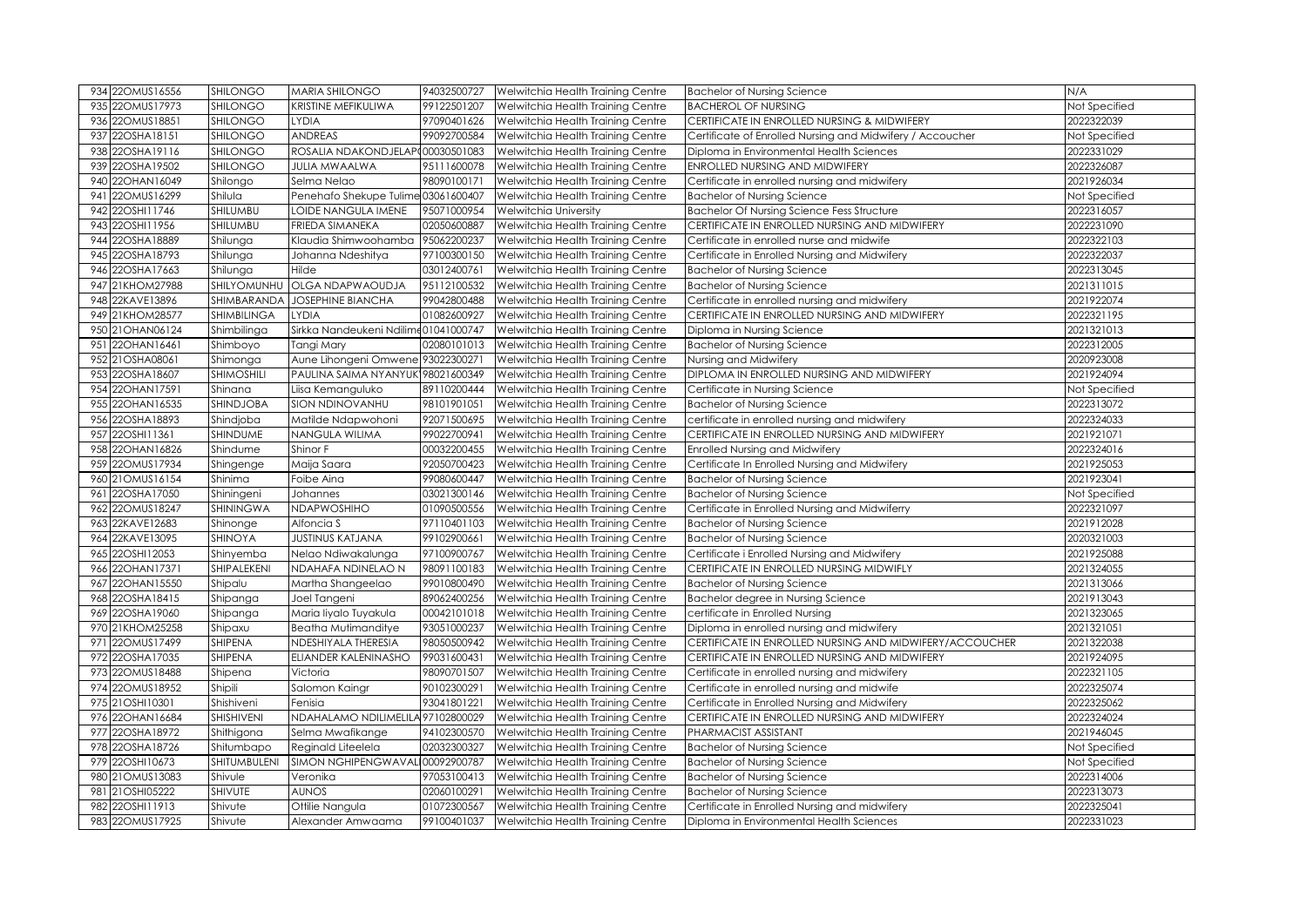| 984 22OMUS17950     | Shivute        | Berhilde Mulinayi                        | 95082500600 | Welwitchia Health Training Centre                                     | Diploma in enrolled nursing and midwifery               | 2021924048         |
|---------------------|----------------|------------------------------------------|-------------|-----------------------------------------------------------------------|---------------------------------------------------------|--------------------|
| 22OHAN17707<br>985  | <b>SHIWEDA</b> | <b>GABRIEL NDEULITA</b>                  | 92061801005 | Welwitchia Health Training Centre                                     | CERTIFICATE IN ENROLLED NURSE AND MIDWIFERY             | 2021923010         |
| 21OSHA16444<br>986  | SHIWEDA        | SARLOTE                                  | 96122500631 | Welwitchia Health Training Centre                                     | Certificate in Enrolled Nursing & Midwifery/ Accoucheur | 2021321068         |
| 987 21 OMUS 06493   | SHIWEVA        | <b>JUSTINA IYALOO NELAGO 02100200167</b> |             | Welwitchia Health Training Centre                                     | ENROLLED NURSING AND MIDWIFERY                          | 2022324005         |
| 22OHAN17089<br>988  | Shiwoovanhu    | Sesilia                                  | 88091500831 | Welwitchia Health Training Centre                                     | <b>Bachelor of Nursing Science</b>                      | 2021925025         |
| 22OSHA18121<br>989  | Shiyanga       | <b>Beatha Panduleni</b>                  | 03050500212 | Welwitchia University                                                 | Nursing                                                 | 2022321117         |
| 22OSHA19434<br>990  | Shomeya        | Fransina Tulela                          | 97071600279 | Welwitchia Health Training Centre                                     | Certificate in Enrolled Nurse and Midwife               | 2021324045         |
| 22KHOM32605<br>991  | <b>SHONENA</b> | <b>LISIAS TANGENIOMWENE</b>              | 00030800609 | Welwitchia Health Training Centre                                     | <b>Bachelor of Nursing Science</b>                      | 2022311070         |
| 22KAVW03075<br>992  | Shongueleni    | Hilya Ndapandohamba V00120500345         |             | Welwitchia University                                                 | <b>Bachelor Of Nursing Science Fess Structure</b>       | Not Specified      |
| 993 22OSHA17219     | Shoombe        | Ndeshipanda                              | 95100900601 | Welwitchia Health Training Centre                                     | <b>Bachelor of Nursing Science</b>                      | Not Specified      |
| 994 22OSHA17477     | Shoovaleka     | Martha Ndinelao                          | 02051200327 | Welwitchia Health Training Centre                                     | Certificate in Enrolled Nursing and Midwifery           | Not Specified      |
| 995 17Otjo00047     | Shooya         | Melania Ukeipo                           | 95091700110 | Welwitchia Health Training Centre                                     | Certificate in Enrolled nursing and Midwifery           | 2022324052         |
| 996 22ZAMB09172     | Shozi          | Given Mufeluna                           | 01012600424 | Welwitchia University                                                 | certificate in enrolled nursing and midwifery           | 2022326026         |
| 997 22KHOM32551     | SHUUYA         | LOVISA                                   | 96011400043 | Welwitchia University                                                 | Certificate in Enrolled Nursing and Midwifery           | 2022321029         |
| 998 21ZAMB07983     | Sibalatani     | Judith Mwangala                          | 98042700776 | Welwitchia Health Training Centre                                     | Certificate in Enrolled Nursing and Midwifery           | 2021324050         |
| 999 22ZAMB09192     | Sikalumbu      | Mwiza Albertina                          | 01040700632 | Welwitchia Health Training Centre                                     | Certificate in Enrolled Nursing and Midwifery           | 2021926089         |
| 22KAVW02958<br>1000 | Sikongo        | Stephanus Katota                         | 00032700482 | Welwitchia Health Training Centre                                     | Certificate in Enrolled Nursing Science                 | 2021922036         |
| 22KAVE13306<br>1001 | sikwaya        | veronika shimbara                        | 95061201256 | Welwitchia Health Training Centre                                     | certificate in enrolled nursing and midwifery           | 2021924022         |
| 22OTJO06926<br>1002 | <b>SILAS</b>   | NDINOSHILI KAULINAWA                     | 98022701106 | Welwitchia Health Training Centre                                     | CERTIFICATE IN ENROLLED NURSE AND MIDWIFERY             | 2022323084         |
| 1003 22OHAN16993    | <b>SILAS</b>   | MESIAS TANGEN OMWENE 99101500090         |             | Welwitchia Health Training Centre                                     | DIPLOMA IN ENROLLED NURSING AND MIDWIFERY               | 2021323059         |
| 22KHOM31665<br>1004 | Simana         | Masisi Moya                              | 97071201177 | Welwitchia Health Training Centre                                     | <b>Bachelor of Nursing Science</b>                      | 2022311016         |
| 1005 22ZAMB09517    | SIMASIKU       | Stacy Mukachilema                        | 96122600652 | Welwitchia Health Training Centre                                     | Certificate in Enrolled Nurse Midwife/Accoucheur        | 2020331031         |
| 22ZAMB09036<br>1006 | Simasiku       | Lyn Mulela                               | 01061900398 | Welwitchia Health Training Centre                                     | <b>Bachelor of Nursing Science</b>                      | 2022311053         |
| 22ZAMB09142<br>1007 | Simataa        | Mariam Mulela                            | 98092101237 | Welwitchia Health Training Centre                                     | <b>Bachelor of Nursing Science</b>                      | Not yet applicable |
| 22ZAMB08619<br>1008 | Simbilu        | Matemwa                                  | 98051001176 | Welwitchia University                                                 | Diploma In Environmental Health                         | 2021936036         |
| 1009 22KAVE13968    | Simeon         | Hermi                                    | 96082600101 | Welwitchia Health Training Centre                                     | Certificate in enrolled nursing and midwifery           | 2022326011         |
| 22OMUS18445<br>1010 | <b>SIMEON</b>  | <b>JUSTINA NDAPEWOSHALI</b>              | 96021000544 | Welwitchia Health Training Centre                                     | CERTIFICATE IN ENROLLED NURSING AND MIDWIFERY           | 2021324039         |
| 1011 22OTJO06109    | Simeon         | Angenus Davulwa                          | 01092100199 | Welwitchia Health Training Centre                                     | Certificate in Enrolled Nursing/Midwife                 | 2021324075         |
| 1012 21 OSHA11786   | Simon          | Juta Nangombe                            | 02022500598 | Welwitchia Health Training Centre                                     | <b>Bachelor of Nursing Science</b>                      | 2021914061         |
| 1013 22OMUS18305    | SIMON          | <b>ESTER TUYAKULA</b>                    | 00061000787 | Welwitchia Health Training Centre                                     | PHARMACIST ASSISTANT                                    | 2022344026         |
| 1014 22OSHA19411    | SIMON          | EMERCIAN NAFYOOVANH 95091201289          |             | Welwitchia Health Training Centre                                     | certificate in enrolled nursing and midwifery           | 2022323027         |
| 1015 22OSHA17673    | Simon          | Maria                                    | 93051400424 | Welwitchia Health Training Centre                                     | <b>Bachelor of Nursing Science</b>                      | 2021914028         |
| 1016 22ERON08204    | Simon          | Lavinia Penehafo                         | 00032001134 | Welwitchia Health Training Centre                                     | <b>Bachelor of Nursing Science</b>                      | 2021914072         |
| 1017 22OHAN17672    | SIMON          | <b>HELVI MWAYOLANGE</b>                  | 02010100867 | Welwitchia Health Training Centre                                     | CERTIFICATE IN ENROLLED NURSING AND MIDWIFERY           | 2022322009         |
| 1018 22OMUS17119    | Simson         | Lotto Nghilifilwa                        | 02083100603 | Welwitchia Health Training Centre                                     | <b>Bachelor of Nursing Science</b>                      | Not Specified      |
| 1019 22ZAMB09265    | Sinabu         | Evan Kamwi                               | 99100801208 | Welwitchia Health Training Centre                                     | Diploma in Environmental Health Sciences                | 2020931024         |
| 22KAVE13453<br>1020 | Sindumba       | Martha Nangura                           | 02092800337 | Welwitchia Health Training Centre                                     | <b>Bachelor of Nursing Science</b>                      | 2022311080         |
| 1021 21OTJO02764    | Singondora     | Edward Toka                              | 00020301359 | Welwitchia Health Training Centre                                     | Nursing                                                 | 2021912071         |
| 22ZAMB09239<br>1022 | Sinyepe        | Mercy Nkungano                           | 98120500385 | Welwitchia Health Training Centre                                     | certificate in enrolled nursing and midwifery           | 2022326034         |
| 1023 22ZAMB09307    | SISAMU         | SINVULA                                  | 96020200213 | Welwitchia Health Training Centre                                     | Certificate in Midwifery and nursing                    | Not Specified      |
| 1024 22KAVE13551    | Siteketa       | Natasha Izaura Martha                    | 01062500261 | Welwitchia Health Training Centre                                     | <b>Bachelor of Nursing Science</b>                      | 2022313026         |
| 1025 22zamb08191    | Situmbeko      | Hazel Muchezi                            | 02043000152 | Welwitchia Health Training Centre                                     | <b>Bachelor of Nursing Science</b>                      | 2021916039         |
| 1026 22ZAMB09635    | SITWALA        | Olivia Bwiza                             | 00042801168 | Welwitchia University                                                 | Certificate in enrolled nursing and midwifery           | 2021926069         |
| 1027 22ZAMB09270    | SIYAMA         | AGNELLAR KULAEZA                         | 98040300417 | Welwitchia Health Training Centre                                     | <b>BACHELOR DEGREE IN NURSING</b>                       | N/A                |
| 1028 22ZAMB09572    | Siyemo         | Mundia Dinnah                            | 97010400598 | Welwitchia Health Training Centre                                     | Diploma in Environmental Health Science Program         | 2022336015         |
| 1029 18Zamb00841    | Sizimbo        | <b>Rahele Rachel</b>                     | 98030400195 | Welwitchia Health Training Centre                                     | CERTIFICATE OF ENROLLED NURSE MIDWIFERY                 | 2022326013         |
| 1030 22KAVE12977    | Songora        | Helena sirengas                          | 03042500659 | Welwitchia Health Training Centre                                     | Certificate in Enrolled Nursing science                 | 2021922012         |
| 1031 21OTJO04172    | Soroses        | Christaline Matlin Cecilia 00110500504   |             | Welwitchia Health Training Centre                                     | <b>Bachelor of Nursing Science</b>                      | 00110500504        |
| 1032 22OSHA19123    | Taapopi        | Frieda Karolina                          | 95112100818 | Welwitchia Health Training Centre                                     | Certificate in Nursing and Midwifery                    | Not Specified      |
| 1033 22KHOM31623    | Tembo          |                                          |             | Archibald Harold Ewaldo 03070700446 Welwitchia Health Training Centre | <b>Bachelor Of Nursing Science</b>                      | 2022311059         |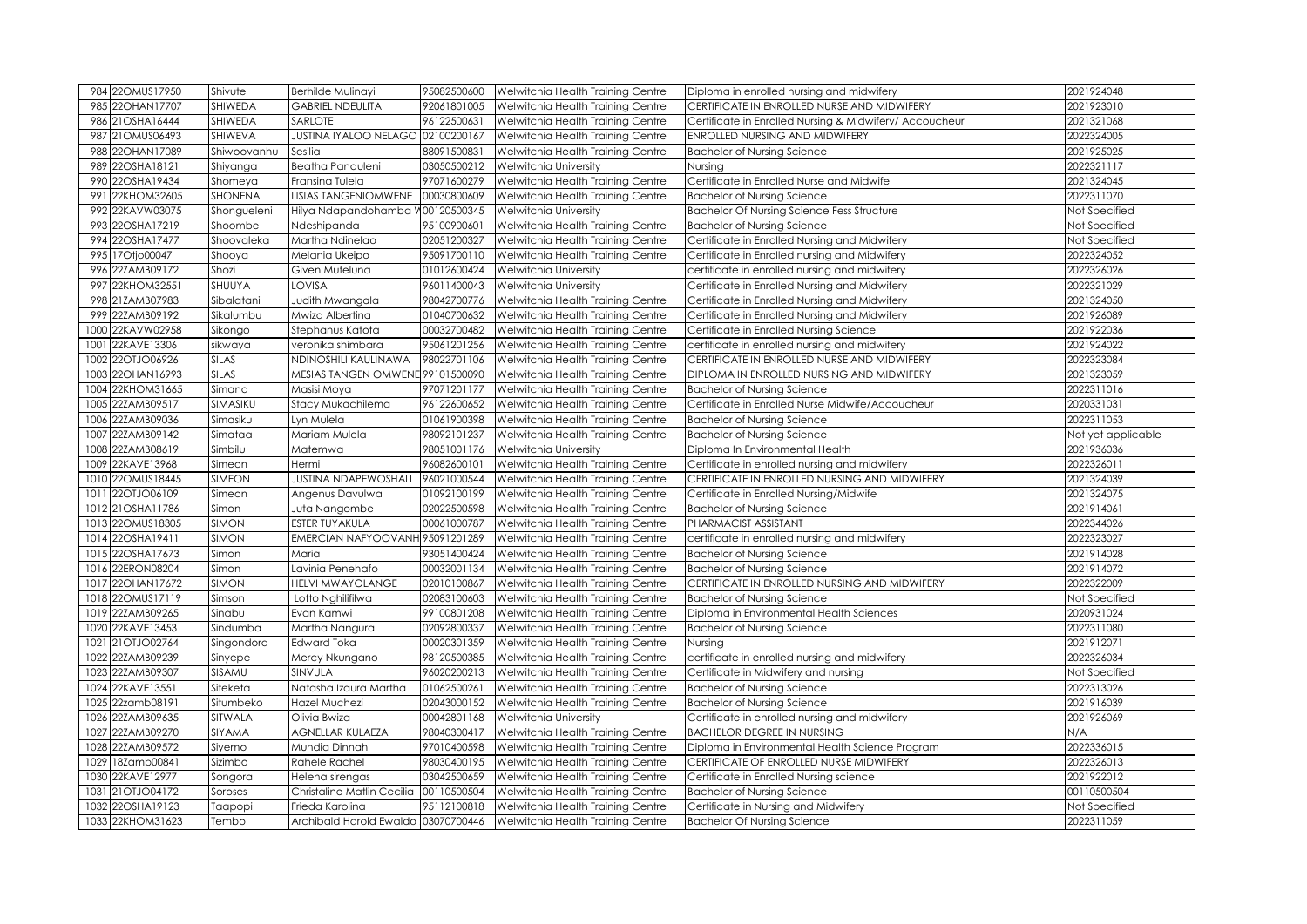| 1034 22ZAMB09519                        | Tembwe           | Trudy Kakamazo                                    | 94080900503 | Welwitchia Health Training Centre                                      | CERTIFICATE IN ENROLLED NURSING AND MIDWIFERY                              | 2022326006               |
|-----------------------------------------|------------------|---------------------------------------------------|-------------|------------------------------------------------------------------------|----------------------------------------------------------------------------|--------------------------|
| 22OSHA19531<br>1035                     | Teofilus         | Johanna Naistuwe                                  | 96032900417 | Welwitchia Health Training Centre                                      | Enrolled Nursing and midwife                                               | 2021325038               |
| 22OMUS17849<br>1036                     | Teofilus         | Elizabeth Nyanyukweni                             | 00032900651 | Welwitchia Health Training Centre                                      | <b>Bachelor of Nursing Science</b>                                         | 2022314098               |
| 22OMUS18146<br>1037                     | Teofilus         | Tresia Ndilipohamba                               | 00090701089 | Welwitchia Health Training Centre                                      | Certificate in enrolled nursing                                            | 2021924096               |
| 22OMUS18515<br>1038                     | <b>THEOFELUS</b> | IYALOO NDEUTENGE                                  | 94080300457 | Welwitchia University                                                  | CERTIFICATE FOR ENROLLED NURSE AND MIDWIFRY                                | 2022326005               |
| 1039<br>22KAVE13688                     | THIKUNDEKO       | PELLAGIA MAVANDJE                                 | 96061201427 | Welwitchia Health Training Centre                                      | certificate in enrolled nursing and midwifery                              | 2022321032               |
| 22OSHI11917<br>1040                     | <b>Thobias</b>   | Nataniel                                          | 90011700033 | Welwitchia Health Training Centre                                      | Diploma in Environmental Health Sciences                                   | 2022331034               |
| 22OMUS18024<br>1041                     | <b>THOMAS</b>    | <b>NAEMIN</b>                                     | 93102300917 | Welwitchia Health Training Centre                                      | Certificate in Enrolled Nursing and Midwifery                              | 2021925074               |
| 22OSHA18168<br>1042                     | <b>THOMAS</b>    | THEOPOLINE NDAHAFA IY 403062400633                |             | Welwitchia Health Training Centre                                      | <b>BACHELOR OF NURSING SCIENCE</b>                                         | 2022311109               |
| 22OSHA18069<br>1043                     | <b>THOMAS</b>    | <b>JOHN TANGI</b>                                 | 03062400315 | Welwitchia Health Training Centre                                      | <b>Bachelor of Nursing Science</b>                                         | 2022311108               |
| 21KAVE05358<br>1044                     | Tiki             | Ronald Tiki                                       | 02010300424 | Welwitchia Health Training Centre                                      | <b>Bachelor of Nursing Science</b>                                         | 2022316044               |
| 21OSHA14183<br>1045                     | <b>TIMOTEUS</b>  | PETRONELLA KT                                     | 00052800695 | Welwitchia Health Training Centre                                      | Enrolled nursing and midwife                                               | 2022316056               |
| 22OSHA19050<br>1046                     | Timoteus         | Ellen s                                           | 02082100952 | Welwitchia Health Training Centre                                      | Certificate in enrolled nursing and midwifey                               | 2022321093               |
| 1047<br>22OHAN17237                     | Titus            | Rosalia Ndahambelela                              | 93011600171 | Welwitchia Health Training Centre                                      | <b>Bachelor of Nursing Science</b>                                         | 2022316002               |
| 22OMUS17969<br>1048                     | Titus            | Johanna Mukwamwenyo 02121900233                   |             | <b>Welwitchia University</b>                                           | Certificate in Enrolled Nursing and Midwifery                              | 2022323079               |
| 22OSHA19039<br>1049                     | <b>TJIKUMISE</b> | JOHANNA NDAPANDULA                                | 96120200053 | Welwitchia Health Training Centre                                      | Certificate in Enrolled Nursing and Midwifery                              | 2020924048               |
| 22OMUS18808<br>1050                     | <b>TJIWEMU</b>   | SAIMA TULIAMENI                                   | 98090400515 | Welwitchia Health Training Centre                                      | <b>Bachelor of Nursing Science</b>                                         | 2022325083               |
| 22OHAN17195<br>1051                     | Tobias           | Amenenge Fileingoshisho 01060400669               |             | Welwitchia Health Training Centre                                      | CERTIFICATE IN ENROLLED NURSING AND MIDWIFERY                              | 2022322014               |
| 22OHAN16714<br>1052                     | Tobias           | Victoria Tuyenikelao                              | 03021400485 | Welwitchia Health Training Centre                                      | <b>Bachelor of Nursing</b>                                                 | Unknown                  |
| 22ZAMB08793<br>1053                     | Toliso           | Herrige                                           | 02021000826 | Welwitchia Health Training Centre                                      | Certificate in Enrolled nursing and midwifery                              | 2021926025               |
| 22OHAN16736<br>1054                     | Tomas            | Ndamonaonghenda Kan 02062500564                   |             | Welwitchia Health Training Centre                                      | <b>Bachelor of Nursing Science</b>                                         | 2022314076               |
| 22OSHI12151<br>1055                     | Tonata           | Aline Ndinelao                                    | 01032400218 | Welwitchia Health Training Centre                                      | Certificate in enrolled nurse & midwife                                    | 2022323076               |
| 22ZAMB09201<br>1056                     | Tuombale         | Siweni                                            | 02050900805 | Welwitchia Health Training Centre                                      | <b>Bachelor of Nursing Science</b>                                         | 2022316079               |
| 22ERON09456<br>1057                     | turitjo          | eva lisa kaunabuiko                               | 01080600116 | Welwitchia Health Training Centre                                      | <b>Bachelor of Nursing Science</b>                                         | Not Specified            |
| 22OHAN17568<br>1058                     | Twaalukeni       | Monika                                            | 93060200157 | Welwitchia Health Training Centre                                      | Certificate in enrolled nursing and midwifery                              | 2022325098               |
|                                         |                  |                                                   |             |                                                                        |                                                                            |                          |
| 22OHAN17671<br>1059                     | Twaikile         | Maria Kalinasho                                   | 03042100553 | Welwitchia Health Training Centre                                      | <b>Bachelor of Nursing Science</b>                                         | N/A                      |
| 21OTJO05684<br>1060                     | <b>UBUKHAES</b>  | <b>MOREN MORINDA</b>                              | 97050800406 | Welwitchia Health Training Centre                                      | ENROLLED NURSE AND MIDWIFERY/ACCOUCHER                                     | 2021324044               |
| 22KUNE03287<br>1061                     | UHEUA            | <b>IMELDA KAURAKIZA</b>                           | 98031400156 | Welwitchia Health Training Centre                                      | CERTIFICATE IN ENROLLED NURSING & MIDWIFERY                                | 2022324059               |
| 22KHOM32456<br>1062                     | Ushona           | Loide Niita Ndinelago                             | 99121700826 | Welwitchia Health Training Centre                                      | Certificate in Enrolled Nursing and Midwifery                              | 2021921013               |
| 22OMUS17559<br>1063                     | Uugwanga         | Klaudia                                           | 98020700657 | Welwitchia Health Training Centre                                      | Diploma in Environmental Health Sciences                                   | 2021931019               |
| 22OTJO06938<br>1064                     | Uugwanga         | Naboth Iyaloo                                     | 99091900784 | Welwitchia Health Training Centre                                      | Diploma in Enrolled nursing and Midwifery                                  | 2021923065               |
| 22OSHA17936<br>1065                     | <b>UUGWANGA</b>  | LAHJA NDAPEWA                                     | 03080900537 | Welwitchia Health Training Centre                                      | <b>Bachelor of Nursing Science</b>                                         | 2022314043               |
| 22OSHA19042<br>1066                     | <b>UUGWANGA</b>  | HELENA NAYO OYETU                                 | 96061900414 | Welwitchia Health Training Centre                                      | <b>Bachelor of Nursing Science</b>                                         | 2018331075               |
| 22OSHI12210<br>1067                     | Uukunde          | Rauha Nangula                                     | 94062000229 | Welwitchia Health Training Centre                                      | Certificate in Enrolled Nursing and Midwifery                              | 2021321057               |
| 22KHOM32388<br>1068                     | Uulumbu          | Saimi                                             | 00032900228 | Welwitchia Health Training Centre                                      | Certificate in Enrolled Nursing and Midwifery                              | Not Specified            |
| 22OMUS18527<br>1069                     | <b>UUNONA</b>    | SELMA NYANYUKWENI                                 | 97053100154 | Welwitchia Health Training Centre                                      | Certificate IN NURSING                                                     | 2022325025               |
| 22OSHA18521<br>1070                     | Uupindi          | Hilma Mwetandika                                  | 03101300061 | Welwitchia Health Training Centre                                      | <b>Bachelor of Nursing Science</b>                                         | 12345678                 |
| 22OMUS18995<br>1071                     | Uupundi          | Albertina Shatimwene                              | 92090200278 | Welwitchia Health Training Centre                                      | <b>Bachelor of Nursing Science</b>                                         | 2022311006               |
| 22OSHA19077<br>1072                     | Uushona          | Vaino                                             | 97091201175 | Welwitchia Health Training Centre                                      | Certificate Enrolled Nurse and Midwifery                                   | 2021924037               |
| 22OMUS18443<br>1073                     | Uushona          | Loide Naambo                                      | 93081000537 | Welwitchia Health Training Centre                                      | NURSING AND MIDWIFERY                                                      | 2021324028               |
| 22KHOM32698<br>1074                     | Uushona          | Ndasilohenda N                                    | 98080800537 | Welwitchia Health Training Centre                                      | Certificate in Enrolled Nurses and Midwifery                               | 2021324053               |
| 22OSHI12110<br>1075                     | <b>UUSIKU</b>    | JEREMIA DHILADHILA                                | 01010600157 | Welwitchia Health Training Centre                                      | ENROLLED NURSING AND MIDWIFERY                                             | 2022323113               |
| 22OSHI12237<br>1076                     | Uusiku           | Erensa Shoopala                                   | 99121500339 | Welwitchia Health Training Centre                                      | Enrolled Nursing and Midwifery                                             | 2022321167               |
| 22OSHI12488<br>1077                     | Uusiku           | Sigrid Sindano Tuwilika                           | 01071000799 | Welwitchia Health Training Centre                                      | Enrolled Nursing and Midwifery                                             | 2022323083               |
| 22OHAN17595<br>1078                     | Uutoni           | Helena Ndeukumwa                                  | 96062500614 | Welwitchia Health Training Centre                                      | Diploma in Enrolled Nursing and Midwifery                                  | 2021924053               |
| 1079 21 OSHA13328                       | Valombweleni     | Liina Ingashipola                                 | 98043000514 | Welwitchia Health Training Centre                                      | <b>Bachelor of Nursing Science</b>                                         | 2021911062               |
| 22OHAN17447<br>1080                     | Vataleni         | Loide Kaunapawa                                   | 96101400379 | Welwitchia Health Training Centre                                      | Certificate in enrolled nursing and midwifery                              | 2021921035               |
| 1081 22OSHA18771                        | Vilho            | Panduleni Mandume Ngh 00062801066                 |             | Welwitchia Health Training Centre                                      | Certificate in Enrolled Nurse/Midwifery                                    | 2022324013               |
| 1082<br>22OSHA17022<br>1083 22OMUS18395 | Vilho<br>Vitalis | Ilona Ndahafa<br>Anna Nangombe Kalute 00053101189 | 02041800917 | Welwitchia Health Training Centre<br>Welwitchia Health Training Centre | <b>Bachelor of Nursing Science</b><br>Enrolled Nurse and midwife/Accoucher | 2021912066<br>2021925057 |